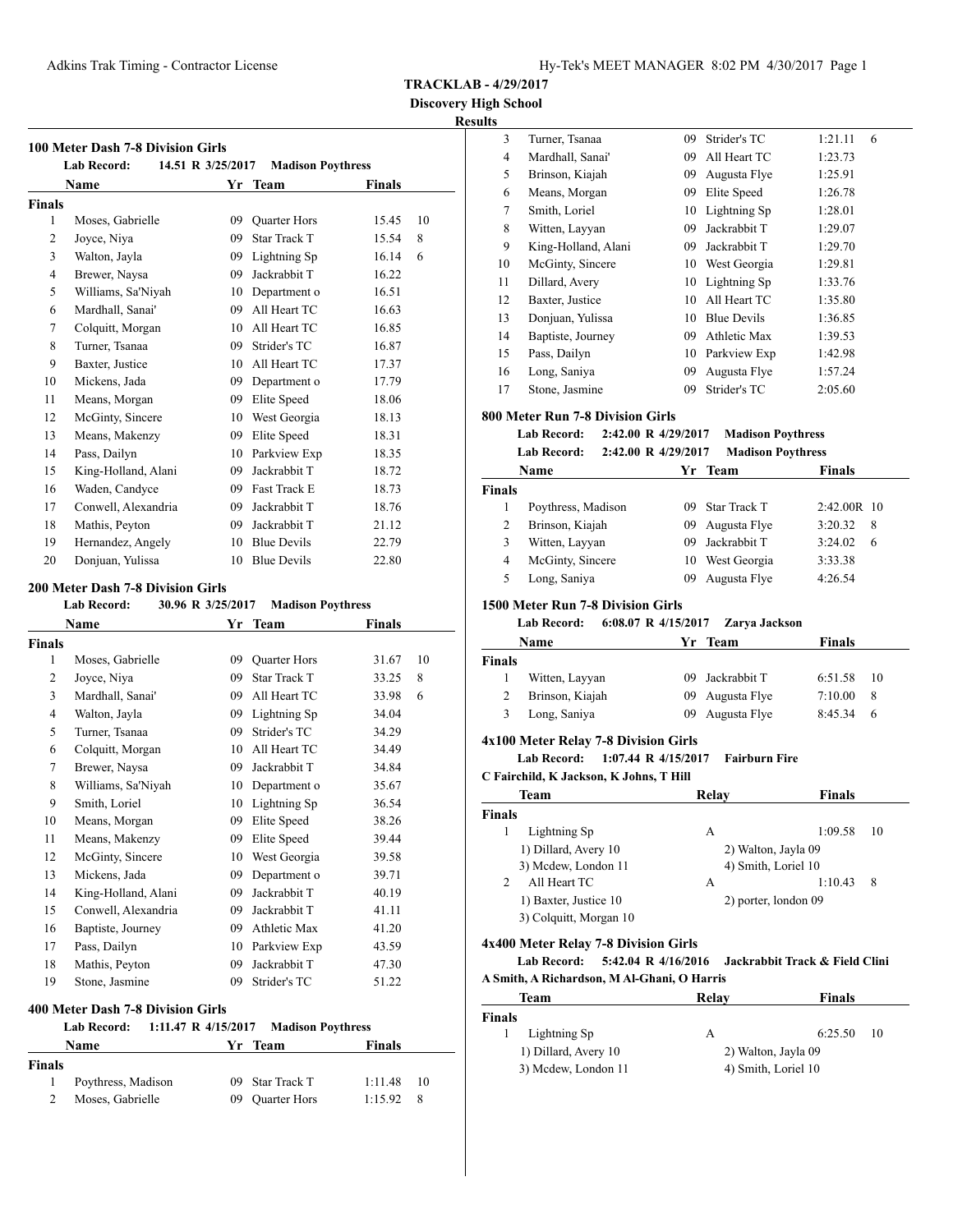**Discovery High School**

# **Results**

|                    | <b>Lab Record:</b>                                       | 13-01 R 4/29/2017 | <b>Madison Poythress</b> |               |          |
|--------------------|----------------------------------------------------------|-------------------|--------------------------|---------------|----------|
|                    | <b>Lab Record:</b>                                       | 13-01 R 4/29/2017 | <b>Madison Poythress</b> |               |          |
|                    | <b>Name</b>                                              |                   | Yr Team                  | <b>Finals</b> |          |
| <b>Finals</b>      |                                                          |                   |                          |               |          |
| 1                  | Poythress, Madison                                       | 09                | <b>Star Track T</b>      | 13-01.00R 10  |          |
| $\overline{2}$     | Joyce, Niya                                              | 09                | <b>Star Track T</b>      | 8-01.00       | 8        |
| 3                  | Pass, Dailyn                                             | 10                | Parkview Exp             | 8-00.00       | 6        |
| $\overline{4}$     | Long, Saniya                                             | 09                | Augusta Flye             | $7-04.00$     |          |
| 5                  | McGinty, Sincere                                         | 10                | West Georgia             | $6 - 05.00$   |          |
| 6                  | Mickens, Jada                                            | 09                | Department o             | $6 - 00.00$   |          |
| 7                  | Donjuan, Yulissa                                         | 10                | <b>Blue Devils</b>       | 5-07.00       |          |
|                    | <b>Shot Put 7-8 Division Girls</b><br><b>Lab Record:</b> | 17-09 R 4/16/2016 | <b>Payton Keeling</b>    |               |          |
|                    | <b>Name</b>                                              | Yr                | <b>Team</b>              | <b>Finals</b> |          |
| <b>Finals</b>      |                                                          |                   |                          |               |          |
|                    |                                                          |                   |                          |               |          |
| 1                  | Brewer, Naysa                                            | 09                | Jackrabbit T             | 13-09.50      |          |
| $\overline{c}$     | Shears, Qailey                                           | 10                | Augusta Flye             | $9 - 10.00$   | 8        |
| 3                  | Pass, Dailyn                                             | 10                | Parkview Exp             | 9-08.00       | 6        |
| $\overline{4}$     | Mathis, Peyton                                           | 09                | Jackrabbit T             | $9 - 04.50$   |          |
|                    | <b>Javelin Throw 300g 7-8 Division Girls</b>             |                   |                          |               |          |
|                    | <b>Lab Record:</b>                                       | 52-05 R 5/7/2016  | <b>Payton Keeling</b>    |               |          |
|                    | Name                                                     |                   | Yr Team                  | <b>Finals</b> |          |
|                    |                                                          |                   |                          |               |          |
| <b>Finals</b><br>1 | Mardhall, Sanai'                                         | 09                | All Heart TC             | $32 - 10$     | 10<br>10 |

| ,,,,,,,, |                   |    |                    |           |    |
|----------|-------------------|----|--------------------|-----------|----|
| 1        | Mardhall, Sanai'  | 09 | All Heart TC       | $32 - 10$ | 10 |
| 2        | porter, london    | 09 | All Heart TC       | 28-08     | 8  |
| 3        | Colquitt, Morgan  | 10 | All Heart TC       | $25 - 08$ | 6  |
| 4        | Brinson, Kiajah   | 09 | Augusta Flye       | 24-01     |    |
| 5        | Donjuan, Yulissa  | 10 | <b>Blue Devils</b> | 20-06     |    |
| 6        | Baxter, Justice   | 10 | All Heart TC       | $20 - 00$ |    |
| 7        | Hernandez, Angely | 10 | <b>Blue Devils</b> | $17-00$   |    |
| 8        | Shears, Qailey    | 10 | Augusta Flye       | 16-08     |    |
| 9        | Mathis, Peyton    | 09 | Jackrabbit T       | 15-09     |    |
| 9        | Long, Saniya      |    | Augusta Flye       | 15-09     |    |

# **100 Meter Dash 9-10 Division Girls**

|                | <b>Lab Record:</b>  | 13.56 R 4/16/2016 | <b>Ronniah Wright</b> |        |    |
|----------------|---------------------|-------------------|-----------------------|--------|----|
|                | Name                |                   | Yr Team               | Finals |    |
| Finals         |                     |                   |                       |        |    |
| 1              | Williamson, Gabriel | 07                | Lightning Sp          | 14.64  | 10 |
| 2              | Floyd, Yolanda      | 07                | Boys And Gir          | 14.73  | 8  |
| 3              | Roberts, Tanea      | 08                | Department o          | 15.09  | 6  |
| $\overline{4}$ | Stanton, Sanaa      | 08                | Elite Speed           | 15.25  |    |
| 5              | Campbell, Marleah   | 07                | On Your Mark          | 15.43  |    |
| 6              | Copeland, Kaliya    | 07                | Lightning Sp          | 15.75  |    |
| 7              | Nicolas, Vita       | 07                | Unattached            | 15.84  |    |
| 8              | Conwell, Quinn      | 08                | Jackrabbit T          | 15.90  |    |
| 9              | Edwards, Avia       | 08                | West Georgia          | 15.96  |    |
| 10             | Newton, T'Yonn      | 08                | Atomic Agili          | 16.03  |    |
| 11             | Adejumo, Halimah    | 08                | Augusta Flye          | 16.04  |    |
| 12             | Thompson, Essence   | 07                | Quick Feet E          | 16.12  |    |
| 13             | Copeland, Kenna     | 07                | Unattached            | 16.17  |    |
| 14             | Scales, Rihanna     | 08                | Neon Runners          | 16.35  |    |
|                |                     |                   |                       |        |    |

| s  |                      |    |                     |       |  |
|----|----------------------|----|---------------------|-------|--|
| 15 | Dukes, Dimeshia      | 08 | Elite Speed         | 16.35 |  |
| 16 | Means, Marielle      | 08 | Star Track T        | 16.41 |  |
| 17 | Scales, Brihanna     | 08 | Neon Runners        | 16.54 |  |
| 18 | Baugh, Zariya        | 08 | Lightning Sp        | 16.60 |  |
| 19 | Campbell, Jordyn     | 08 | Jackrabbit T        | 16.69 |  |
| 20 | Moses, Camille       | 07 | <b>Quarter Hors</b> | 16.81 |  |
| 21 | Magbagbeola, Arianna | 07 | Jackrabbit T        | 16.88 |  |
| 22 | Ford, Madison        | 08 | Lightning Sp        | 16.92 |  |
| 23 | Mahone, Keyana       | 08 | West Georgia        | 17.40 |  |
| 24 | Coleman, Jaide       | 07 | Lightning Sp        | 17.55 |  |
| 25 | Ned-Skinner, Saniyah | 08 | Fast Track E        | 17.65 |  |
| 26 | McMullin, Anh        | 07 | Parkview Exp        | 18.62 |  |
| 27 | Kirubel, Hosaena     | 07 | Parkview Exp        | 18.64 |  |
| 28 | Ferrell, Laila       | 08 | On Your Mark        | 18.92 |  |
| 29 | James, Marlee        | 08 | Elite Speed         | 19.25 |  |
| 30 | Dennis, Gallare      | 08 | Jackrabbit T        | 20.43 |  |
| 31 | Boykin, Stacy        | 07 | Fast Track E        | 20.68 |  |

# **200 Meter Dash 9-10 Division Girls**

| <b>Lab Record:</b> | 28.44 R 5/7/2016 | <b>Ronniah Wright</b> |
|--------------------|------------------|-----------------------|
|--------------------|------------------|-----------------------|

|                | Name                 | Yr | Team                | Finals |    |
|----------------|----------------------|----|---------------------|--------|----|
| <b>Finals</b>  |                      |    |                     |        |    |
| 1              | Guy, Dallas          | 07 | Jackrabbit T        | 30.01  | 10 |
| $\overline{c}$ | Floyd, Yolanda       | 07 | Boys And Gir        | 30.38  | 8  |
| 3              | Williamson, Gabriel  | 07 | Lightning Sp        | 31.67  | 6  |
| $\overline{4}$ | Stanton, Sanaa       | 08 | Elite Speed         | 32.20  |    |
| 5              | Stowe, Laila         | 07 | <b>Quarter Hors</b> | 32.31  |    |
| 6              | Roberts, Tanea       | 08 | Department o        | 32.48  |    |
| 7              | Pitts, Mckenzie      | 07 | <b>Ouick Feet E</b> | 32.59  |    |
| 8              | McLaurin, madison    | 07 | <b>Quarter Hors</b> | 32.79  |    |
| 9              | Copeland, Kaliya     | 07 | Lightning Sp        | 32.86  |    |
| 10             | Conwell, Quinn       | 08 | Jackrabbit T        | 33.24  |    |
| 11             | Copeland, Kenna      | 07 | Unattached          | 33.26  |    |
| 12             | Lee, Jaliyah         | 07 | Quick Feet E        | 33.38  |    |
| 13             | Nicolas, Vita        | 07 | Unattached          | 33.47  |    |
| 14             | Thomas, Azariah      | 07 | <b>Ouick Feet E</b> | 33.57  |    |
| 15             | Means, Marielle      | 08 | <b>Star Track T</b> | 33.89  |    |
| 16             | Newton, T'Yonn       | 08 | Atomic Agili        | 34.38  |    |
| 17             | Thomas, Arianna      | 07 | Jackrabbit T        | 34.39  |    |
| 18             | Baugh, Zariya        | 08 | Lightning Sp        | 34.48  |    |
| 19             | Edwards, Avia        | 08 | West Georgia        | 34.68  |    |
| 20             | Coleman, Shuntanique | 07 | Gadsden Burn        | 35.23  |    |
| 21             | Moses, Camille       | 07 | <b>Quarter Hors</b> | 35.23  |    |
| 22             | Dukes, Dimeshia      | 08 | Elite Speed         | 35.75  |    |
| 23             | Magbagbeola, Arianna | 07 | Jackrabbit T        | 35.82  |    |
| 24             | Asbury, Emaya        | 08 | Elite Speed         | 36.54  |    |
| 25             | Thompson, Essence    | 07 | <b>Ouick Feet E</b> | 36.96  |    |
| 26             | Adejumo, Halimah     | 08 | Augusta Flye        | 37.28  |    |
| 27             | Campbell, Jordyn     | 08 | Jackrabbit T        | 37.49  |    |
| 28             | Dennis, Gallare      | 08 | Jackrabbit T        | 37.96  |    |
| 29             | Coleman, Jaide       | 07 | Lightning Sp        | 38.25  |    |
| 30             | Ford, Madison        | 08 | Lightning Sp        | 38.29  |    |
| 31             | Lee, Jakayla         | 07 | <b>Ouick Feet E</b> | 39.13  |    |
| 32             | Wright, Khamani      | 08 | Elite Speed         | 39.42  |    |
| 33             | Mahone, Keyana       | 08 | West Georgia        | 39.69  |    |
| 34             | Kirubel, Hosaena     | 07 | Parkview Exp        | 40.35  |    |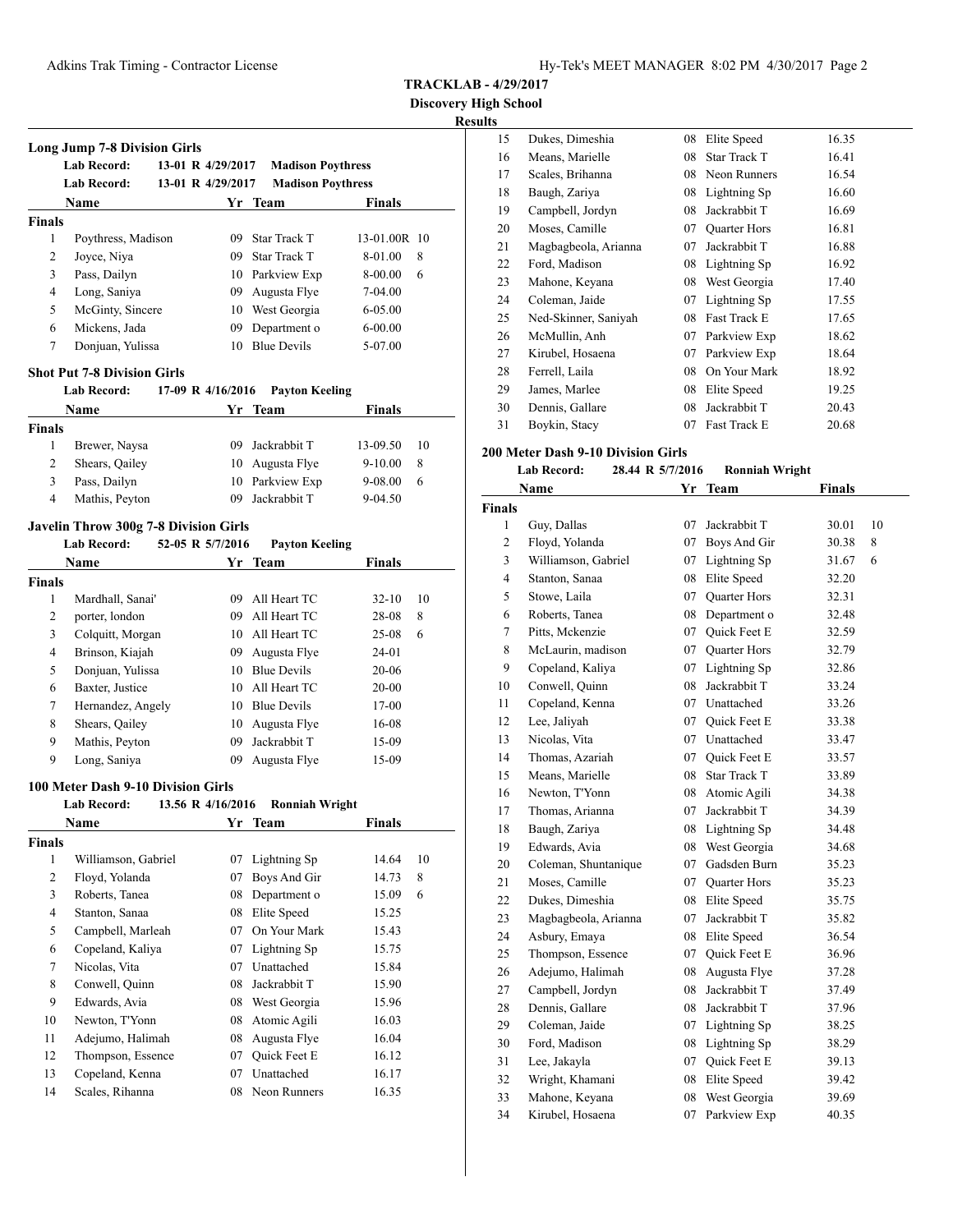| Hy-Tek's MEET MANAGER 8:02 PM 4/30/2017 Page 3 |  |  |  |
|------------------------------------------------|--|--|--|
|------------------------------------------------|--|--|--|

**Discovery High School**

**Resul** 

|                | (200 Meter Dash 9-10 Division Girls)<br><b>Finals …</b> |    |                 |               |    |  |
|----------------|---------------------------------------------------------|----|-----------------|---------------|----|--|
|                | Name                                                    |    | Yr Team         | Finals        |    |  |
| 35             | McMullin, Anh                                           | 07 | Parkview Exp    | 40.41         |    |  |
| 36             | James, Marlee                                           | 08 | Elite Speed     | 41.35         |    |  |
| 37             | Ferrell, Laila                                          | 08 | On Your Mark    | 43.13         |    |  |
|                | 400 Meter Dash 9-10 Division Girls                      |    |                 |               |    |  |
|                | <b>Lab Record:</b><br>1:03.95 R 5/7/2016                |    | Naia Carter     |               |    |  |
|                | Name                                                    |    | Yr Team         | <b>Finals</b> |    |  |
| <b>Finals</b>  |                                                         |    |                 |               |    |  |
| 1              | Harris, Olivia                                          | 08 | Jackrabbit T    | 1:08.84       | 10 |  |
| 2              | Harrison, Nia                                           |    | 07 Jackrabbit T | 1:10.24       | 8  |  |
| 3              | Guy, Dallas                                             |    | 07 Jackrabbit T | 1:12.27       | 6  |  |
| $\overline{4}$ | Curtis, Kamoree                                         |    | 07 Jackrabbit T | 1:13.97       |    |  |
| 5              | Pitts, Mckenzie                                         |    | 07 Quick Feet E | 1:14.88       |    |  |
| 6              | Copeland, Kenna                                         |    | 07 Unattached   | 1:15.02       |    |  |
| 7              | Nicolas, Vita                                           |    | 07 Unattached   | 1:15.34       |    |  |
| 8              | Stowe, Laila                                            |    | 07 Quarter Hors | 1:16.29       |    |  |
| 9              | Williamson, Gabriel                                     |    | 07 Lightning Sp | 1:16.84       |    |  |
| 10             | Floyd, Yolanda                                          |    | 07 Boys And Gir | 1:17.37       |    |  |
| 11             | Thomas, Arianna                                         | 07 | Jackrabbit T    | 1:17.71       |    |  |
| 12             | McLaurin, madison                                       |    | 07 Ouarter Hors | 1:17.88       |    |  |
| 13             | Scales, Brihanna                                        |    | 08 Neon Runners | 1:18.20       |    |  |
| 14             | Scales, Rihanna                                         |    | 08 Neon Runners | 1:18.25       |    |  |
| 15             | Stanton, Sanaa                                          |    | 08 Elite Speed  | 1:18.31       |    |  |
| 16             | Chestnut, Raya                                          |    | 08 Boys And Gir | 1:19.29       |    |  |
| 17             | Thomas, Azariah                                         |    | 07 Quick Feet E | 1:19.39       |    |  |
| 18             | Moses, Camille                                          |    | 07 Quarter Hors | 1:19.44       |    |  |
| 19             | Copeland, Kaliya                                        |    | 07 Lightning Sp | 1:19.59       |    |  |
| 20             | Conwell, Quinn                                          | 08 | Jackrabbit T    | 1:19.92       |    |  |
| 21             | Richardson, Alivia                                      | 08 | AtL ZooM Ath    | 1:20.10       |    |  |
| 22             | Edwards, Avia                                           |    | 08 West Georgia | 1:21.05       |    |  |
| 23             | Dukes, Dimeshia                                         |    | 08 Elite Speed  | 1:21.82       |    |  |
| 24             | Coleman, Shuntanique                                    |    | 07 Gadsden Burn | 1:22.29       |    |  |
| 25             | Duck, Alivia                                            |    | 08 AtL ZooM Ath | 1:23.16       |    |  |
| 26             | Lee, Jaliyah                                            |    | 07 Quick Feet E | 1:24.36       |    |  |
| 27             | McMullin, Anh                                           |    | 07 Parkview Exp | 1:24.86       |    |  |
| 28             | Smith, Dejahnae                                         |    | 07 Gadsden Burn | 1:26.57       |    |  |
| 29             | Ford, Madison                                           | 08 | Lightning Sp    | 1:28.18       |    |  |
| 30             | Lee, Jakayla                                            | 07 | Quick Feet E    | 1:28.20       |    |  |
| 31             | Warren, Ma'Saiaya                                       | 08 | Jackrabbit T    | 1:28.68       |    |  |
| 32             | Baugh, Zariya                                           | 08 | Lightning Sp    | 1:28.94       |    |  |
| 33             | Asbury, Emaya                                           | 08 | Elite Speed     | 1:30.84       |    |  |
| 34             | Wright, Khamani                                         | 08 | Elite Speed     | 1:30.87       |    |  |
| 35             | Campbell, Jordyn                                        | 08 | Jackrabbit T    | 1:32.40       |    |  |
| 36             | Kirubel, Hosaena                                        | 07 | Parkview Exp    | 1:33.07       |    |  |
| 37             | Dennis, Gallare                                         | 08 | Jackrabbit T    | 1:33.53       |    |  |
| 38             | Adejumo, Halimah                                        | 08 | Augusta Flye    | 1:36.60       |    |  |
| 39             | James, Marlee                                           | 08 | Elite Speed     | 1:38.36       |    |  |
| 40             | Mahone, Keyana                                          | 08 | West Georgia    | 1:48.37       |    |  |
|                | <b>800 Motor Dun 0 10 Division Cirls</b>                |    |                 |               |    |  |

| 800 Meter Run 9-10 Division Girls |  |  |
|-----------------------------------|--|--|
|                                   |  |  |

|        | Lab Record:   | 2:35.73 R 5/7/2016 Kenyah Conner |         |    |
|--------|---------------|----------------------------------|---------|----|
|        | <b>Name</b>   | Yr Team                          | Finals  |    |
| Finals |               |                                  |         |    |
|        | Harrison, Nia | 07 Jackrabbit T                  | 2:49.78 | 10 |

| sults         |                                                                                                  |    |                                   |               |    |
|---------------|--------------------------------------------------------------------------------------------------|----|-----------------------------------|---------------|----|
| 2             | Stowe, Laila                                                                                     | 07 | Quarter Hors                      | 2:52.68       | 8  |
| 3             | Curtis, Kamoree                                                                                  | 07 | Jackrabbit T                      | 2:57.53       | 6  |
| 4             | McLaurin, madison                                                                                |    | 07 Quarter Hors                   | 2:58.50       |    |
| 5             | Thomas, Arianna                                                                                  |    | 07 Jackrabbit T                   | 3:04.22       |    |
| 6             | Richardson, Alivia                                                                               |    | 08 AtL ZooM Ath                   | 3:08.61       |    |
| 7             | McMullin, Anh                                                                                    |    | 07 Parkview Exp                   | 3:13.46       |    |
| 8             | Chestnut, Raya                                                                                   |    | 08 Boys And Gir                   | 3:15.27       |    |
| 9             | Coleman, Shuntanique                                                                             |    | 07 Gadsden Burn                   | 3:15.95       |    |
| 10            | Duck, Alivia                                                                                     |    | 08 AtL ZooM Ath                   | 3:17.34       |    |
| 11            | Smith, Dejahnae                                                                                  |    | 07 Gadsden Burn                   | 3:20.74       |    |
| 12            | Warren, Ma'Saiaya                                                                                |    | 08 Jackrabbit T                   | 3:21.48       |    |
| 13            | Asbury, Emaya                                                                                    |    | 08 Elite Speed                    | 3:27.96       |    |
| 14            | Wright, Khamani                                                                                  | 08 | Elite Speed                       | 3:44.92       |    |
|               | 1500 Meter Run 9-10 Division Girls<br>5:26.99 R 5/7/2016<br><b>Lab Record:</b>                   |    |                                   |               |    |
|               |                                                                                                  |    | <b>Tyler Lowe</b>                 |               |    |
|               | Name                                                                                             | Yr | <b>Team</b>                       | Finals        |    |
| Finals        |                                                                                                  |    |                                   |               |    |
| 1             | Curtis, Kamoree                                                                                  |    | 07 Jackrabbit T                   | 5:56.41       | 10 |
| 2             | Chestnut, Raya                                                                                   | 08 | Boys And Gir                      | 6:21.32       | 8  |
| 3             | Quinn, Abigail                                                                                   |    | 07 Unattached                     | 6:39.54       | 6  |
|               | <b>Lab Record:</b><br>56.25 R 5/7/2016<br><b>B Olive, G Johnson, M Gardner, K Conner</b><br>Team |    | Drive Phase, Inc.<br><b>Relay</b> | <b>Finals</b> |    |
| <b>Finals</b> |                                                                                                  |    |                                   |               |    |
| 1             | Quick Feet Elite                                                                                 |    | A                                 | 1:03.38       | 10 |
|               | 1) Thomas, Azariah 07                                                                            |    | 2) Thompson, Essence 07           |               |    |
|               | 3) Lee, Jaliyah 07                                                                               |    | 4) Pitts, Mckenzie 07             |               |    |
| 2             | Elite Speed                                                                                      |    | А                                 | 1:08.20       | 8  |
|               | 1) Dukes, Dimeshia 08                                                                            |    | 2) Asbury, Emaya 08               |               |    |
|               | 3) Wright, Khamani 08                                                                            |    | 4) James, Marlee 08               |               |    |
| 3             | Parkview Exp                                                                                     |    | А                                 | 1:10.38       | 6  |
|               | 1) McMullin, Anh 07                                                                              |    | 2) Kirubel, Hosaena 07            |               |    |
|               | 3) Buice, Jenna 08                                                                               |    | 4) Thigpen, Nora 08               |               |    |
|               | 4x400 Meter Relay 9-10 Division Girls                                                            |    |                                   |               |    |
|               | 4:46.27 R 5/7/2016<br>Lab Record:                                                                |    | Drive Phase, Inc.                 |               |    |
|               | K Conner, M Hatcher, R Davis, G Johnson                                                          |    |                                   |               |    |
|               | <b>Team</b>                                                                                      |    | Relay                             | <b>Finals</b> |    |
| <b>Finals</b> |                                                                                                  |    |                                   |               |    |
| 1             | Jackrabbit Track Club                                                                            |    | А                                 | 5:28.95       | 10 |
|               | 1) Magbagbeola, Arianna 07                                                                       |    | 2) Thomas, Arianna 07             |               |    |
|               | 3) Campbell, Jordyn 08                                                                           |    | 4) Warren, Ma'Saiaya 08           |               |    |
| 2             | Quick Feet Elite                                                                                 |    | А                                 | 5:37.63       | 8  |
|               | 1) Thomas, Azariah 07                                                                            |    | 2) Lee, Jakayla 07                |               |    |
|               | 3) Lee, Jaliyah 07                                                                               |    | 4) Pitts, Mckenzie 07             |               |    |
| 3             | Parkview Exp                                                                                     |    | A                                 | 6:25.33       | 6  |
|               | 1) McMullin, Anh 07                                                                              |    | 2) Buice, Jenna 08                |               |    |
|               | 3) Thigpen, Nora 08                                                                              |    | 4) Boyer, Zara 08                 |               |    |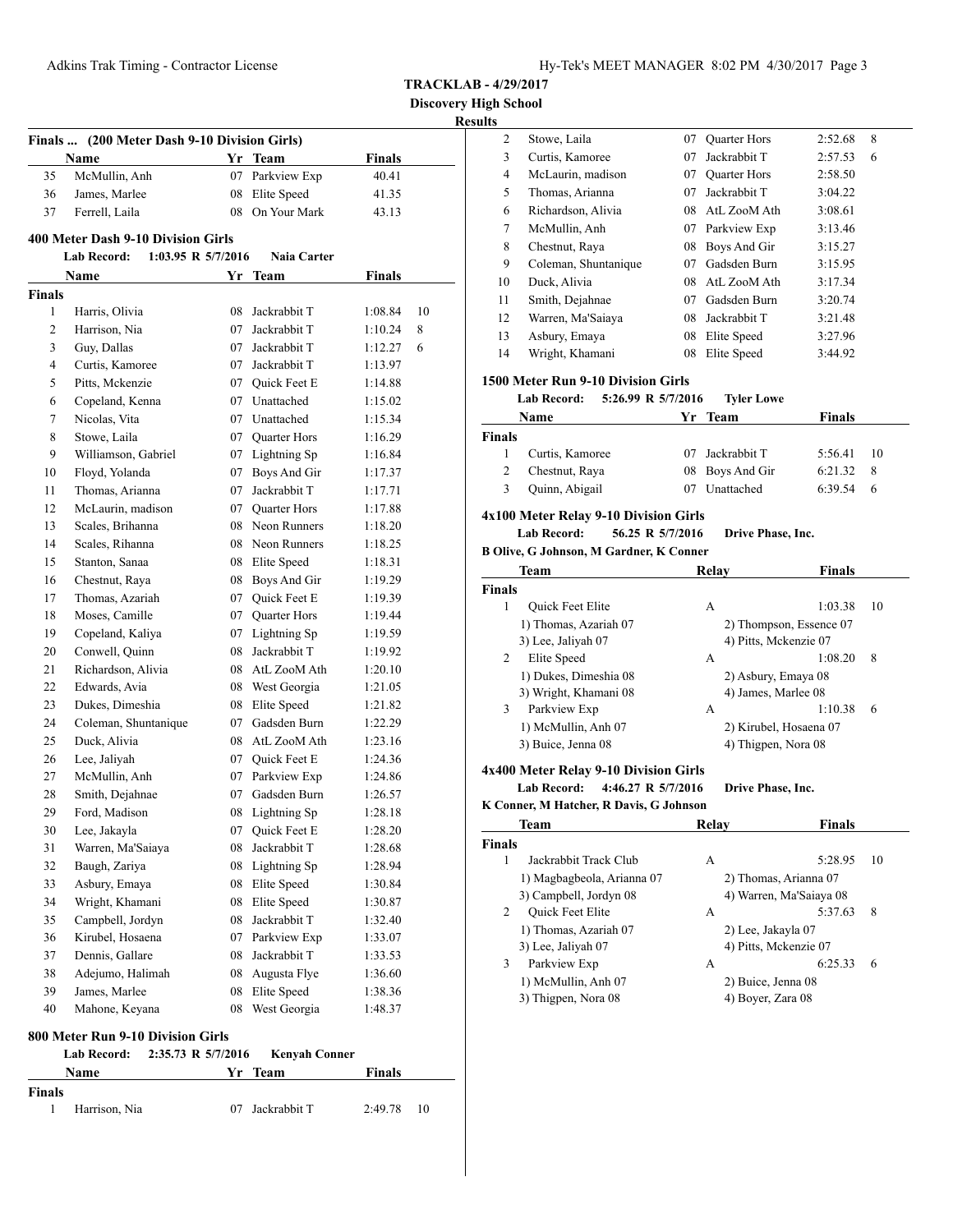| Hy-Tek's MEET MANAGER 8:02 PM 4/30/2017 Page 4 |  |  |  |
|------------------------------------------------|--|--|--|
|------------------------------------------------|--|--|--|

**Discovery High School**

|                                      | <b>High Jump 9-10 Division Girls</b>                                             |          |                                    |                       |         |
|--------------------------------------|----------------------------------------------------------------------------------|----------|------------------------------------|-----------------------|---------|
|                                      | <b>Lab Record:</b><br>3-10 R 4/30/2016                                           |          | <b>Tori Sadler</b>                 |                       |         |
|                                      | Name                                                                             | Yr       | <b>Team</b>                        | <b>Finals</b>         |         |
| <b>Finals</b><br>$\mathbf{1}$        |                                                                                  |          |                                    |                       |         |
| $\overline{c}$                       | Newton, T'Yonn<br>Shears, Qeyah                                                  |          | 08 Atomic Agili<br>08 Augusta Flye | $3-00.00$<br>J3-00.00 | 10<br>8 |
| $\overline{a}$                       | Adejumo, Halimah                                                                 | 08       | Augusta Flye                       | ΝH                    |         |
| $\cdots$                             | Pitts, Mckenzie                                                                  | 07       | Quick Feet E                       | ΝH                    |         |
|                                      |                                                                                  |          |                                    |                       |         |
|                                      | <b>Long Jump 9-10 Division Girls</b><br>Lab Record: 14-01.25 R 5/7/2016          |          |                                    |                       |         |
|                                      | Name                                                                             | Yr       | <b>Ryan McFadden</b><br>Team       | <b>Finals</b>         |         |
| <b>Finals</b>                        |                                                                                  |          |                                    |                       |         |
| 1                                    | Harrison, Nia                                                                    | 07       | Jackrabbit T                       | 12-04.00              | 10      |
| 2                                    | Newton, T'Yonn                                                                   |          | 08 Atomic Agili                    | 10-07.25              | 8       |
| 3                                    | Adejumo, Halimah                                                                 | 08       | Augusta Flye                       | 10-02.50              | 6       |
| 4                                    | Magbagbeola, Arianna                                                             | 07       | Jackrabbit T                       | 9-10.50               |         |
| 5                                    | Means, Marielle                                                                  |          | 08 Star Track T                    | 9-06.00               |         |
| 6                                    | Richardson, Alivia                                                               |          | 08 AtL ZooM Ath                    | 9-01.50               |         |
| 7                                    | Kirubel, Hosaena                                                                 |          | 07 Parkview Exp                    | 8-07.50               |         |
| 8                                    | Shears, Qeyah                                                                    |          | 08 Augusta Flye                    | 8-05.00               |         |
| 9                                    | Roberts, Tanea                                                                   |          | 08 Department o                    | 8-01.00               |         |
| 10                                   | Williamson, Gabriel                                                              |          | 07 Lightning Sp                    | 7-09.50               |         |
| 11                                   | Copeland, Kaliya                                                                 |          | 07 Lightning Sp                    | 7-09.00               |         |
| 12                                   | McMullin, Anh                                                                    | 07       | Parkview Exp                       | 6-09.00               |         |
| 13                                   | Boykin, Stacy                                                                    | 07       | Fast Track E                       | 6-03.75               |         |
|                                      | <b>Shot Put 9-10 Division Girls</b>                                              |          |                                    |                       |         |
|                                      | <b>Lab Record:</b><br>27-05 R 4/15/2017                                          |          | Kaliya Copeland                    |                       |         |
|                                      | Name                                                                             | Yr       | Team                               | <b>Finals</b>         |         |
| <b>Finals</b>                        |                                                                                  |          |                                    |                       |         |
| 1                                    | Copeland, Kaliya                                                                 |          | 07 Lightning Sp                    | 24-03.50              | 10      |
| 2                                    | Quinn, Abigail                                                                   |          | 07 Unattached                      | 16-01.00              | 8       |
| 3                                    | Boykin, Stacy                                                                    |          | 07 Fast Track E                    | 12-06.00              | 6       |
| 4                                    | Adejumo, Halimah                                                                 | 08       | Augusta Flye                       | $9 - 03.50$           |         |
| 5                                    | Shears, Oeyah                                                                    | 08       | Augusta Flye                       | $9 - 00.00$           |         |
|                                      |                                                                                  |          |                                    |                       |         |
|                                      | Javelin Throw 300g 9-10 Division Girls<br><b>Lab Record:</b><br>63-11 R 4/8/2017 |          | <b>Aysia Miles</b>                 |                       |         |
|                                      | Name                                                                             |          | Yr Team                            | <b>Finals</b>         |         |
|                                      |                                                                                  |          |                                    |                       |         |
| <b>Finals</b><br>1                   | Quinn, Abigail                                                                   |          | 07 Unattached                      | 41-03                 | 10      |
| 2                                    |                                                                                  | 08       | Augusta Flye                       | 27-00                 | 8       |
|                                      | Shears, Qeyah                                                                    |          |                                    |                       |         |
|                                      |                                                                                  |          |                                    |                       |         |
| 3                                    | Adejumo, Halimah                                                                 | 08       | Augusta Flye                       | 24-09                 | 6       |
| $\overline{4}$                       | Ferrell, Laila                                                                   | 08       | On Your Mark                       | 15-02                 |         |
|                                      | 1500 Meter Race Walk 9-10 Division Girls                                         |          |                                    |                       |         |
|                                      | <b>Lab Record:</b><br>8:24.85 R 4/29/2017                                        |          | <b>Abigail Quinn</b>               |                       |         |
|                                      | <b>Lab Record:</b><br>8:24.85 R 4/29/2017                                        |          | <b>Abigail Quinn</b>               |                       |         |
|                                      | Name                                                                             |          | Yr Team                            | Finals                |         |
|                                      |                                                                                  |          |                                    |                       |         |
| 1                                    | Quinn, Abigail                                                                   | 07       | Unattached                         | 8:24.85R 10           |         |
| <b>Finals</b><br>$\overline{c}$<br>3 | Waden, Candyce<br>Ned-Skinner, Saniyah                                           | 09<br>08 | Fast Track E<br>Fast Track E       | 13:32.61<br>16:06.66  | 8<br>6  |

|               | 100 Meter Dash 11-12 Division Girls |                   |                      |        |    |  |
|---------------|-------------------------------------|-------------------|----------------------|--------|----|--|
|               | <b>Lab Record:</b>                  | 12.85 R 4/15/2017 | <b>Sydney Harris</b> |        |    |  |
|               | Name                                |                   | Yr Team              | Finals |    |  |
| <b>Finals</b> |                                     |                   |                      |        |    |  |
| 1             | Chestnut, Shawna                    | 05                | Boys And Gir         | 13.14  | 10 |  |
| 2             | Wayne, Samiya                       | 05                | Track Georgi         | 13.26  | 8  |  |
| 3             | Jones, Janai                        | 06                | Dynamic Spee         | 13.33  | 6  |  |
| 4             | Jones, Evet                         | 05                | Jackrabbit T         | 13.34  |    |  |
| 5             | Baxter, Jordyn                      | 05                | All Heart TC         | 13.36  |    |  |
| 6             | Sumbry, Ca'niya                     |                   | 05 Ouick Feet E      | 13.46  |    |  |
| 7             | Hughes, Amya                        | 05                | Dynamic Spee         | 13.47  |    |  |
| 8             | Parker, Jaimoni                     | 05                | Blue Lightni         | 13.60  |    |  |
| 9             | Garrett, Tykira                     | 05                | Elite Speed          | 13.73  |    |  |
| 10            | McFadden, Ryan                      | 06                | Dynamic Spee         | 13.78  |    |  |
| 11            | Birts, Quenteria                    | 05                | Track Georgi         | 14.04  |    |  |
| 12            | Bray, Jordon                        | 06                | Athletic Max         | 14.12  |    |  |
| 13            | Copeland, Kirah                     |                   | 06 Unattached        | 14.15  |    |  |
| 14            | Johnson, Zoie                       |                   | 05 East Cobb Ch      | 14.16  |    |  |
| 15            | Buggs, Jada                         |                   | 05 Dynamic Spee      | 14.17  |    |  |
| 16            | Hill, Kintavious                    | 05                | Track Georgi         | 14.21  |    |  |
| 17            | Owen, Neaveh                        | 05                | West Georgia         | 14.21  |    |  |
| 18            | Dillard, Amaiya                     | 06                | Lightning Sp         | 14.22  |    |  |
| 19            | Matthews, Jakyla                    | 05                | West Georgia         | 14.29  |    |  |
| 20            | Reid, Precious                      | 05                | Quick Feet E         | 14.30  |    |  |
| 21            | Farmer, Kennedy                     | 05                | AtL ZooM Ath         | 14.32  |    |  |
| 22            | Lofton, Shani                       | 06                | Boys And Gir         | 14.33  |    |  |
| 23            | Hampton, Jasmine                    | 05                | Unattached           | 14.35  |    |  |
| 24            | Jett, Asheonna                      |                   | 05 West Georgia      | 14.41  |    |  |
| 25            | Freeman, Kali                       | 05                | Dynamic Spee         | 14.47  |    |  |
| 26            | Johnson, Genesis                    |                   | 06 Unattached        | 14.49  |    |  |
| 27            | Parker, Alecia                      |                   | 05 Fast Track E      | 14.59  |    |  |
| 28            | Foreman, Destinee                   |                   | 05 West Georgia      | 14.60  |    |  |
| 29            | Daniel, Jasmyne                     | 05                | Unattached           | 14.66  |    |  |
| 30            | Watts, Jayden                       | 06                | Jackrabbit T         | 14.69  |    |  |
| 31            | Rochelle, Taylor                    | 05                | Unattached           | 14.75  |    |  |
| 32            | James, Jaila                        | 06                | Quarter Hors         | 14.77  |    |  |
| 33            | Afolayan, Jazmine                   | 05                | Boys And Gir         | 14.96  |    |  |
| 34            | Jordan, Kayci                       | 06                | Strider's TC         | 15.01  |    |  |
| 35            | McClure, Alyx                       | 05                | Strider's TC         | 15.03  |    |  |
| 36            | Golightly, Skyy                     | 06                | Unattached           | 15.24  |    |  |
| 37            | Wade, Cameron                       | 06                | Jackrabbit T         | 15.24  |    |  |
| 38            | Riddick, Kadence                    | 05                | Department o         | 15.29  |    |  |
| 39            | Everett, Cydney                     | 05                | Unattached           | 15.35  |    |  |
| 40            | Scales, Raeda                       | 05                | Neon Runners         | 15.37  |    |  |
| 41            | Jackson, Arion                      | 06                | West Georgia         | 15.45  |    |  |
| 42            | Blackmon, Kaylin                    | 06                | <b>Star Track T</b>  | 15.45  |    |  |
| 43            | Burns, Jaleva                       | 06                | Iron Spikes          | 15.53  |    |  |
| 44            | Barnum, Kamayah                     | 06                | Jackrabbit T         | 15.74  |    |  |
| 45            | Andino, Gabriella                   | 06                | Quarter Hors         | 15.97  |    |  |
| 46            | Akintayo, Christianne               | 05                | Jackrabbit T         | 16.09  |    |  |
| 47            | Williams, Chloe                     | 06                | Fast Feet fo         | 16.36  |    |  |
| 48            | Garner, Niyah                       | 06                | Parkview Exp         | 16.57  |    |  |
| 49            | Saunders, Tori                      | 06                | Parkview Exp         | 16.63  |    |  |
| 50            | Joseph, Caila                       | $06\,$            | Boys And Gir         | 16.65  |    |  |
| 51            | Carlton, Makenna                    | 05                | Parkview Exp         | 16.83  |    |  |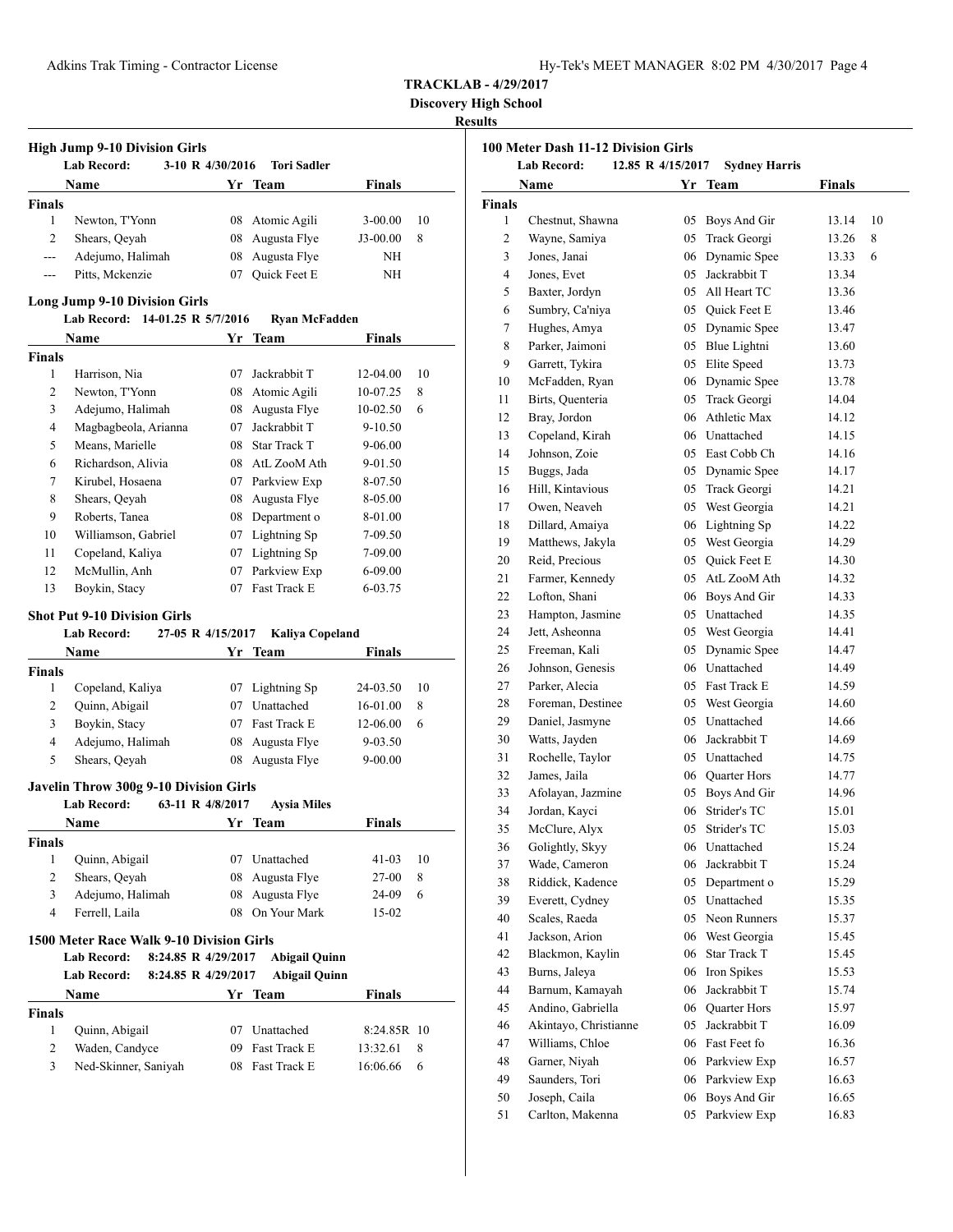| Hy-Tek's MEET MANAGER 8:02 PM 4/30/2017 Page 5 |  |  |  |
|------------------------------------------------|--|--|--|
|------------------------------------------------|--|--|--|

**Discovery High School**

|                |                                       | (100 Meter Dash 11-12 Division Girls)<br>Finals |                                    |                |    |  |  |
|----------------|---------------------------------------|-------------------------------------------------|------------------------------------|----------------|----|--|--|
|                | Name                                  |                                                 | Yr Team                            | <b>Finals</b>  |    |  |  |
| 52             | Conwell, Hailey                       | 06                                              | Jackrabbit T                       | 17.20          |    |  |  |
|                | 200 Meter Dash 11-12 Division Girls   |                                                 |                                    |                |    |  |  |
|                | 26.49 R 4/15/2017<br>Lab Record:      |                                                 | <b>Sydney Harris</b>               |                |    |  |  |
|                |                                       |                                                 |                                    | <b>Finals</b>  |    |  |  |
| <b>Finals</b>  | Name                                  |                                                 | Yr Team                            |                |    |  |  |
| 1              | Wayne, Samiya                         | 05                                              |                                    | 27.31          | 10 |  |  |
| 2              | Chestnut, Shawna                      | 05                                              | Track Georgi<br>Boys And Gir       | 27.31          | 8  |  |  |
| 3              | Hughes, Amya                          | 05                                              | Dynamic Spee                       | 27.83          | 6  |  |  |
| $\overline{4}$ | Baxter, Jordyn                        | 05                                              | All Heart TC                       | 28.18          |    |  |  |
| 5              | Parker, Jaimoni                       |                                                 | 05 Blue Lightni                    | 28.40          |    |  |  |
| 6              | Sumbry, Ca'niya                       |                                                 | 05 Quick Feet E                    | 28.44          |    |  |  |
| 7              | Garrett, Tykira                       |                                                 | 05 Elite Speed                     | 28.99          |    |  |  |
| 8              | McFadden, Ryan                        |                                                 | 06 Dynamic Spee                    | 29.17          |    |  |  |
| 9              | Buggs, Jada                           |                                                 | 05 Dynamic Spee                    | 29.25          |    |  |  |
| 10             | Birts, Quenteria                      | 05                                              | Track Georgi                       | 29.29          |    |  |  |
| 11             | Copeland, Kirah                       |                                                 | 06 Unattached                      | 29.79          |    |  |  |
| 12             | Johnson, Zoie                         |                                                 | 05 East Cobb Ch                    | 29.80          |    |  |  |
| 13             | Leach, Andrea                         |                                                 | 06 Monarchs Ath                    | 29.88          |    |  |  |
| 14             | Price, Kyla                           |                                                 | 06 Gadsden Burn                    | 29.97          |    |  |  |
| 15             | Reid, Precious                        |                                                 | 05 Quick Feet E                    | 30.03          |    |  |  |
| 16             | Dillard, Amaiya                       |                                                 | 06 Lightning Sp                    | 30.35          |    |  |  |
| 17             | Lobdell, Rylie                        |                                                 | 05 Elite Speed                     | 30.49          |    |  |  |
| 18             | Jett, Asheonna                        |                                                 | 05 West Georgia                    | 30.52          |    |  |  |
| 19             | Daniel, Jasmyne                       |                                                 | 05 Unattached                      | 30.58          |    |  |  |
| 20             | Johnson, Genesis                      |                                                 |                                    | 30.66          |    |  |  |
| 21             | Owen, Neaveh                          |                                                 | 06 Unattached                      | 30.71          |    |  |  |
| 22             |                                       |                                                 | 05 West Georgia                    |                |    |  |  |
|                | Hill, Kintavious<br>Foreman, Destinee | 05                                              | Track Georgi                       | 30.75          |    |  |  |
| 23<br>24       |                                       | 05                                              | West Georgia<br>06 Jackrabbit T    | 30.86          |    |  |  |
|                | Zambino, Mychaela                     |                                                 |                                    | 30.97          |    |  |  |
| 25             | Freeman, Kali                         | 05                                              | Dynamic Spee                       | 31.03          |    |  |  |
| 26<br>27       | James, Jaila                          |                                                 | 06 Quarter Hors                    | 31.08          |    |  |  |
|                | Afolayan, Jazmine                     | 05                                              | Boys And Gir<br>06 Jackrabbit T    | 31.17          |    |  |  |
| 28             | Watts, Jayden                         |                                                 |                                    | 31.22          |    |  |  |
| 29<br>30       | Lofton, Shani<br>Parker, Alecia       |                                                 | 06 Boys And Gir<br>05 Fast Track E | 31.29<br>31.39 |    |  |  |
| 31             |                                       | 05                                              | Unattached                         |                |    |  |  |
|                | Rochelle, Taylor                      |                                                 |                                    | 31.43          |    |  |  |
| 32<br>33       | Jordan, Kayci                         | 05                                              | 06 Strider's TC<br>Strider's TC    | 31.95          |    |  |  |
|                | McClure, Alyx<br>Wade, Cameron        |                                                 | Jackrabbit T                       | 32.27          |    |  |  |
| 34             |                                       | 06                                              |                                    | 32.30          |    |  |  |
| 35             | Blackmon, Kaylin                      | 06                                              | Star Track T                       | 32.60          |    |  |  |
| 36             | Golightly, Skyy                       |                                                 | 06 Unattached                      | 32.62          |    |  |  |
| 37             | Akintayo, Christianne                 | 05                                              | Jackrabbit T                       | 33.37          |    |  |  |
| 38             | Jackson, Arion                        | 06                                              | West Georgia                       | 33.38          |    |  |  |
| 39             | Hart, Amari                           | 06                                              | Jackrabbit T                       | 33.52          |    |  |  |
| 40             | Raymond, Karrington                   | 06                                              | Iron Spikes                        | 33.87          |    |  |  |
| 41             | Barnum, Kamayah                       | 06                                              | Jackrabbit T                       | 34.01          |    |  |  |
| 42             | Andino, Gabriella                     |                                                 | 06 Quarter Hors                    | 34.17          |    |  |  |
| 43             | Joseph, Caila                         | 06                                              | Boys And Gir                       | 34.44          |    |  |  |
| 44             | Williams, Chloe                       |                                                 | 06 Fast Feet fo                    | 35.62          |    |  |  |
| 45             | Curtis, Taylor                        | 05                                              | Parkview Exp                       | 36.24          |    |  |  |
| 46             | Saunders, Tori                        | 06                                              | Parkview Exp                       | 37.21          |    |  |  |
| 47             | Garner, Niyah                         | 06                                              | Parkview Exp                       | 37.71          |    |  |  |
| 48             | Conwell, Hailey                       | 06                                              | Jackrabbit T                       | 37.78          |    |  |  |

| <u>sunts</u>   |                                           |    |                      |               |    |
|----------------|-------------------------------------------|----|----------------------|---------------|----|
| 49             | Harris, Jalynn                            |    | 06 Fast Track E      | 38.64         |    |
| 50             | Simmons, Zaire                            | 06 | Dynamic Spee         | 39.18         |    |
| 51             | Terry, Shelly                             | 05 | <b>Ouarter Hors</b>  | 41.51         |    |
|                | 400 Meter Dash 11-12 Division Girls       |    |                      |               |    |
|                | <b>Lab Record:</b><br>1:00.02 R 3/19/2016 |    | <b>Mallory Hodge</b> |               |    |
|                | Name                                      |    | Yr Team              | <b>Finals</b> |    |
| <b>Finals</b>  |                                           |    |                      |               |    |
| 1              | Wayne, Samiya                             | 05 | Track Georgi         | 1:01.28       | 10 |
| 2              | Jones, Evet                               | 05 | Jackrabbit T         | 1:02.59       | 8  |
| 3              | Conner, Kenyah                            |    | 06 The Ron Clar      | 1:02.80       | 6  |
| $\overline{4}$ | Parker, Jaimoni                           |    | 05 Blue Lightni      | 1:05.33       |    |
| 5              | Birts, Quenteria                          |    | 05 Track Georgi      | 1:05.53       |    |
| 6              | Hughes, Amya                              |    | 05 Dynamic Spee      | 1:06.31       |    |
| 7              | Bray, Jordon                              |    | 06 Athletic Max      | 1:06.32       |    |
| 8              | Garrett, Tykira                           |    | 05 Elite Speed       | 1:06.58       |    |
| 9              | Chestnut, Shawna                          |    | 05 Boys And Gir      | 1:06.73       |    |
| 10             | Buggs, Jada                               | 05 | Dynamic Spee         | 1:07.05       |    |
| 11             | Copeland, Kirah                           |    | 06 Unattached        | 1:08.09       |    |
| 12             | Carter, Tyanna                            |    | 05 East Cobb Ch      | 1:08.11       |    |
| 13             | Price, Kyla                               |    | 06 Gadsden Burn      | 1:08.11       |    |
| 14             | Leach, Andrea                             |    | 06 Monarchs Ath      | 1:08.19       |    |
| 15             | Baxter, Jordyn                            |    | 05 All Heart TC      | 1:08.20       |    |
| 16             | Watts, Jayden                             |    | 06 Jackrabbit T      | 1:08.71       |    |
| 17             | Sumbry, Ca'niya                           |    | 05 Quick Feet E      | 1:08.94       |    |
| 18             | Lobdell, Rylie                            |    | 05 Elite Speed       | 1:09.27       |    |
| 19             | Palmer, Maitlyn                           |    | 05 Jackrabbit T      | 1:09.50       |    |
| 20             | Johnson, Genesis                          |    | 06 Unattached        | 1:09.69       |    |
| 21             | McFadden, Ryan                            |    | 06 Dynamic Spee      | 1:09.76       |    |
| 22             | Lofton, Shani                             |    | 06 Boys And Gir      | 1:09.87       |    |
| 23             | Dillard, Amaiya                           |    | 06 Lightning Sp      | 1:10.09       |    |
| 24             | Foreman, Destinee                         | 05 | West Georgia         | 1:11.18       |    |
| 25             | Zambino, Mychaela                         | 06 | Jackrabbit T         | 1:12.86       |    |
| 26             | Jordan, Kayci                             | 06 | Strider's TC         | 1:12.89       |    |
| 27             | Hart, Amari                               |    | 06 Jackrabbit T      | 1:13.36       |    |
| 28             | Matthews, Jakyla                          |    | 05 West Georgia      | 1:14.36       |    |
| 29             | Blackmon, Kaylin                          |    | 06 Star Track T      | 1:14.56       |    |
| 30             | Afolayan, Jazmine                         | 05 | Boys And Gir         | 1:14.73       |    |
| 31             | Golightly, Skyy                           | 06 | Unattached           | 1:15.03       |    |
| 32             | Reid, Precious                            | 05 | Quick Feet E         | 1:15.07       |    |
| 33             | James, Jaila                              | 06 | <b>Ouarter Hors</b>  | 1:16.22       |    |
| 34             | Scales, Raeda                             | 05 | Neon Runners         | 1:16.63       |    |
| 35             | Everett, Cydney                           | 05 | Unattached           | 1:16.63       |    |
| 36             | Andino, Gabriella                         | 06 | <b>Ouarter Hors</b>  | 1:20.86       |    |
| 37             | Harden, Jayla                             | 05 | Fast Track E         | 1:21.58       |    |
| 38             | Joseph, Caila                             | 06 | Boys And Gir         | 1:21.82       |    |
| 39             | Patel, Elina                              | 05 | Lyndon Acade         | 1:23.71       |    |
| 40             | Raymond, Karrington                       | 06 | Iron Spikes          | 1:26.15       |    |
| 41             | Bass, Cadence                             | 05 | Lyndon Acade         | 1:30.98       |    |
| 42             | Brown, Kyla                               | 06 | Augusta Flye         | 1:32.36       |    |
| 43             | Saunders, Tori                            | 06 | Parkview Exp         | 1:32.52       |    |
| 44             | Terry, Shelly                             | 05 | Quarter Hors         | 1:37.45       |    |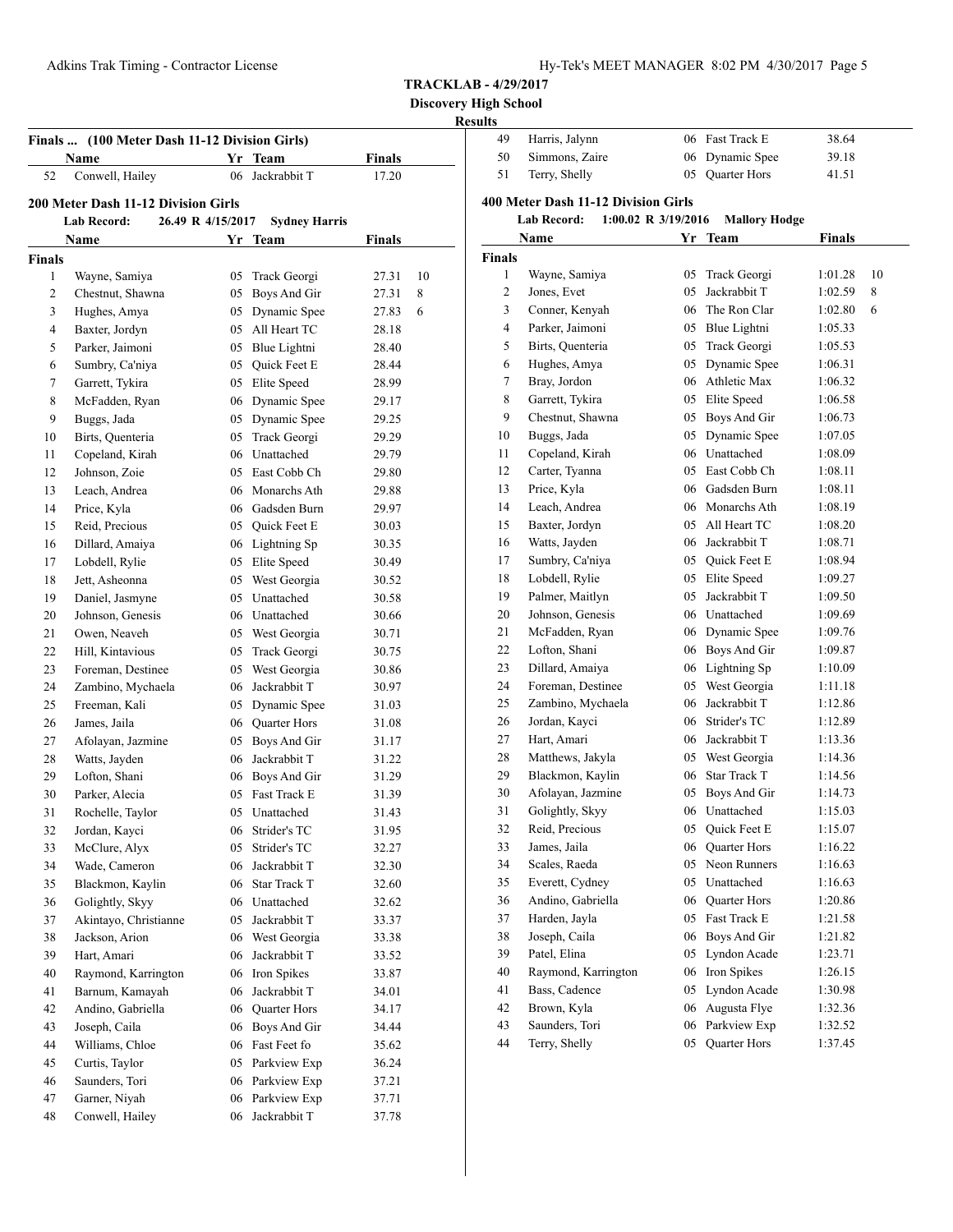Adkins Trak Timing - Contractor License

| Hy-Tek's MEET MANAGER 8:02 PM 4/30/2017 Page 6 |  |  |  |  |
|------------------------------------------------|--|--|--|--|
|------------------------------------------------|--|--|--|--|

**TRACKLAB - 4/29/2017**

**Discovery High School**

#### **Results**

|                | <b>Lab Record:</b><br><b>Lab Record:</b> | 2:28.81 R 4/29/2017<br>2:28.81 R 4/29/2017 | Kenvah Conner<br><b>Kenyah Conner</b> |               |
|----------------|------------------------------------------|--------------------------------------------|---------------------------------------|---------------|
|                | <b>Name</b>                              | Yr                                         | Team                                  | <b>Finals</b> |
| <b>Finals</b>  |                                          |                                            |                                       |               |
| 1              | Conner, Kenyah                           | 06                                         | The Ron Clar                          | 2:28.81R 10   |
| $\overline{2}$ | Bray, Jordon                             | 06                                         | Athletic Max                          | 2:41.64<br>8  |
| 3              | Carter, Tyanna                           | 05                                         | East Cobb Ch                          | 2:44.38<br>6  |
| 4              | Lowe, Tyler                              | 06                                         | Celerity Tra                          | 2:47.72       |
| 5              | Hart, Amari                              | 06                                         | Jackrabbit T                          | 2:53.48       |
| 6              | Augmon, Sydney                           | 05                                         | Jackrabbit T                          | 2:55.25       |
| 7              | Price, Kyla                              | 06                                         | Gadsden Burn                          | 3:01.12       |
| 8              | Vevang, Veronica                         | 05                                         | Blue Lightni                          | 3:01.85       |
| 9              | Zambino, Mychaela                        | 06                                         | Jackrabbit T                          | 3:03.15       |
| 10             | Palmer, Maitlyn                          | 05                                         | Jackrabbit T                          | 3:04.70       |
| 11             | Hampton, Jasmine                         | 05                                         | Unattached                            | 3:05.80       |
| 12             | Harden, Jayla                            | 05                                         | Fast Track E                          | 3:07.54       |
| 13             | McClure, Alyx                            | 05                                         | Strider's TC                          | 3:12.81       |
| 14             | Lobdell, Rylie                           | 05                                         | Elite Speed                           | 3:14.30       |
| 15             | Edwards, Makaylah                        | 06                                         | Athletic Max                          | 3:15.28       |
| 16             | Ellington, Destiny                       | 05                                         | The Ron Clar                          | 3:25.25       |
| 17             | Terry, Shelly                            | 05                                         | Quarter Hors                          | 3:40.93       |

|        | Name               | Yr. | Team               | <b>Finals</b> |    |
|--------|--------------------|-----|--------------------|---------------|----|
| Finals |                    |     |                    |               |    |
| 1      | Augmon, Sydney     | 05  | Jackrabbit T       | 5:21.89       | 10 |
| 2      | Lowe, Tyler        |     | 06 Celerity Tra    | 5:31.62       | 8  |
| 3      | Dechamplain, Ruth  | 05  | Unattached         | 5:35.33       | 6  |
| 4      | Vevang, Veronica   | 05  | Blue Lightni       | 6:03.28       |    |
| 5      | Sandle, Trinity    | 05  | Neon Runners       | 6:21.00       |    |
| 6      | Preble, Kaylie     | 05  | Ptc Flash          | 6:26.83       |    |
| 7      | Edwards, Makaylah  |     | 06 Athletic Max    | 6:29.01       |    |
| 8      | Haffner, Katie     |     | 06 Blue Lightni    | 6:39.29       |    |
| 9      | Ellington, Destiny | 05  | The Ron Clar       | 6:57.68       |    |
| 10     | Solis, Yoselin     | 05  | <b>Blue Devils</b> | 7:16.85       |    |
| 11     | Ramos, Emily       | 05  | <b>Blue Devils</b> | 7:33.26       |    |
| 12     | Yerbabuena, Katie  | 05  | <b>Blue Devils</b> | 7:35.27       |    |
| 13     | Cornejo, Brittany  | 05  | <b>Blue Devils</b> | 8:58.61       |    |

#### **3000 Meter Run 11-12 Division Girls**

#### **Lab Record: 11:18.77 R 4/15/2017 Noelle Junig**

| Name          |                   | Yr Team         | <b>Finals</b> |    |
|---------------|-------------------|-----------------|---------------|----|
| <b>Finals</b> |                   |                 |               |    |
|               | Dechamplain, Ruth | 05 Unattached   | 11:30.81      | 10 |
| 2             | Lowe, Tyler       | 06 Celerity Tra | 12:01.50      | 8  |
| 3             | Vevang, Veronica  | 05 Blue Lightni | 12:18.30      | 6  |
| 4             | Solis, Yoselin    | 05 Blue Devils  | 16:37.25      |    |
| 5             | Yerbabuena, Katie | 05 Blue Devils  | 16:37.46      |    |
|               |                   |                 |               |    |

#### **80 Meter Hurdles 11-12 Division Girls**

|               | Lab Record:      |  | 13.57 R 4/15/2017 Olivia Powell |               |     |
|---------------|------------------|--|---------------------------------|---------------|-----|
|               | Name             |  | Yr Team                         | <b>Finals</b> |     |
| <b>Finals</b> |                  |  |                                 |               |     |
|               | Farmer, Kennedy  |  | 05 AtL ZooM Ath                 | 16.31         | -10 |
| 2             | Daniel, Jasmyne  |  | 05 Unattached                   | 16.65         | 8   |
| 3             | Johnson, Genesis |  | 06 Unattached                   | 16.94         | 6   |
| 4             | Sandle, Trinity  |  | 05 Neon Runners                 | 17.64         |     |

#### **4x100 Meter Relay 11-12 Division Girls**

**Lab Record: 52.65 R 4/15/2017 Drive Phase, Inc.**

**A Chatham, A Barkley, B Olive, I Grant**

|               | Team                    | Relay             | Finals                  |
|---------------|-------------------------|-------------------|-------------------------|
| <b>Finals</b> |                         |                   |                         |
| 1             | Dynamic Spee            | A                 | 56.50<br>10             |
|               | 1) Hughes, Amya 05      | 2) Buggs, Jada 05 |                         |
|               | 3) Jones, Janai 06      |                   |                         |
| 2             | Boys And Gir            | А                 | 56.79<br>8              |
|               | 1) Joseph, Caila 06     |                   | 2) Afolayan, Jazmine 05 |
|               | 3) Lofton, Shani 06     |                   | 4) Chestnut, Shawna 05  |
| 3             | West Georgia Jets       | А                 | 57.36<br>6              |
|               | 1) Jackson, Arion 06    |                   | 2) Jett, Asheonna 05    |
|               | 3) Foreman, Destinee 05 |                   | 4) Matthews, Jakyla 05  |

#### **4x400 Meter Relay 11-12 Division Girls**

**Lab Record: 4:17.87 R 4/15/2017 Drive Phase, Inc.**

**A Chatham, A Barkley, B Olive, I Grant**

| Team                       | Relav             | <b>Finals</b>             |
|----------------------------|-------------------|---------------------------|
| <b>Finals</b>              |                   |                           |
| Jackrabbit Track Club<br>1 | A                 | 4:36.52<br>10             |
| 1) Hart, Amari 06          | 2) Jones, Evet 05 |                           |
| 3) Watts, Jayden 06        |                   | 4) Augmon, Sydney 05      |
| 2<br>Boys And Gir          | А                 | 5:03.91<br>8              |
| 1) Joseph, Caila 06        |                   | 2) Afolayan, Jazmine 05   |
| 3) Lofton, Shani 06        |                   | 4) Chestnut, Shawna 05    |
| 3<br>Iron Spikes TC        | А                 | 6<br>5:36.98              |
| 1) Locke, Chassidy 06      |                   | 2) Burns, Jaleya 06       |
| 3) Forman, Jamya 06        |                   | 4) Raymond, Karrington 06 |
|                            |                   |                           |

#### **High Jump 11-12 Division Girls**

**Lab Record: 4-08 R 4/8/2017 Morgan Campbell**

|               | Name             | Yr. | Team            | <b>Finals</b> |    |
|---------------|------------------|-----|-----------------|---------------|----|
| <b>Finals</b> |                  |     |                 |               |    |
|               | Hampton, Jasmine |     | 05 Unattached   | $4-04.00$     | 10 |
| 2             | Birts, Quenteria |     | 05 Track Georgi | $3-10.00$     | -8 |
| $---$         | Brown, Kyla      |     | 06 Augusta Flye | NH            |    |
|               |                  |     |                 |               |    |

#### **Long Jump 11-12 Division Girls**

**Lab Record: 16-09 R 4/16/2016 Niakoe Burks**

| Name   |                  | Yr Team         | <b>Finals</b>  |    |
|--------|------------------|-----------------|----------------|----|
| Finals |                  |                 |                |    |
|        | Chestnut, Shawna | 05 Boys And Gir | 14-04.00       | 10 |
|        | Daniel, Jasmyne  | 05 Unattached   | $12-09.00$     | 8  |
|        | Leach, Andrea    | 06 Monarchs Ath | $12 - 0.5, 50$ | 6  |
| 4      | Gibson, Cassidy  | 05 Unattached   | 12-05.00       |    |
|        | Wade, Cameron    | 06 Jackrabbit T | $12-04.50$     |    |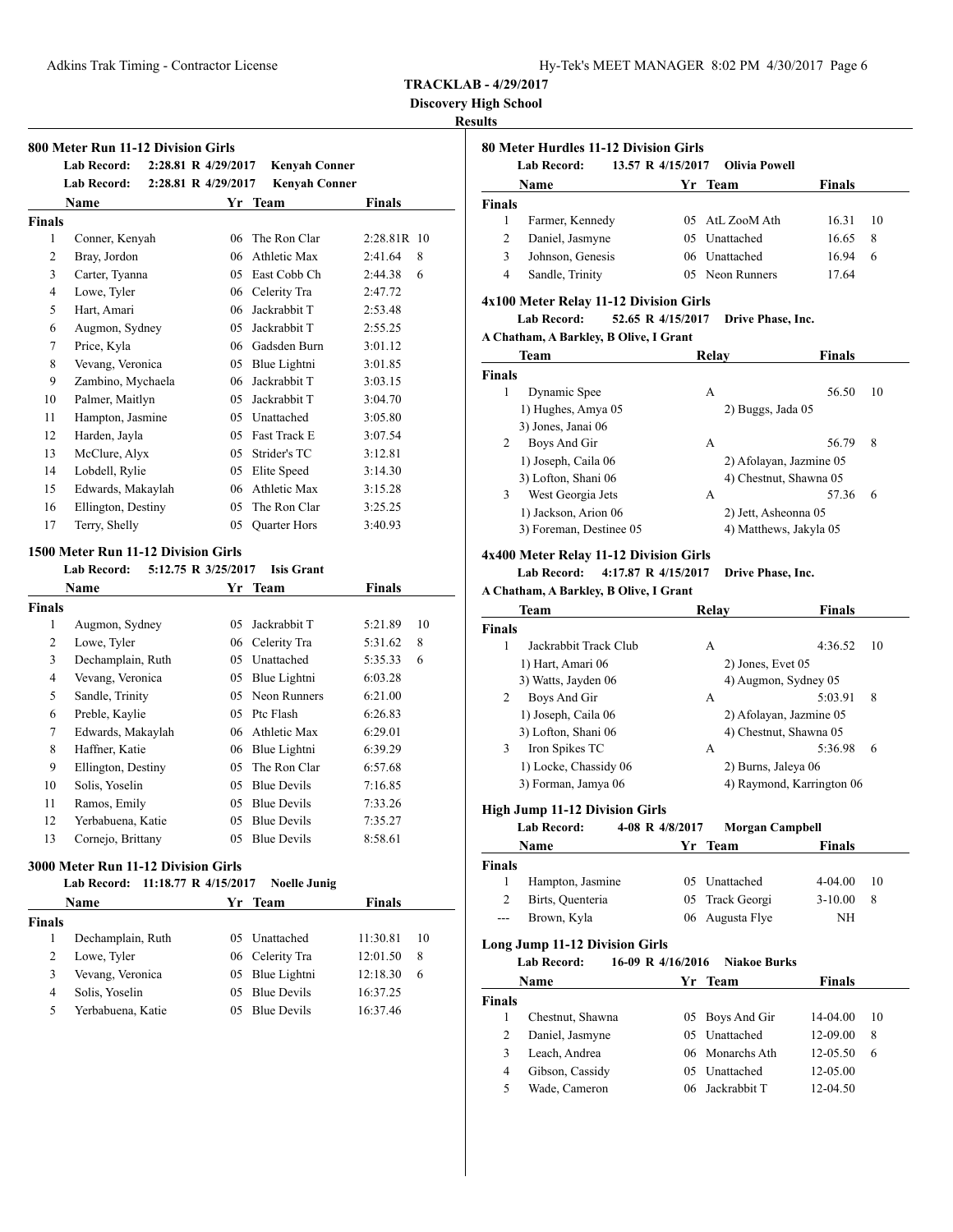**Discovery High** 

#### **Results**

| Finals  (Long Jump 11-12 Division Girls) |                     |    |                 |               |  |
|------------------------------------------|---------------------|----|-----------------|---------------|--|
|                                          | Name                |    | Yr Team         | <b>Finals</b> |  |
| 6                                        | Riddick, Kadence    | 05 | Department o    | 11-09.00      |  |
| 7                                        | Farmer, Kennedy     |    | 05 AtL ZooM Ath | 11-03.00      |  |
| 8                                        | Hampton, Jasmine    |    | 05 Unattached   | $11 - 02.00$  |  |
| 9                                        | Burns, Jaleya       |    | 06 Iron Spikes  | 11-00.00      |  |
| 10                                       | Raymond, Karrington |    | 06 Iron Spikes  | 10-09.00      |  |
| 11                                       | Saunders, Tori      |    | 06 Parkview Exp | $9 - 02.50$   |  |
| 12                                       | Harris, Jalynn      |    | 06 Fast Track E | 8-09.00       |  |

# **Shot Put 11-12 Division Girls**

#### **Lab Record: 35-01 R 3/18/2017 Kameryn Hannon**

| <b>Name</b>    |                       | Yr | <b>Team</b>        | Finals   |    |
|----------------|-----------------------|----|--------------------|----------|----|
| Finals         |                       |    |                    |          |    |
| 1              | Hampton, Jasmine      | 05 | Unattached         | 29-04.00 | 10 |
| $\overline{c}$ | Johnson, Zoie         | 05 | East Cobb Ch       | 27-03.75 | 8  |
| 3              | Akintayo, Christianne | 05 | Jackrabbit T       | 26-05.50 | 6  |
| $\overline{4}$ | Hill, Kintavious      | 05 | Track Georgi       | 21-05.25 |    |
| 5              | Forman, Jamya         | 06 | Iron Spikes        | 20-09.25 |    |
| 6              | Clark, Makaiah        | 05 | Iron Spikes        | 19-00.00 |    |
| 7              | Ramos, Emily          | 05 | <b>Blue Devils</b> | 18-05.00 |    |
| 8              | Simmons, Zaire        | 06 | Dynamic Spee       | 18-01.00 |    |
| 9              | Strakes, Kyra         | 05 | Lyndon Acade       | 16-00.75 |    |
| 10             | Yerbabuena, Katie     | 05 | <b>Blue Devils</b> | 15-11.00 |    |
| 11             | Saunders, Tori        | 06 | Parkview Exp       | 15-10.00 |    |
| 12             | Bass, Cadence         | 05 | Lyndon Acade       | 14-08.00 |    |
| 13             | Burns, Jaleya         | 06 | Iron Spikes        | 14-07.00 |    |
| 14             | Cornejo, Brittany     | 05 | <b>Blue Devils</b> | 13-00.50 |    |
| 15             | Mayo, Anna            | 06 | Lyndon Acade       | 12-08.75 |    |
| 16             | Solis, Yoselin        | 05 | <b>Blue Devils</b> | 11-09.25 |    |

# **Discus Throw 1.0 kg 11-12 Division Girls**

#### **Lab Record: 77-06 R 4/15/2017 Kameryn Hannon Name Yr Team Finals**

| Finals |                       |                 |            |    |
|--------|-----------------------|-----------------|------------|----|
|        | Hampton, Jasmine      | 05 Unattached   | $59-04$ 10 |    |
|        | Akintayo, Christianne | 05 Jackrabbit T | 48-05      | 8  |
|        | Clark, Makaiah        | 05 Iron Spikes  | $36-02$    | -6 |
| 4      | Mayo, Anna            | 06 Lyndon Acade | $33 - 05$  |    |
|        | Simmons, Zaire        | 06 Dynamic Spee | $31 - 08$  |    |

#### **Javelin Throw 300g 11-12 Division Girls**

#### **Lab Record: 129-06 R 3/4/2017 Jasmine Hampton Name Yr Team Finals**

| гланне                |    | теаш               | т шатэ                                                                   |    |
|-----------------------|----|--------------------|--------------------------------------------------------------------------|----|
|                       |    |                    |                                                                          |    |
| Hampton, Jasmine      | 05 | <b>Unattached</b>  | 120-00                                                                   | 10 |
| Gibson, Cassidy       | 05 | <b>Unattached</b>  | 85-07                                                                    | 8  |
| Yerbabuena. Katie     | 05 | <b>Blue Devils</b> | 54-00                                                                    | 6  |
| Akintayo, Christianne | 05 | Jackrabbit T       | 52-07                                                                    |    |
| Ramos, Emily          | 05 | <b>Blue Devils</b> | $46 - 04$                                                                |    |
| Freeman, Kali         |    |                    | $44 - 11$                                                                |    |
| Forman, Jamya         |    |                    | 44-08                                                                    |    |
| Brown, Kyla           | 06 |                    | $43-09$                                                                  |    |
| Bass, Cadence         | 05 | Lyndon Acade       | $42 - 08$                                                                |    |
| Conwell, Hailey       | 06 | Jackrabbit T       | $40 - 07$                                                                |    |
| Barnum, Kamayah       |    |                    | $39-04$                                                                  |    |
|                       |    |                    | 05 Dynamic Spee<br>06 Iron Spikes<br>Augusta Flye<br>Jackrabbit T<br>06. |    |

| ligh School<br>ults |                                           |                    |                       |               |    |
|---------------------|-------------------------------------------|--------------------|-----------------------|---------------|----|
| 12                  | Simmons, Zaire                            |                    | 06 Dynamic Spee       | 34-03         |    |
| 13                  | Clark, Makaiah                            |                    | 05 Iron Spikes        | 33-04         |    |
| 14                  | Mayo, Anna                                |                    | 06 Lyndon Acade       | 32-03         |    |
| 15                  | Strakes, Kyra                             | 05                 | Lyndon Acade          | $31 - 11$     |    |
| 16                  | Cornejo, Brittany                         |                    | 05 Blue Devils        | 31-08         |    |
| 17                  | Solis, Yoselin                            | 05                 | <b>Blue Devils</b>    | 28-03         |    |
|                     | 1500 Meter Race Walk 11-12 Division Girls |                    |                       |               |    |
|                     | Lab Record:                               | 9:36.59 R 4/9/2016 | Alana Payden          |               |    |
|                     | Name                                      |                    | Yr Team               | <b>Finals</b> |    |
| <b>Finals</b>       |                                           |                    |                       |               |    |
| 1                   | Haffner, Katie                            | 06                 | Blue Lightni          | 11:40.41      | 10 |
|                     | 100 Meter Dash 13-14 Division Girls       |                    |                       |               |    |
|                     | <b>Lab Record:</b>                        | 11.93 R 3/25/2017  | <b>Trinity Rossum</b> |               |    |
|                     | Name                                      | Yr                 | <b>Team</b>           | <b>Finals</b> |    |
| <b>Finals</b>       |                                           |                    |                       |               |    |
| 1                   | Kelley, Mekenze                           | 03                 | Boys And Gir          | 12.69         | 10 |
| 2                   | Burks, Niakoe                             | 04                 | Monarchs Ath          | 13.06         | 8  |
| 3                   | Wright, Ni'Asija                          |                    | 03 Unattached         | 13.15         | 6  |
| 4                   | Harmon, Jasmine                           |                    | 03 Drive Phase,       | 13.29         |    |
| 5                   | Earle, Sherena                            |                    | 03 Blue Lightni       | 13.33         |    |
| 6                   | Williams, Anisa                           |                    | 03 Unattached         | 13.35         |    |
| 7                   | Hicks, Tia                                |                    | 04 Jackrabbit T       | 13.53         |    |
| 8                   | Beasley, Naimya                           |                    | 03 Elite Speed        | 13.75         |    |
| 9                   | Price, Jadien                             |                    | 04 Gadsden Burn       | 13.85         |    |
| 10                  | Peters, Judaea                            |                    | 03 Unattached         | 13.88         |    |
| 11                  | Mitchell, Areale                          |                    | 04 Boys And Gir       | 13.88         |    |
| 12                  | Chambers, Scout                           |                    | 04 Jackrabbit T       | 13.90         |    |
| 13                  | Daniel, Janiya                            |                    | 04 Unattached         | 13.91         |    |
| 14                  | Huff, Iyiana                              |                    | 04 Gadsden Burn       | 13.97         |    |
| 15                  | Lewis, Chase                              |                    | 04 Department o       | 13.99         |    |
| 16                  | Everett, Kendyll                          |                    | 03 Unattached         | 14.01         |    |
| 17                  | Pettigrew, Sydney                         | 04                 | The Ron Clar          | 14.03         |    |

18 Carter, Jordyn 03 Georgia Elit 14.04 Lofton, Brooke 03 Boys And Gir 14.05 Coleman, Danielle 04 Strider's TC 14.05 Jordan, Kayla 04 Strider's TC 14.06 Pobee, Charlene 03 Strider's TC 14.07 Cochran, Jayla 03 Parkview Exp 14.08 Folks, Briana 03 Lightning Sp 14.11 McGinty, Micah 04 West Georgia 14.23 Franklin, Lyric 03 AtL ZooM Ath 14.25 Hughes, Morgan 03 Jackrabbit T 14.32 28 Tune, Jayden 03 AtL ZooM Ath 14.37 Mostella, Eunique 03 Gadsden Burn 14.62 Magee, Kayla 03 East Cobb Ch 14.67 Hale, Ar'Taysha 04 Gadsden Burn 14.75 Kirk, Aryah 03 Lightning Sp 14.81 Folks, Ariana 03 Lightning Sp 15.00 Gima, Kaci 04 Strider's TC 15.28 Anderson, Greer 03 East Cobb Ch 15.39 Brown, Zoe 04 Parkview Exp 15.39 Bell, Mayson 04 Lightning Sp 15.41 Terna, Vernista 04 Parkview Exp 15.48 Omgba, Milele 04 East Cobb Ch 15.49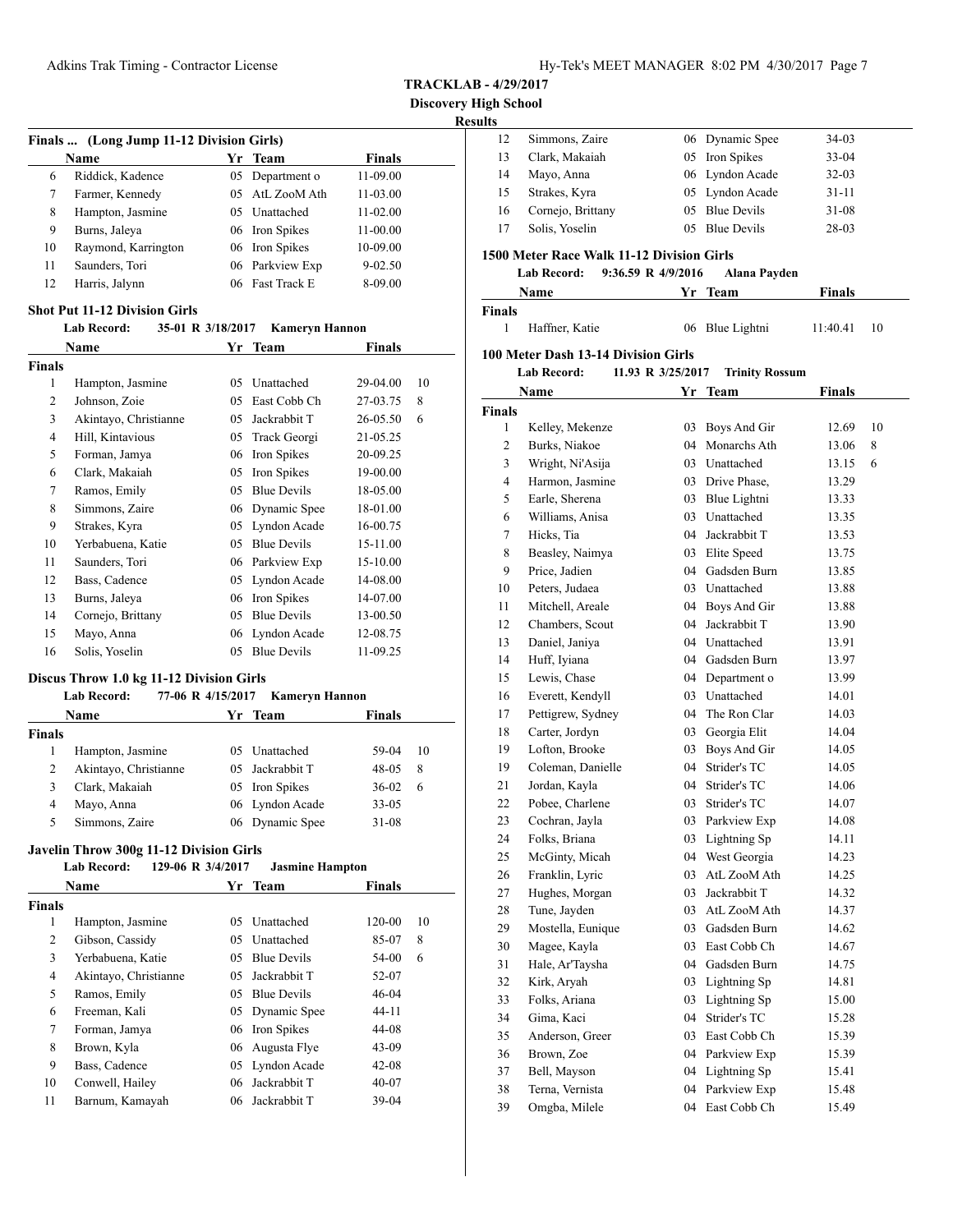**TRACKLAB - 4/29/2017**

**Discovery High School Results**

|        | Finals  (100 Meter Dash 13-14 Division Girls) |                   |                       |               |    |
|--------|-----------------------------------------------|-------------------|-----------------------|---------------|----|
|        | Name                                          |                   | Yr Team               | <b>Finals</b> |    |
| 40     | Phillips, Tenai                               | 04                | Dynamic Spee          | 15.57         |    |
| 41     | Clark, Victoria                               | 03                | Iron Spikes           | 15.69         |    |
| 42     | Mahone, Tori                                  |                   | 03 Parkview Exp       | 15.83         |    |
| 43     | Garner, Saxon                                 |                   | 04 Parkview Exp       | 15.92         |    |
| 44     | Schultz, Olivia                               |                   | 03 Parkview Exp       | 16.17         |    |
| 45     | Tyson, Gabrielle                              |                   | 04 Jackrabbit T       | 16.23         |    |
| 46     | Tiegreen, Reilly                              |                   | 03 Parkview Exp       | 16.41         |    |
| 47     | Lovern, Alyssa                                |                   | 04 Parkview Exp       | 17.18         |    |
|        | 200 Meter Dash 13-14 Division Girls           |                   |                       |               |    |
|        | <b>Lab Record:</b>                            | 25.18 R 3/25/2017 | <b>Trinity Rossum</b> |               |    |
|        | Name                                          |                   | Yr Team               | <b>Finals</b> |    |
| Finals |                                               |                   |                       |               |    |
| 1      | Kelley, Mekenze                               | 03                | Boys And Gir          | 25.53         | 10 |
| 2      | Earle, Sherena                                | 03                | Blue Lightni          | 27.55         | 8  |
| 3      | Wright, Ni'Asija                              |                   | 03 Unattached         | 27.93         | 6  |
| 4      | Daniel, Janiya                                |                   | 04 Unattached         | 28.37         |    |
| 5      | Beasley, Naimya                               |                   | 03 Elite Speed        | 28.42         |    |
| 6      | Lofton, Brooke                                | 03                | Boys And Gir          | 28.47         |    |
| 7      | Williams, Anisa                               |                   | 03 Unattached         | 28.69         |    |
| 8      | Huff, Iyiana                                  |                   | 04 Gadsden Burn       | 28.87         |    |
| 9      | Morgan, Kayla                                 |                   | 04 Strider's TC       | 29.10         |    |
| 10     | Mitchell, Areale                              |                   | 04 Boys And Gir       | 29.12         |    |
| 11     | McGinty, Micah                                |                   | 04 West Georgia       | 29.18         |    |
| 12     | Carter, Jordyn                                |                   | 03 Georgia Elit       | 29.38         |    |
| 13     | Price, Jadien                                 |                   | 04 Gadsden Burn       | 29.47         |    |
| 14     | Cochran, Jayla                                |                   | 03 Parkview Exp       | 29.57         |    |
| 15     | Folks, Briana                                 | 03                | Lightning Sp          | 29.65         |    |
| 16     | Jordan, Kayla                                 | 04                | Strider's TC          | 29.92         |    |
| 17     | Coleman, Danielle                             |                   | 04 Strider's TC       | 30.00         |    |
| 18     | Pobee, Charlene                               | 03                | Strider's TC          | 30.02         |    |
| 19     | Smith, DeAsia                                 |                   | 04 Gadsden Burn       | 30.04         |    |
| 20     | Noel, Yvohna                                  |                   | 04 East Cobb Ch       | 30.14         |    |
| 21     | Bownes, Kierra                                |                   | 03 Lightning Sp       | 30.31         |    |
| 22     | Magee, Kayla                                  |                   | 03 East Cobb Ch       | 30.46         |    |
| 23     | Lewis, Chase                                  |                   | 04 Department o       | 30.56         |    |
| 24     | Hale, Ar'Taysha                               |                   | 04 Gadsden Burn       | 31.35         |    |
| 25     | Bell, Mayson                                  |                   | 04 Lightning Sp       | 31.47         |    |
| 26     | Day, Chloe                                    |                   | 04 Parkview Exp       | 31.58         |    |
| 27     | Woods, Zoi                                    | 03                | Dekalb Yello          | 31.63         |    |
| 28     | Folks, Ariana                                 | 03                | Lightning Sp          | 32.11         |    |
| 29     | Omgba, Milele                                 |                   | 04 East Cobb Ch       | 32.24         |    |
| 30     | Gima, Kaci                                    | 04                | Strider's TC          | 32.89         |    |
| 31     | Anderson, Greer                               |                   | 03 East Cobb Ch       | 32.89         |    |
| 32     | Tiegreen, Reilly                              |                   | 03 Parkview Exp       | 33.49         |    |
| 33     | Garner, Saxon                                 |                   | 04 Parkview Exp       | 33.63         |    |
| 34     | Tyson, Gabrielle                              | 04                | Jackrabbit T          | 34.61         |    |
|        |                                               |                   |                       |               |    |
|        | 400 Meter Dash 13-14 Division Girls           |                   |                       |               |    |

|        | <b>Lab Record:</b> | 56.45 R 3/25/2017 Mekenze Kelley |               |  |
|--------|--------------------|----------------------------------|---------------|--|
|        | Name               | Yr Team                          | <b>Finals</b> |  |
| Finals |                    |                                  |               |  |
|        | Kelley, Mekenze    | 03 Boys And Gir                  | 57.50 10      |  |
|        | Rossum, Trinity    | 03 AtL ZooM Ath                  | 57.64 8       |  |
|        |                    |                                  |               |  |

| 3                                                                  | Woods, Jessicka   | 04 | Boys And Gir    | 1:00.21       | 6  |  |  |
|--------------------------------------------------------------------|-------------------|----|-----------------|---------------|----|--|--|
| $\overline{4}$                                                     | Earle, Sherena    | 03 | Blue Lightni    | 1:02.85       |    |  |  |
| 5                                                                  | McBride, Allyria  | 04 | East Cobb Ch    | 1:03.15       |    |  |  |
| 6                                                                  | Wilson, Nia       | 04 | Jackrabbit T    | 1:03.39       |    |  |  |
| $\tau$                                                             | Hicks, Tia        | 04 | Jackrabbit T    | 1:05.19       |    |  |  |
| 8                                                                  | Beasley, Naimya   | 03 | Elite Speed     | 1:06.12       |    |  |  |
| 9                                                                  | Lofton, Brooke    | 03 | Boys And Gir    | 1:06.76       |    |  |  |
| 10                                                                 | Huff, Iyiana      | 04 | Gadsden Burn    | 1:07.59       |    |  |  |
| 11                                                                 | Mitchell, Areale  | 04 | Boys And Gir    | 1:07.60       |    |  |  |
| 12                                                                 | Smith, DeAsia     | 04 | Gadsden Burn    | 1:07.64       |    |  |  |
| 13                                                                 | Grant, Tyra       | 03 | Jackrabbit T    | 1:08.05       |    |  |  |
| 14                                                                 | Morgan, Kayla     | 04 | Strider's TC    | 1:08.36       |    |  |  |
| 15                                                                 | Pobee, Charlene   | 03 | Strider's TC    | 1:08.78       |    |  |  |
| 16                                                                 | Hylton, Veajah    | 04 | Lightning Sp    | 1:09.28       |    |  |  |
| 17                                                                 | Daniel, Janiya    |    | 04 Unattached   | 1:09.85       |    |  |  |
| 18                                                                 | Pettigrew, Sydney | 04 | The Ron Clar    | 1:10.18       |    |  |  |
| 19                                                                 | Hayes, Jasmine    | 03 | Jackrabbit T    | 1:10.27       |    |  |  |
| 20                                                                 | McGinty, Micah    |    | 04 West Georgia | 1:10.30       |    |  |  |
| 21                                                                 | Bownes, Kierra    | 03 | Lightning Sp    | 1:10.51       |    |  |  |
| 22                                                                 | Coleman, Danielle | 04 | Strider's TC    | 1:11.33       |    |  |  |
| 23                                                                 | Kirk, Aryah       | 03 | Lightning Sp    | 1:13.14       |    |  |  |
| 24                                                                 | Woods, Zoi        | 03 | Dekalb Yello    | 1:13.52       |    |  |  |
| 25                                                                 | Erawoc, Gabrielle | 04 | The Ron Clar    | 1:13.70       |    |  |  |
| 26                                                                 | Brown, Mya        | 04 | Fast Feet fo    | 1:13.77       |    |  |  |
| 27                                                                 | Gima, Kaci        | 04 | Strider's TC    | 1:14.38       |    |  |  |
| 28                                                                 | Phillips, Tenai   | 04 | Dynamic Spee    | 1:22.81       |    |  |  |
| 29                                                                 | Daniel, Abby      | 04 | Ptc Flash       | 1:22.90       |    |  |  |
| 30                                                                 | Wright, Ni'Asija  | 03 | Unattached      | 1:23.29       |    |  |  |
| 800 Meter Run 13-14 Division Girls                                 |                   |    |                 |               |    |  |  |
| <b>Lab Record:</b><br>2:21.91 R 3/26/2016<br><b>Nyah Hernandez</b> |                   |    |                 |               |    |  |  |
|                                                                    | Name              |    | Yr Team         | <b>Finals</b> |    |  |  |
| <b>Finals</b>                                                      |                   |    |                 |               |    |  |  |
| 1                                                                  | Grant, Tyra       | 03 | Jackrabbit T    | 2:41.99       | 10 |  |  |
| $\overline{c}$                                                     | Smith, Ashaih     | 03 | AtL ZooM Ath    | 2:50.71       | 8  |  |  |

|   | Grant, Iyra        | 03 Jackrabbit I | 2:41.99 | -10 |  |
|---|--------------------|-----------------|---------|-----|--|
|   | Smith, Ashaih      | 03 AtL ZooM Ath | 2:50.71 | 8   |  |
|   | Hayes, Jasmine     | 03 Jackrabbit T | 2:50.96 | 6   |  |
| 4 | Richardson, Ashley | 03 AtL ZooM Ath | 2:51.92 |     |  |
|   | Hylton, Veajah     | 04 Lightning Sp | 2:53.63 |     |  |
| 6 | Rhyne, Lexie       | 03 Jackrabbit T | 3:07.27 |     |  |
|   | Shelton, Jaime     | 04 Jackrabbit T | 3:16.51 |     |  |

# **1500 Meter Run 13-14 Division Girls**

# **Lab Record: 4:47.89 R 3/26/2016 Nyah Hernandez**

| Name          |                   | Yr. | Team               | <b>Finals</b> |    |
|---------------|-------------------|-----|--------------------|---------------|----|
| <b>Finals</b> |                   |     |                    |               |    |
| 1             | Yerbabuena, Ana   | 03  | <b>Blue Devils</b> | 5:47.05       | 10 |
| 2             | Martinez, Dana    | 03  | <b>Blue Devils</b> | 6:05.17       | 8  |
| 3             | Bostic, Jazmin    |     | 04 Jackrabbit T    | 6:10.62       | 6  |
| 4             | Martinez, Jade    | 03  | <b>Blue Devils</b> | 6:11.23       |    |
| 5             | Daniel, Abby      |     | 04 Ptc Flash       | 6:18.57       |    |
| 6             | Ramos, Liliana    | 03  | <b>Blue Devils</b> | 7:34.37       |    |
| 7             | Solis, Yosverani  | 03  | <b>Blue Devils</b> | 7:35.88       |    |
| 8             | Olivos, Bridgette | 03  | <b>Blue Devils</b> | 7:40.79       |    |
| 9             | Flores, Jasmin    | 03  | <b>Blue Devils</b> | 8:02.61       |    |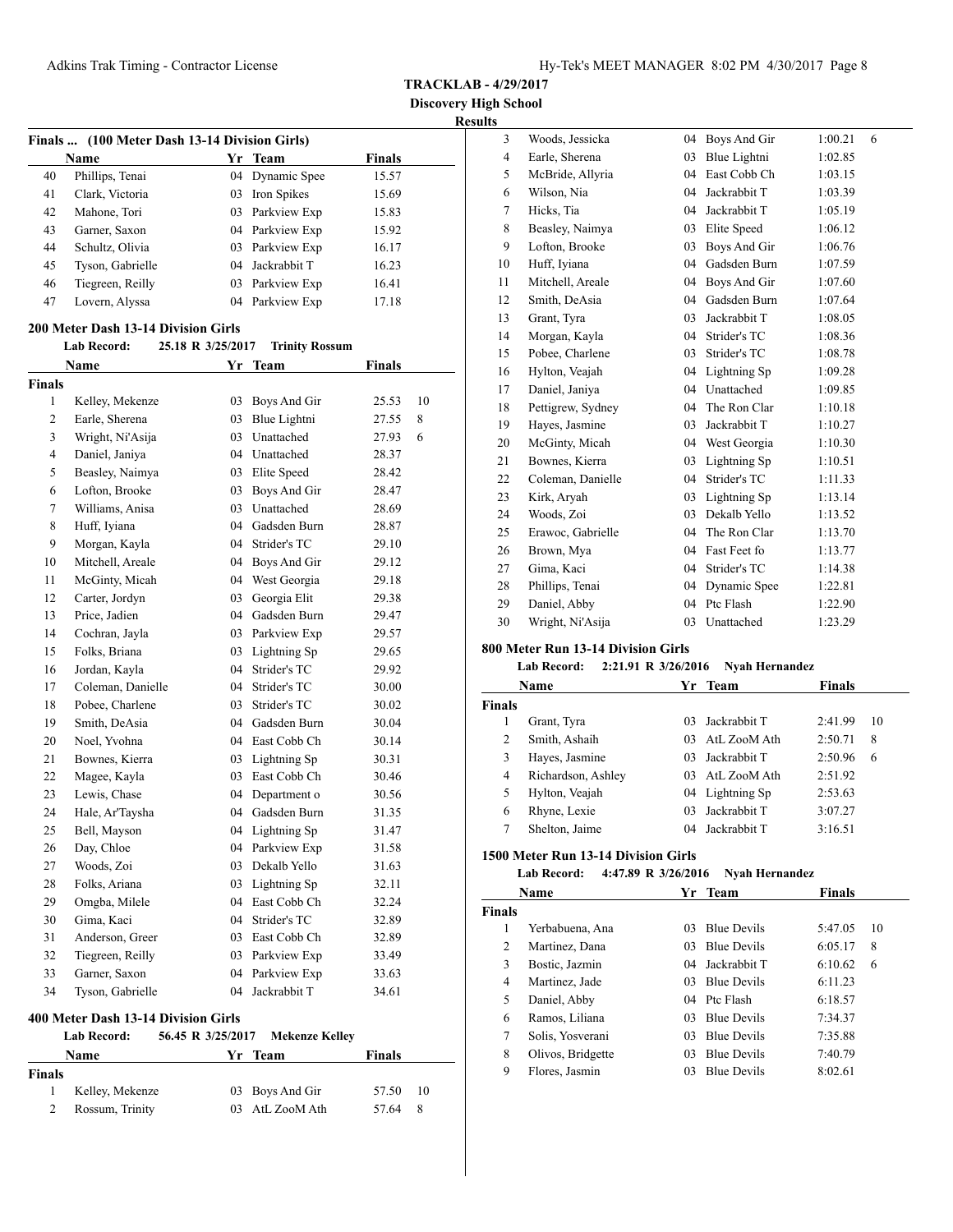**Lab Record: 11:13.21 R 4/15/2017 Jennifer Woollery Name Yr** Team **Finals** 

1 Yerbabuena, Ana 03 Blue Devils 12:22.41 10 2 Geaney, Emma 04 Parkview Exp 13:14.03 8 3 Rhyne, Lexie 03 Jackrabbit T 14:51.06 6

**TRACKLAB - 4/29/2017**

**Discovery High School**

# **Results**

j.

| 6 | <b>Blue Devils Running</b> | A | 1:00.90                |
|---|----------------------------|---|------------------------|
|   | 1) Martinez, Dana 03       |   | 2) Hernandez, Erika 03 |
|   | 3) Martinez, Jade 03       |   | 4) Delcid, Jalin 04    |
| 7 | Parkview Exp               | B | 1:01.90                |
|   | 1) Schultz, Olivia 03      |   | 2) Garner, Saxon 04    |
|   | 3) Mahone, Tori 03         |   | 4) Brown, Zoe 04       |
| 8 | <b>Blue Devils Running</b> | B | 1:02.97                |
|   | 1) Bucio, Jacque 03        |   | 2) Price, Jennifer 04  |
|   | 3) Donjuan, Jessica 04     |   | 4) Solis, Yosverani 03 |
|   |                            |   |                        |

#### **4x400 Meter Relay 13-14 Division Girls**

**Lab Record: 4:14.30 R 4/11/2015 Star Track TC**

#### **H Cooper, J Wilson, K Tolbert, T Brown**

| Team                              | Relay               | Finals                  |
|-----------------------------------|---------------------|-------------------------|
| Finals                            |                     |                         |
| Boys And Gir<br>1                 | А                   | 4:16.94<br>10           |
| 1) Mitchell, Areale 04            |                     | 2) Lofton, Brooke 03    |
| 3) Woods, Jessicka 04             |                     | 4) Kelley, Mekenze 03   |
| Gadsden Burners<br>$\mathfrak{D}$ | А                   | 4:38.43<br>8            |
| 1) Smith, DeAsia 04               |                     | 2) Mostella, Eunique 03 |
| 3) Huff, Iyiana 04                | 4) Price, Jadien 04 |                         |
| 3<br>Lightning Sp                 | А                   | 4:52.52<br>-6           |
| 1) Folks, Ariana 03               | 2) Folks, Briana 03 |                         |
| 3) Bownes, Kierra 03              | 4) Bell, Mayson 04  |                         |
|                                   |                     |                         |

# **High Jump 13-14 Division Girls**

| <b>Lab Record:</b>                     |                   | 5-03 R 5/7/2016<br><b>Camille Trotman</b> |  |                    |             |    |
|----------------------------------------|-------------------|-------------------------------------------|--|--------------------|-------------|----|
|                                        | Name              | Yr                                        |  | Team               | Finals      |    |
| <b>Finals</b>                          |                   |                                           |  |                    |             |    |
| 1                                      | Hicks, Tia        | 04                                        |  | Jackrabbit T       | $4-04.00$   | 10 |
| 2                                      | McBride, Allyria  | 04                                        |  | East Cobb Ch       | J4-04.00    | 8  |
| 3                                      | Delcid, Jalin     | 04                                        |  | <b>Blue Devils</b> | $4 - 02.00$ | 6  |
| 4                                      | Jones, Jordyn     |                                           |  | 03 Lightning Sp    | J4-02.00    |    |
| 5                                      | Martinez, Jade    | 03                                        |  | <b>Blue Devils</b> | $4 - 00.00$ |    |
| $---$                                  | Olivos, Bridgette | 03                                        |  | <b>Blue Devils</b> | NH          |    |
| $---$                                  | Hernandez, Erika  | 03                                        |  | <b>Blue Devils</b> | NH          |    |
| ---                                    | Williams, Anisa   | 03                                        |  | Unattached         | NH          |    |
| <b>Pole Vault 13-14 Division Girls</b> |                   |                                           |  |                    |             |    |

| Lab Record: | 6-00 R $4/29/2017$ | <b>Sv-Ann Smart</b> |
|-------------|--------------------|---------------------|
| Lab Record: | 6-00 R 4/29/2017   | <b>Sy-Ann Smart</b> |

| <b>Name</b>                                          | Yr Team                          | <b>Finals</b> |
|------------------------------------------------------|----------------------------------|---------------|
| <b>Finals</b>                                        |                                  |               |
| Smart, Sy-Ann                                        | 03 Parkview Exp                  | $6-00.00R$ 10 |
| Long Jump 13-14 Division Girls<br><b>Lab Record:</b> | 16-05 R 3/18/2017<br>Javla Brown |               |
| <b>Name</b>                                          | Yr Team                          | <b>Finals</b> |

|        | таніс           | .               | т піагэ      |    |
|--------|-----------------|-----------------|--------------|----|
| Finals |                 |                 |              |    |
|        | Shelton, Jaime  | 04 Jackrabbit T | 12-09.00     | 10 |
|        | Schultz, Olivia | 03 Parkview Exp | $12 - 02.00$ | 8  |
|        | Ramos, Liliana  | 03 Blue Devils  | $10-03.00$   | 6  |
|        | Lovern, Alyssa  | 04 Parkview Exp | No Data      |    |
|        |                 |                 |              |    |

#### **100 Meter Hurdles 13-14 Division Girls**

**3000 Meter Run 13-14 Division Girls**

**Finals**

|        | <b>Lab Record:</b> | 15.44 R 4/15/2017 | <b>Rasunek Tyler-Thompson</b> |               |    |
|--------|--------------------|-------------------|-------------------------------|---------------|----|
|        | <b>Name</b>        |                   | Yr Team                       | <b>Finals</b> |    |
| Finals |                    |                   |                               |               |    |
| 1      | Harmon, Jasmine    | 03                | Drive Phase,                  | 16.17         | 10 |
| 2      | Smith, Ashaih      |                   | 03 AtL ZooM Ath               | 17.68         | 8  |
| 3      | Terna, Vernista    |                   | 04 Parkview Exp               | 19.34         | 6  |
| 4      | Richardson, Ashley |                   | 03 AtL ZooM Ath               | 19.37         |    |
| 5      | Cochran, Jayla     |                   | 03 Parkview Exp               | 20.33         |    |
| 6      | Hernandez, Erika   | 03.               | <b>Blue Devils</b>            | 20.35         |    |
| 7      | Mahone, Tori       | 03                | Parkview Exp                  | 20.70         |    |
| 8      | Tiegreen, Reilly   | 03                | Parkview Exp                  | 22.24         |    |
| 9      | Price, Jennifer    | 04                | <b>Blue Devils</b>            | 23.32         |    |

#### **200 Meter Hurdles 13-14 Division Girls**

|               | <b>Lab Record:</b> | 29.75 R 4/9/2016 | <b>Kimberly Harris</b> |        |    |
|---------------|--------------------|------------------|------------------------|--------|----|
|               | Name               |                  | Yr Team                | Finals |    |
| <b>Finals</b> |                    |                  |                        |        |    |
| 1             | Woods, Jessicka    |                  | 04 Boys And Gir        | 30.60  | 10 |
| 2             | Lofton, Brooke     |                  | 03 Boys And Gir        | 32.23  | 8  |
| 3             | McBride, Allyria   |                  | 04 East Cobb Ch        | 32.56  | 6  |
| 4             | Terna, Vernista    |                  | 04 Parkview Exp        | 35.83  |    |
| 5             | Williams, Haley    | 03               | Elite Speed            | 36.72  |    |
| 6             | Mahone, Tori       | 03               | Parkview Exp           | 37.60  |    |
| 7             | Brown, Mya         | 04               | <b>Fast Feet fo</b>    | 39.62  |    |
| 8             | Hylton, Veajah     |                  | 04 Lightning Sp        | 41.99  |    |

#### **4x100 Meter Relay 13-14 Division Girls**

#### **Lab Record: 49.43 R 3/5/2016 Star Track TC**

**J Wilson, K Tolbert, R Jackson, T Flagler**

|        | Team                    | Relay                 | <b>Finals</b>           |  |
|--------|-------------------------|-----------------------|-------------------------|--|
| Finals |                         |                       |                         |  |
| 1      | Boys And Gir            | A                     | 52.08<br>10             |  |
|        | 1) Mitchell, Areale 04  | 2) Lofton, Brooke 03  |                         |  |
|        | 3) Woods, Jessicka 04   |                       | 4) Kelley, Mekenze 03   |  |
| 2      | Gadsden Burners         | A                     | 8<br>56.23              |  |
|        | 1) Hale, Ar'Taysha 04   | 2) Smith, DeAsia 04   |                         |  |
|        | 3) Mostella, Eunique 03 | 4) Huff, Iyiana 04    |                         |  |
| 3      | Strider's TC            | A                     | 6<br>57.71              |  |
|        | 1) Pobee, Charlene 03   |                       | 2) Coleman, Danielle 04 |  |
|        | 3) Gima, Kaci 04        | 4) Jordan, Kayla 04   |                         |  |
| 4      | Lightning Sp            | A                     | 59.24                   |  |
|        | 1) Folks, Ariana 03     | 2) Folks, Briana 03   |                         |  |
|        | 3) Bownes, Kierra 03    | 4) Bell, Mayson 04    |                         |  |
| 5      | Parkview Exp            | A                     | 59.29                   |  |
|        | 1) Day, Chloe 04        | 2) Carr, Jani 03      |                         |  |
|        | 3) Cochran, Jayla 03    | 4) Terna, Vernista 04 |                         |  |
|        |                         |                       |                         |  |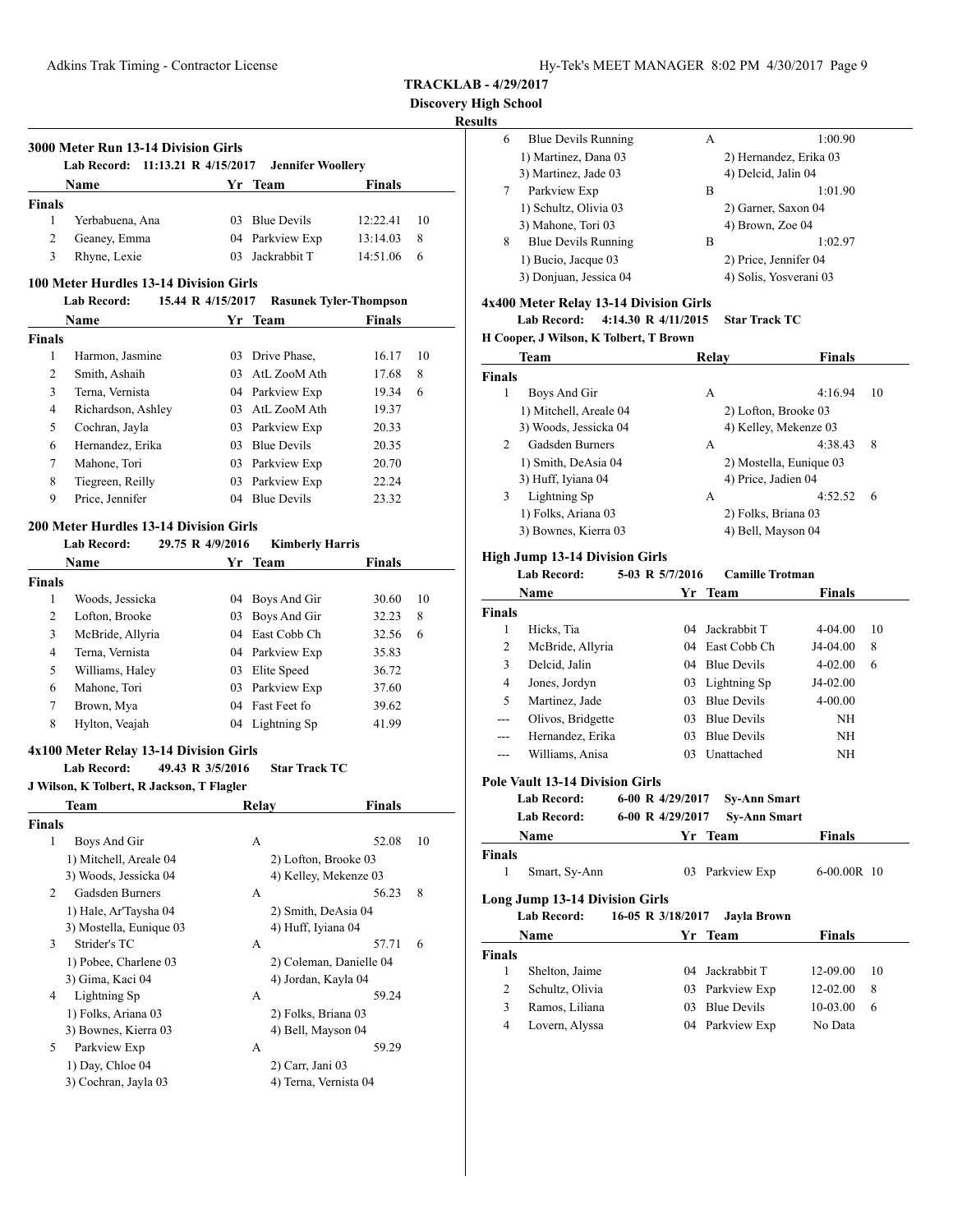**Discovery High School**

# **Results**

| <b>Shot Put 13-14 Division Girls</b> |                    |                   |                     |          |    |
|--------------------------------------|--------------------|-------------------|---------------------|----------|----|
|                                      | <b>Lab Record:</b> | 37-05 R 3/25/2017 | <b>Kayce Dorsey</b> |          |    |
|                                      | Name               |                   | Yr Team             | Finals   |    |
| <b>Finals</b>                        |                    |                   |                     |          |    |
| 1                                    | Dorsey, Kayce      | 03                | AtL ZooM Ath        | 36-11.00 | 10 |
| $\overline{2}$                       | Wilson, Coriana    | 03                | All Heart TC        | 30-03.25 | 8  |
| 3                                    | Shelton, Jaime     | 04                | Jackrabbit T        | 27-10.50 | 6  |
| $\overline{4}$                       | Jones, Jordyn      | 03                | Lightning Sp        | 26-10.75 |    |
| 5                                    | Franklin, Lyric    | 03                | AtL ZooM Ath        | 26-02.50 |    |
| 6                                    | Tyson, Gabrielle   | 04                | Jackrabbit T        | 25-08.75 |    |
| 7                                    | Tune, Jayden       | 03                | AtL ZooM Ath        | 25-05.25 |    |
| 8                                    | Hernandez, Erika   | 03                | <b>Blue Devils</b>  | 25-03.25 |    |
| 9                                    | Ramos, Liliana     | 03                | <b>Blue Devils</b>  | 23-02.50 |    |
| 10                                   | Magee, Kayla       | 03                | East Cobb Ch        | 21-09.50 |    |
| 11                                   | Cochran, Jayla     | 03                | Parkview Exp        | 21-01.50 |    |
| 12                                   | Garner, Saxon      | 04                | Parkview Exp        | 20-04.50 |    |
| 13                                   | Harmon, Jasmine    | 03                | Drive Phase,        | 20-01.50 |    |
| 14                                   | Yerbabuena, Ana    | 03                | <b>Blue Devils</b>  | 19-06.75 |    |
| 15                                   | Otero, Brenda      | 04                | <b>Blue Devils</b>  | 19-02.00 |    |
| 16                                   | McGinty, Micah     | 04                | West Georgia        | 19-00.25 |    |
| 17                                   | Flores, Jasmin     | 03                | <b>Blue Devils</b>  | 18-08.75 |    |

# **Discus Throw 1.0 kg 13-14 Division Girls**

**Lab Record: 103-02 R 3/28/2015 Janae Profit**

|        | <b>Name</b>     |     | Yr Team         | <b>Finals</b> |    |
|--------|-----------------|-----|-----------------|---------------|----|
| Finals |                 |     |                 |               |    |
| 1      | Dorsey, Kayce   | 03  | AtL ZooM Ath    | 80-07         | 10 |
| 2      | Wilson, Coriana | 03  | All Heart TC    | 64-00         | 8  |
| 3      | Jones, Jordyn   |     | 03 Lightning Sp | 60-07         | 6  |
| 4      | Franklin, Lyric | 03. | AtL ZooM Ath    | 56-11         |    |
| 5      | Shelton, Jaime  |     | 04 Jackrabbit T | 55-11         |    |
| 6      | Clark, Victoria | 03  | Iron Spikes     | 52-09         |    |
| 7      | Justice, Olivia | 04  | The Ron Clar    | 52-07         |    |
| 8      | Smart, Sy-Ann   | 03  | Parkview Exp    | $30 - 04$     |    |

#### **Javelin Throw 600g 13-14 Division Girls**

|               | o<br>Lab Record: 65-08.50 R 4/16/2016 |    | <b>Kavce Dorsey</b> |               |    |
|---------------|---------------------------------------|----|---------------------|---------------|----|
|               | Name                                  |    | Yr Team             | <b>Finals</b> |    |
| <b>Finals</b> |                                       |    |                     |               |    |
| 1             | Dorsey, Kayce                         | 03 | AtL ZooM Ath        | $62 - 03$     | 10 |
| 2             | Shelton, Jaime                        | 04 | Jackrabbit T        | 61-07         | 8  |
| 3             | Richardson, Ashley                    | 03 | AtL ZooM Ath        | 57-03         | 6  |
| 4             | Hernandez, Erika                      | 03 | <b>Blue Devils</b>  | 57-00         |    |
| 5             | Otero, Brenda                         | 04 | <b>Blue Devils</b>  | 48-00         |    |
| 6             | Wilson, Coriana                       | 03 | All Heart TC        | $47-08$       |    |
| 7             | Hicks, Tia                            | 04 | Jackrabbit T        | $45-00$       |    |
| 8             | Clark, Victoria                       | 03 | Iron Spikes         | $43 - 04$     |    |
| 9             | Salazar, Isabella                     | 04 | <b>Blue Devils</b>  | $40 - 01$     |    |
| 10            | Phillips, Tenai                       | 04 | Dynamic Spee        | 21-09         |    |

#### **1500 Meter Race Walk 13-14 Division Girls**

|               |                 | Lab Record: 10:33.52 R 4/30/2016 Madison Love |                 |               |     |
|---------------|-----------------|-----------------------------------------------|-----------------|---------------|-----|
|               | Name            |                                               | Yr Team         | <b>Finals</b> |     |
| <b>Finals</b> |                 |                                               |                 |               |     |
| 1             | Wilson, Coriana |                                               | 03 All Heart TC | 12:56.88      | -10 |

| 100 Meter Dash 15-16 Division Girls |                    |                   |                      |               |    |  |
|-------------------------------------|--------------------|-------------------|----------------------|---------------|----|--|
|                                     | <b>Lab Record:</b> | 12.05 R 3/25/2017 | <b>Trinity Price</b> |               |    |  |
|                                     | <b>Name</b>        |                   | Yr Team              | <b>Finals</b> |    |  |
| Finals                              |                    |                   |                      |               |    |  |
| 1                                   | Price, Trinity     | 02                | AtL ZooM Ath         | 12.24         | 10 |  |
| 2                                   | Williams, Leighan  | 01                | Jackrabbit T         | 12.79         | 8  |  |
| 3                                   | Hale, Madison      | 02                | Georgia Elit         | 13.25         | 6  |  |
| $\overline{4}$                      | Berry, Timaya      | 02                | Elite Speed          | 13.35         |    |  |
| 5                                   | Innodike, Sharon   | 02                | Georgia Elit         | 13.46         |    |  |
| 6                                   | Stewart, Lania     | 02                | Jackrabbit T         | 13.51         |    |  |
| 7                                   | Williams, Imani    | 02                | Elite Speed          | 13.64         |    |  |
| 8                                   | Gray, Amber        | 02                | Georgia Elit         | 13.78         |    |  |
| 9                                   | Price, Trinity     | 0 <sub>1</sub>    | Gadsden Burn         | 13.85         |    |  |
| 10                                  | Arnold, Sydney     | 01                | Dynamic Spee         | 14.06         |    |  |
| 11                                  | Carey, Jayda       | 02                | Elite Speed          | 14.40         |    |  |
| 12                                  | Hickman, Molly     | 02                | Parkview Exp         | 14.46         |    |  |
| 13                                  | Carter, Sapphire   | 02                | Iron Spikes          | 14.63         |    |  |
| 14                                  | Mitchell, Sydney   | 02                | Lightning Sp         | 14.72         |    |  |
| 15                                  | Cuttino, Isis      | 02                | Star Track T         | 14.75         |    |  |
| 16                                  | Usher, Zamari      | 02                | All Heart TC         | 15.57         |    |  |
| 17                                  | Thomas, Sarah      | 02                | Parkview Exp         | 15.60         |    |  |
| 18                                  | Isaacs, Kendall    | 02                | Jackrabbit T         | 15.92         |    |  |

#### **200 Meter Dash 15-16 Division Girls**

**Lab Record: 24.76 R 4/15/2017 Trinity Price**

|               | Name<br>Yr<br>Team |    | <b>Finals</b>   |       |    |
|---------------|--------------------|----|-----------------|-------|----|
| <b>Finals</b> |                    |    |                 |       |    |
| 1             | Price, Trinity     | 02 | AtL ZooM Ath    | 25.13 | 10 |
| 2             | Williams, Leighan  | 01 | Jackrabbit T    | 26.75 | 8  |
| 3             | Hale, Madison      | 02 | Georgia Elit    | 27.66 | 6  |
| 4             | Innodike, Sharon   | 02 | Georgia Elit    | 27.87 |    |
| 5             | Gray, Amber        | 02 | Georgia Elit    | 28.14 |    |
| 6             | Williams, Imani    | 02 | Elite Speed     | 28.19 |    |
| 7             | Berry, Timaya      | 02 | Elite Speed     | 28.36 |    |
| 8             | Stewart, Lania     | 02 | Jackrabbit T    | 28.59 |    |
| 9             | Price, Trinity     | 01 | Gadsden Burn    | 28.97 |    |
| 10            | Arnold, Sydney     | 01 | Dynamic Spee    | 29.51 |    |
| 11            | Cheeks, Armani     | 01 | Elite Speed     | 30.19 |    |
| 12            | Carey, Jayda       | 02 | Elite Speed     | 30.42 |    |
| 13            | Mitchell, Sydney   |    | 02 Lightning Sp | 31.57 |    |
| 14            | Thomas, Sarah      | 02 | Parkview Exp    | 32.50 |    |
| 15            | Mills, Myah        | 02 | Jackrabbit T    | 34.23 |    |
|               |                    |    |                 |       |    |

#### **400 Meter Dash 15-16 Division Girls**

| <b>Lab Record:</b> | 56.76 R 3/25/2017 | <b>Trinity Price</b> |
|--------------------|-------------------|----------------------|
|--------------------|-------------------|----------------------|

|               | Name            |         | Yr Team         | <b>Finals</b> |    |  |
|---------------|-----------------|---------|-----------------|---------------|----|--|
| <b>Finals</b> |                 |         |                 |               |    |  |
|               | Price, Trinity  | 02      | AtL ZooM Ath    | 57.73         | 10 |  |
| 2             | Ingram, Destiny | 01      | Augusta Flye    | 1:02.58       | 8  |  |
| 3             | Iverson, Hayley |         | 02 AtL ZooM Ath | 1:04.14       | 6  |  |
| 4             | Williams, Imani | 02      | Elite Speed     | 1:05.58       |    |  |
| 5             | Price, Trinity  | $^{01}$ | Gadsden Burn    | 1:08.10       |    |  |
| 6             | Hickman, Molly  |         | 02 Parkview Exp | 1:11.18       |    |  |
| 7             | Carey, Jayda    | 02      | Elite Speed     | 1:12.02       |    |  |
| 8             | Cheeks, Armani  | 01      | Elite Speed     | 1:13.12       |    |  |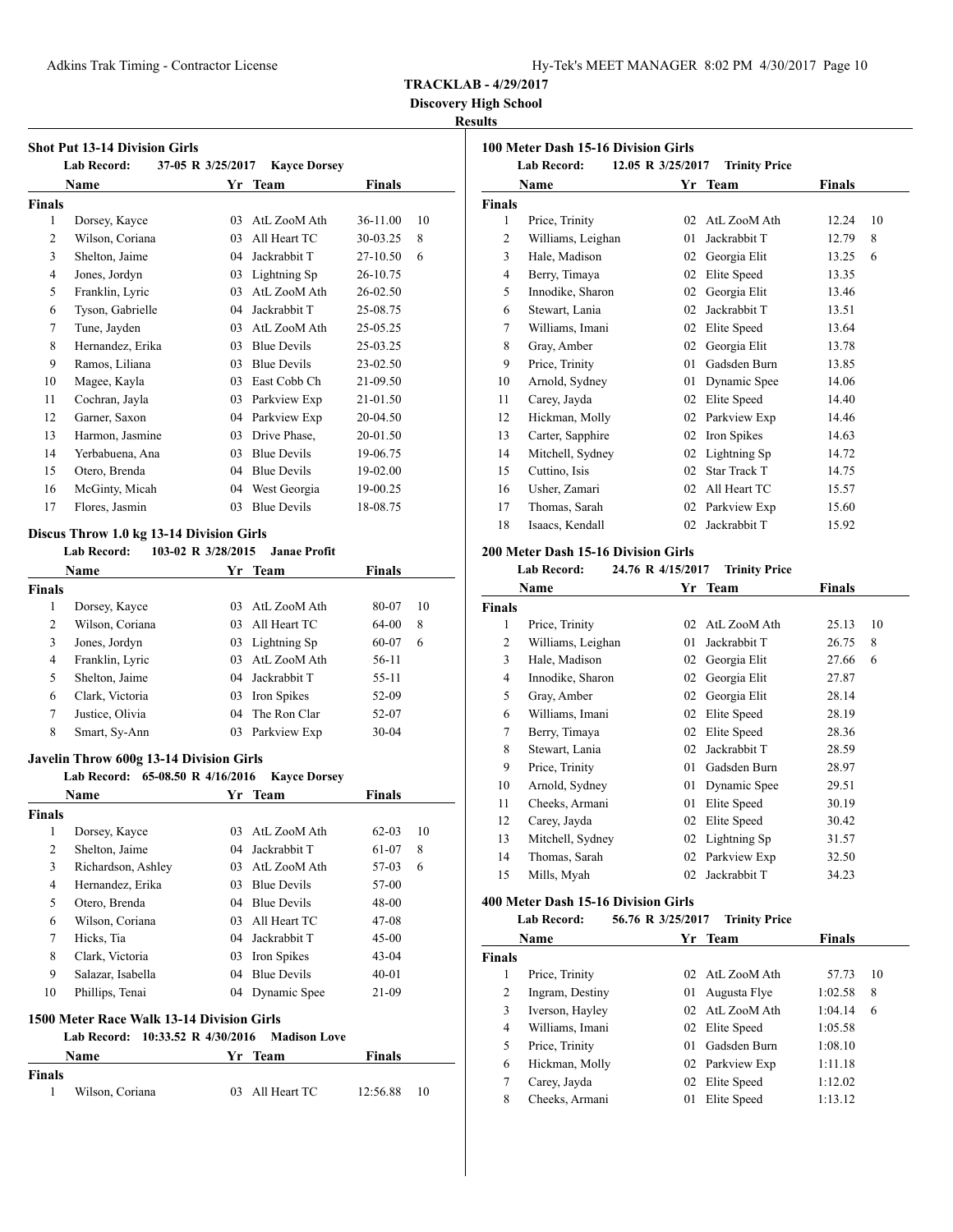| Hy-Tek's MEET MANAGER 8:02 PM 4/30/2017 Page 11 |  |  |  |
|-------------------------------------------------|--|--|--|
|-------------------------------------------------|--|--|--|

**Discovery High School**

# **Result**

|                    | Finals  (400 Meter Dash 15-16 Division Girls)                                    |      |                                    |                             |
|--------------------|----------------------------------------------------------------------------------|------|------------------------------------|-----------------------------|
|                    | Name                                                                             |      | Yr Team                            | <b>Finals</b>               |
| 9                  | Mitchell, Sydney                                                                 |      | 02 Lightning Sp                    | 1:13.53                     |
| 10                 | Berry, Timaya                                                                    |      | 02 Elite Speed                     | 1:14.64                     |
|                    | 800 Meter Run 15-16 Division Girls                                               |      |                                    |                             |
|                    | 2:30.34 R 4/29/2017<br><b>Lab Record:</b>                                        |      | <b>Alexia Allen</b>                |                             |
|                    | <b>Lab Record:</b><br>2:30.34 R 4/29/2017                                        |      | <b>Alexia Allen</b>                |                             |
|                    | Name                                                                             |      | Yr Team                            | <b>Finals</b>               |
| <b>Finals</b>      |                                                                                  |      |                                    |                             |
| 1                  | Allen, Alexia                                                                    |      | 02 Exchange Zon                    | 2:30.34R 10                 |
| 2                  | Ingram, Destiny                                                                  | 01   | Augusta Flye                       | 8<br>2:34.89                |
| 3                  | Konitshek, Caprice                                                               | 01 - | Unattached                         | 6<br>2:45.67                |
| 4                  | Bradshaw, Riley                                                                  |      | 02 Jackrabbit T                    | 2:54.34                     |
| 5                  | Cheeks, Armani                                                                   |      | 01 Elite Speed                     | 3:01.26                     |
| 6                  | Charlton, Alyssa                                                                 |      | 02 Parkview Exp                    | 3:03.37                     |
|                    |                                                                                  |      |                                    |                             |
|                    | 1500 Meter Run 15-16 Division Girls<br>5:00.84 R 3/26/2016<br><b>Lab Record:</b> |      | <b>Grace Ellsworth</b>             |                             |
|                    |                                                                                  |      |                                    |                             |
|                    | Name                                                                             | Yr   | Team                               | Finals                      |
| <b>Finals</b><br>1 | Konitshek, Caprice                                                               |      |                                    | 10                          |
|                    | Bradshaw, Riley                                                                  |      | 01 Unattached<br>02 Jackrabbit T   | 5:37.56<br>8                |
| 2<br>3             | Charlton, Alyssa                                                                 |      | 02 Parkview Exp                    | 6:03.28<br>6:23.45<br>6     |
| 4                  | Reyes, Alondra                                                                   |      | 02 Blue Devils                     | 6:58.83                     |
|                    |                                                                                  |      |                                    |                             |
|                    | 3000 Meter Run 15-16 Division Girls                                              |      |                                    |                             |
|                    | Lab Record: 12:04.71 R 3/18/2017                                                 |      | <b>Riley Bradshaw</b>              |                             |
|                    | Name                                                                             |      | Yr Team                            | <b>Finals</b>               |
| <b>Finals</b>      |                                                                                  |      |                                    |                             |
| 1                  |                                                                                  |      |                                    |                             |
|                    | Bradshaw, Riley                                                                  |      | 02 Jackrabbit T                    | 12:39.00<br>10              |
|                    | 100 Meter Hurdles 15-16 Division Girls                                           |      |                                    |                             |
|                    | 16.82 R 3/19/2016<br><b>Lab Record:</b>                                          |      | Damilola Shodeinde                 |                             |
|                    | Name                                                                             | Yr   |                                    |                             |
| <b>Finals</b>      |                                                                                  |      | <b>Team</b>                        | Finals                      |
| 1                  |                                                                                  |      |                                    | 10<br>19.28                 |
| 2                  | Gray, Amber<br>Hale, Madison                                                     |      | 02 Georgia Elit<br>02 Georgia Elit | 8<br>20.77                  |
| 3                  | Reyes, Alondra                                                                   |      | 02 Blue Devils                     | 6<br>23.31                  |
|                    |                                                                                  |      |                                    |                             |
|                    | 400 Meter Hurdles 15-16 Division Girls                                           |      |                                    |                             |
|                    | 1:02.20 R 4/29/2017<br>Lab Record:                                               |      | Alexia Allen                       |                             |
|                    | Name                                                                             |      | Yr Team                            | <b>Finals</b>               |
| <b>Finals</b>      |                                                                                  |      |                                    |                             |
| 1                  | Allen, Alexia                                                                    |      | 02 Exchange Zon                    | $1:02.20R$ 10               |
|                    | 4x100 Meter Relay 15-16 Division Girls                                           |      |                                    |                             |
|                    | <b>Lab Record:</b><br>51.52 R 4/8/2017                                           |      |                                    | Atlanta Spartans track club |
|                    | J Alston, J Alston, J Alston                                                     |      |                                    |                             |
|                    | Team                                                                             |      | Relay                              | Finals                      |
| <b>Finals</b>      |                                                                                  |      |                                    |                             |
| 1                  | Parkview Exp                                                                     |      | A                                  | 1:01.61<br>10               |
|                    | 1) Charlton, Alyssa 02                                                           |      | 2) Hickman, Molly 02               |                             |
|                    | 3) Thomas, Sarah 02                                                              |      | 4) Ahmed, Tarana 02                |                             |
|                    |                                                                                  |      |                                    |                             |

|                  | <b>High Jump 15-16 Division Girls</b>    |                   |                                    |                      |    |
|------------------|------------------------------------------|-------------------|------------------------------------|----------------------|----|
|                  | <b>Lab Record:</b>                       | $4-06$ R          |                                    |                      |    |
|                  | <b>Lab Record:</b>                       | 4-10 R 4/8/2017   | <b>Kendall McDaniel</b>            |                      |    |
|                  | Name                                     | Yr                | Team                               | <b>Finals</b>        |    |
| Finals           |                                          |                   |                                    |                      |    |
| $---$            | Price, Trinity                           | 01                | Gadsden Burn                       | ΝH                   |    |
|                  |                                          |                   |                                    |                      |    |
|                  | Long Jump 15-16 Division Girls           |                   |                                    |                      |    |
|                  | Lab Record:                              | 16-01 R 3/5/2016  | Samaria Allen                      |                      |    |
|                  | Name                                     |                   | Yr Team                            | <b>Finals</b>        |    |
| Finals           |                                          |                   |                                    |                      |    |
| 1                | Carter, Sapphire                         |                   | 02 Iron Spikes                     | 13-02.00             | 10 |
| 2                | Price, Trinity                           | 01                | Gadsden Burn                       | 12-03.00             | 8  |
| 3                | Cuttino, Isis                            |                   | 02 Star Track T                    | 11-00.00             | 6  |
| 4                | Thomas, Karla                            |                   | 02 Augusta Flye                    | $10 - 00.00$         |    |
|                  | <b>Shot Put 15-16 Division Girls</b>     |                   |                                    |                      |    |
|                  | <b>Lab Record:</b>                       | 35-01 R 4/16/2016 | <b>Tiondra Grant</b>               |                      |    |
|                  | Name                                     | Yr                | <b>Team</b>                        | Finals               |    |
| <b>Finals</b>    |                                          |                   |                                    |                      |    |
| 1                | Roachford, Melita                        |                   | 01 NewRoc Rocke                    | 32-03.00             | 10 |
| 2                | Baxter, Valyncia                         |                   | 01 All Heart TC                    | 26-03.50             | 7  |
| $\overline{c}$   | Cuttino, Isis                            |                   | 02 Star Track T                    | 26-03.50             | 7  |
| 4                | Adkins, Joi                              |                   |                                    |                      |    |
| 5                |                                          |                   | 02 Blue Lightni<br>02 Augusta Flye | 25-10.50             |    |
|                  | Thomas, Karla                            |                   |                                    | 21-11.50             |    |
| 6                | Mitchell, Sydney                         |                   | 02 Lightning Sp                    | 21-04.50             |    |
| 7                | Clark, Nyela                             |                   | 02 Iron Spikes                     | 20-03.00             |    |
| 8                | Carter, Sapphire                         |                   | 02 Iron Spikes                     | 15-09.00             |    |
|                  | Discus Throw 1.0 kg 15-16 Division Girls |                   |                                    |                      |    |
|                  | <b>Lab Record:</b>                       | 113-05 R 4/9/2016 | <b>Tiondra Grant</b>               |                      |    |
|                  | Name                                     | Yr                | <b>Team</b>                        | <b>Finals</b>        |    |
| <b>Finals</b>    |                                          |                   |                                    |                      |    |
| 1                | Cuttino, Isis                            |                   | 02 Star Track T                    | 71-01                | 10 |
| 2                | Ingram, Destiny                          | 01                | Augusta Flye                       | 70-09                | 8  |
| 3                | Baxter, Valyncia                         |                   | 01 All Heart TC                    | 51-07                | 6  |
| $\overline{4}$   | Adkins, Joi                              |                   | 02 Blue Lightni                    | 49-03                |    |
| 5                | Clark, Nyela                             |                   | 02 Iron Spikes                     | 46-09                |    |
| 6                | Thomas, Karla                            | 02                | Augusta Flye                       | 35-01                |    |
|                  |                                          |                   |                                    |                      |    |
|                  | Javelin Throw 600g 15-16 Division Girls  |                   |                                    |                      |    |
|                  | <b>Lab Record:</b>                       | 71-07 R 4/9/2016  | <b>Tiondra Grant</b>               |                      |    |
|                  | Name                                     |                   | Yr Team                            | <b>Finals</b>        |    |
| Finals           |                                          |                   |                                    |                      |    |
| 1                | Adkins, Joi                              |                   | 02 Blue Lightni                    | 62-02                | 10 |
| $\overline{c}$   | Ingram, Destiny                          | 01                | Augusta Flye                       | 56-11                | 8  |
| 3                | Clark, Nyela                             |                   | 02 Iron Spikes                     | 47-08                | 6  |
| $\overline{4}$   | Baxter, Valyncia                         |                   | 01 All Heart TC                    | 42-07                |    |
|                  | 400 Meter Hurdles 17-18 Division Girls   |                   |                                    |                      |    |
|                  | <b>Lab Record:</b>                       | 59.84 R 4/29/2017 | <b>Victoria Bennett</b>            |                      |    |
|                  | Name                                     |                   | Yr Team                            | Finals               |    |
|                  |                                          |                   |                                    |                      |    |
|                  |                                          |                   |                                    |                      |    |
|                  |                                          |                   |                                    |                      |    |
| Finals<br>1<br>2 | Bennett, Victoria<br>Mathis, Jhikayla    | 98.               | Track A.N.T.<br>00 Unattached      | 59.84R 10<br>1:43.54 | 8  |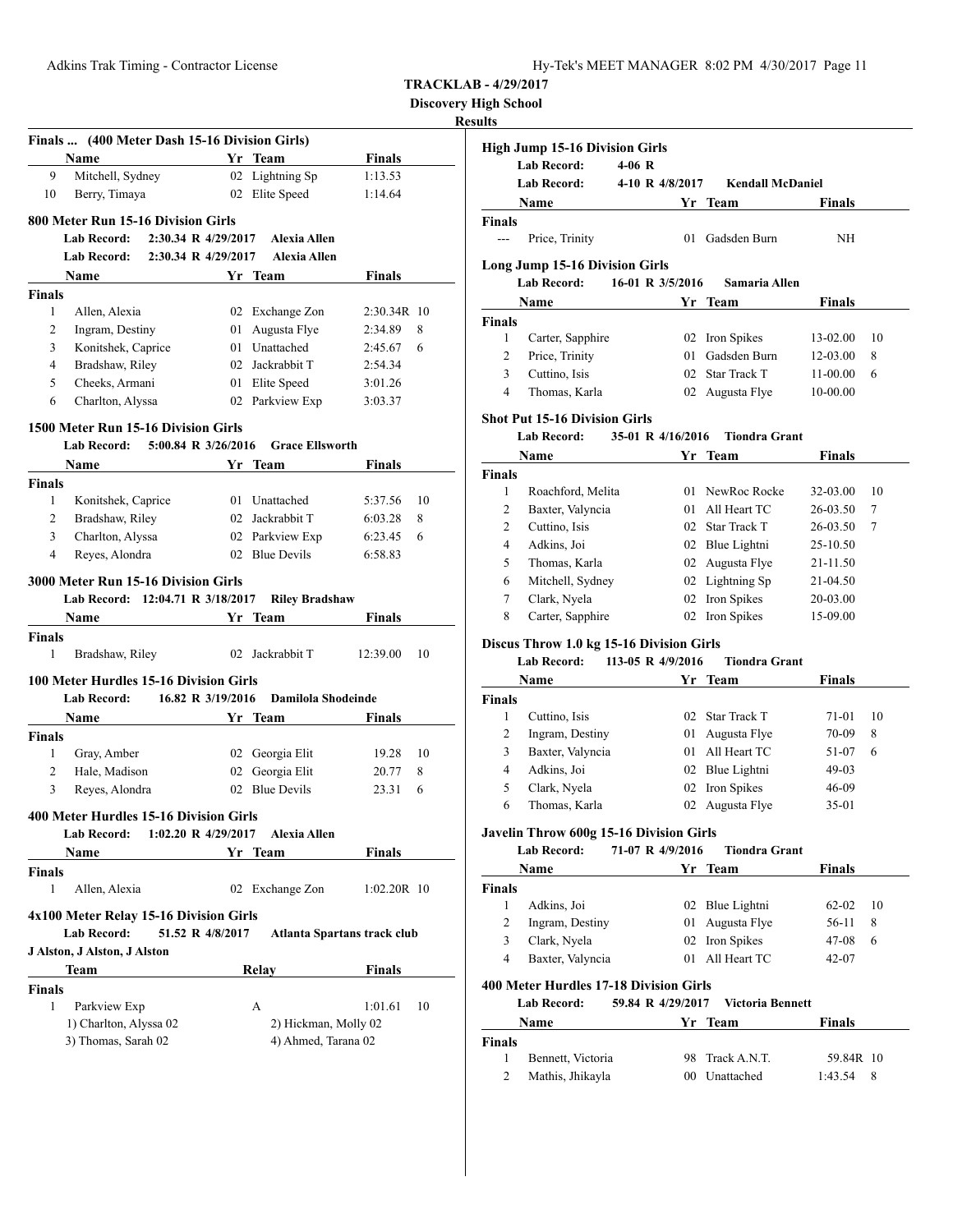**Discovery High** 

# **Resul**

|                | <b>Lab Record:</b><br>17.31 R 4/15/2017 |    | <b>Carrington Harris</b> |               |    |
|----------------|-----------------------------------------|----|--------------------------|---------------|----|
|                | <b>Name</b>                             |    | Yr Team                  | <b>Finals</b> |    |
| <b>Finals</b>  |                                         |    |                          |               |    |
| 1              | Grimes London, Timorah                  | 11 | Quick Feet E             | 18.06         | 10 |
| $\mathfrak{D}$ | Mcdew, London                           | 11 | Lightning Sp             | 18.59         | 8  |
| 3              | Brewer, Noelle                          | 11 | Jackrabbit T             | 19.54         | 6  |
| 4              | Brown, Anjali                           | 11 | West Georgia             | 20.33         |    |
| 5              | Jones, Chloe                            | 12 | Boys And Gir             | 20.74         |    |
| 6              | Herriott, Leighla- Rachelle             | 12 | Athletic Max             | 22.12         |    |
| 7              | Belle-Butler, Greycin                   | 11 | Fast Feet fo             | 22.64         |    |
| 8              | Kelly, Joy                              | 12 | Athletic Max             | 24.23         |    |
| 9              | Saffold, Eva                            | 14 | Athletic Max             | 25.14         |    |
| 10             | Means, Mariah                           | 13 | Star Track T             | 27.18         |    |
| 11             | Ellinger, JoNae                         | 14 | Athletic Max             | 33.40         |    |

#### **200 Meter Dash 6 & Under Girls**

#### **Lab Record: 37.47 R 4/15/2017 Carrington Harris**

|        | <b>Name</b>                 | Yr | <b>Team</b>         | <b>Finals</b> |    |
|--------|-----------------------------|----|---------------------|---------------|----|
| Finals |                             |    |                     |               |    |
| 1      | Mcdew, London               | 11 | Lightning Sp        | 39.41         | 10 |
| 2      | Grimes London, Timorah      | 11 | <b>Ouick Feet E</b> | 40.50         | 8  |
| 3      | Brown, Anjali               | 11 | West Georgia        | 43.40         | 6  |
| 4      | Jones, Chloe                | 12 | Boys And Gir        | 46.41         |    |
| 5      | Herriott, Leighla- Rachelle | 12 | Athletic Max        | 49.13         |    |
| 6      | Brewer, Noelle              | 11 | Jackrabbit T        | 49.57         |    |
| 7      | Kelly, Joy                  | 12 | Athletic Max        | 50.46         |    |
| 8      | Ellinger, JoNae             | 14 | Athletic Max        | 50.47         |    |
| 9      | Belle-Butler, Greycin       | 11 | Fast Feet fo        | 53.13         |    |
| 10     | Means, Mariah               | 13 | <b>Star Track T</b> | 57.05         |    |
| 11     | Saffold, Eva                | 14 | Athletic Max        | 1:07.71       |    |

# **400 Meter Dash 6 & Under Girls**

#### **Lab Record: 1:23.28 R 4/15/2017 Carrington Harris**

| Name          |                                                 |                  | Yr Team         | <b>Finals</b> |    |
|---------------|-------------------------------------------------|------------------|-----------------|---------------|----|
| <b>Finals</b> |                                                 |                  |                 |               |    |
| 1             | Brown, Anjali                                   | 11               | West Georgia    | 1:38.74       | 10 |
| 2             | Herriott, Leighla- Rachelle                     |                  | 12 Athletic Max | 1:39.08       | 8  |
| 3             | Jones, Chloe                                    |                  | 12 Boys And Gir | 1:43.68       | 6  |
| 4             | Belle-Butler, Greycin                           |                  | 11 Fast Feet fo | 1:55.71       |    |
|               | Long Jump 6 & Under Girls<br><b>Lab Record:</b> | 8-09 R 4/15/2017 | Lerrah Green    |               |    |
| <b>Name</b>   |                                                 |                  | Yr Team         | <b>Finals</b> |    |
| <b>Finals</b> |                                                 |                  |                 |               |    |

| 1             | Brown, Anjali      |                                     | 11 West Georgia | $6-07.00$     | 10 |
|---------------|--------------------|-------------------------------------|-----------------|---------------|----|
| 2             | Saffold, Eva       |                                     | 14 Athletic Max | $3-04.00$     | 8  |
|               |                    | 100 Meter Dash 17-18 Division Women |                 |               |    |
|               | <b>Lab Record:</b> | 11.92 R 4/15/2017                   | T'Aja Cameron   |               |    |
|               | Name               |                                     | Yr Team         | <b>Finals</b> |    |
| <b>Finals</b> |                    |                                     |                 |               |    |
| 1             | Cannon, Makalah    |                                     | 98 On Your Mark | 12.62         | 10 |
| 2             | Mcfadden, Reyna    |                                     | 99 Dynamic Spee | 12.76         | 8  |
| 3             | Bennett, Victoria  | 98.                                 | Track A.N.T.    | 13.12         | 6  |
| 4             | Taylor, Alexis     |                                     | 00 On Your Mark | 13.28         |    |

| Iigh School   |                                                                                                                                                                                                                               |    |                       |               |    |
|---------------|-------------------------------------------------------------------------------------------------------------------------------------------------------------------------------------------------------------------------------|----|-----------------------|---------------|----|
| ults          |                                                                                                                                                                                                                               |    |                       |               |    |
| 5             | Roachford, Anna                                                                                                                                                                                                               |    | 99 NewRoc Rocke       | 13.45         |    |
| 6             | Raymond, Nacarriah                                                                                                                                                                                                            |    | 00 Iron Spikes        | 13.47         |    |
| 7             | Mathis, Jhikayla                                                                                                                                                                                                              |    | 00 Unattached         | 14.63         |    |
| 8             | Amin, Amonii                                                                                                                                                                                                                  |    | 00 Dynamic Spee       | 14.69         |    |
|               | <b>200 Meter Dash 17-18 Division Women</b>                                                                                                                                                                                    |    |                       |               |    |
|               | 24.96 R 3/26/2016<br><b>Lab Record:</b>                                                                                                                                                                                       |    | <b>Zuri Sweeney</b>   |               |    |
|               | Name                                                                                                                                                                                                                          | Yr | Team                  | Finals        |    |
| <b>Finals</b> |                                                                                                                                                                                                                               |    |                       |               |    |
| 1             | Mcfadden, Reyna                                                                                                                                                                                                               |    | 99 Dynamic Spee       | 25.88         | 10 |
| 2             | Cannon, Makalah                                                                                                                                                                                                               |    | 98 On Your Mark       | 25.92         | 8  |
| 3             | Roachford, Anna                                                                                                                                                                                                               |    | 99 NewRoc Rocke       | 27.40         | 6  |
| 4             | Taylor, Alexis                                                                                                                                                                                                                |    | 00 On Your Mark       | 27.88         |    |
| 5             | Roachford, Ruby                                                                                                                                                                                                               |    | 99 NewRoc Rocke       | 28.65         |    |
| 6             | Roberson, Lynequa                                                                                                                                                                                                             |    | 00 Dynamic Spee       | 29.07         |    |
| 7             | Mathis, Jhikayla                                                                                                                                                                                                              |    | 00 Unattached         | 30.71         |    |
| 8             | Amin, Amonii                                                                                                                                                                                                                  |    | 00 Dynamic Spee       | 31.03         |    |
|               | 400 Meter Dash 17-18 Division Women                                                                                                                                                                                           |    |                       |               |    |
|               | 59.92 R 3/5/2016<br><b>Lab Record:</b>                                                                                                                                                                                        |    | <b>Zuri Sweeney</b>   |               |    |
|               | Name                                                                                                                                                                                                                          | Yr | <b>Team</b>           | Finals        |    |
| <b>Finals</b> |                                                                                                                                                                                                                               |    |                       |               |    |
| 1             | Mcfadden, Reyna                                                                                                                                                                                                               |    | 99 Dynamic Spee       | 1:01.91       | 10 |
| 2             | Roachford, Ruby                                                                                                                                                                                                               |    | 99 NewRoc Rocke       | 1:05.48       | 8  |
| 3             | Roberson, Lynequa                                                                                                                                                                                                             |    | 00 Dynamic Spee       | 1:07.74       | 6  |
|               | 800 Meter Run 17-18 Division Women                                                                                                                                                                                            |    |                       |               |    |
|               | Lab Record:<br>2:17.67 R 5/7/2016                                                                                                                                                                                             |    | <b>Lauren Jackson</b> |               |    |
|               |                                                                                                                                                                                                                               |    |                       |               |    |
|               |                                                                                                                                                                                                                               |    |                       |               |    |
|               | Name                                                                                                                                                                                                                          |    | Yr Team               | Finals        |    |
| Finals<br>1   |                                                                                                                                                                                                                               |    |                       |               |    |
|               | Gleason, Audrey                                                                                                                                                                                                               |    | 99 Unattached         | 2:49.30       | 10 |
|               | <b>3000 Meter Run 17-18 Division Women</b>                                                                                                                                                                                    |    |                       |               |    |
|               | Lab Record: 12:33.00 R 4/29/2017                                                                                                                                                                                              |    | Sophia Kidder         |               |    |
|               | Lab Record: 12:33.00 R 4/29/2017                                                                                                                                                                                              |    | Sophia Kidder         |               |    |
|               | Name                                                                                                                                                                                                                          |    | Yr Team               | Finals        |    |
| <b>Finals</b> |                                                                                                                                                                                                                               |    |                       |               |    |
| 1             | Kidder, Sophia                                                                                                                                                                                                                |    | 98 Unattached         | 12:33.00R 10  |    |
|               | 100 Meter Hurdles 17-18 Division Women                                                                                                                                                                                        |    |                       |               |    |
|               | Lab Record: 16.19 R 3/5/2016 Jazzmyn McLendon                                                                                                                                                                                 |    |                       |               |    |
|               | Name and the same state of the state of the state of the state of the state of the state of the state of the state of the state of the state of the state of the state of the state of the state of the state of the state of |    | Yr Team               | <b>Finals</b> |    |
| <b>Finals</b> |                                                                                                                                                                                                                               |    |                       |               |    |
| 1             | Roberson, Lynequa                                                                                                                                                                                                             |    | 00 Dynamic Spee       | 18.38         | 10 |
|               | <b>Pole Vault 17-18 Division Women</b>                                                                                                                                                                                        |    |                       |               |    |
|               | 11-00 R 4/9/2016<br><b>Lab Record:</b>                                                                                                                                                                                        |    | <b>Olivia Moore</b>   |               |    |
|               | Name                                                                                                                                                                                                                          |    |                       | <b>Finals</b> |    |
| <b>Finals</b> | <b>Example 18 Second Street Team</b>                                                                                                                                                                                          |    |                       |               |    |
| 1             | Stcatherine, Anna                                                                                                                                                                                                             |    | 99 Unattached         | 10-06.00      | 10 |
|               |                                                                                                                                                                                                                               |    |                       |               |    |
|               | <b>Long Jump 17-18 Division Women</b>                                                                                                                                                                                         |    |                       |               |    |
|               | Lab Record: 18-01 R 4/16/2016 Brittany Floyd                                                                                                                                                                                  |    |                       |               |    |
|               | Name                                                                                                                                                                                                                          |    | Yr Team               | Finals        |    |
| Finals<br>1   | Raymond, Nacarriah                                                                                                                                                                                                            |    | 00 Iron Spikes        | 15-09.00      | 10 |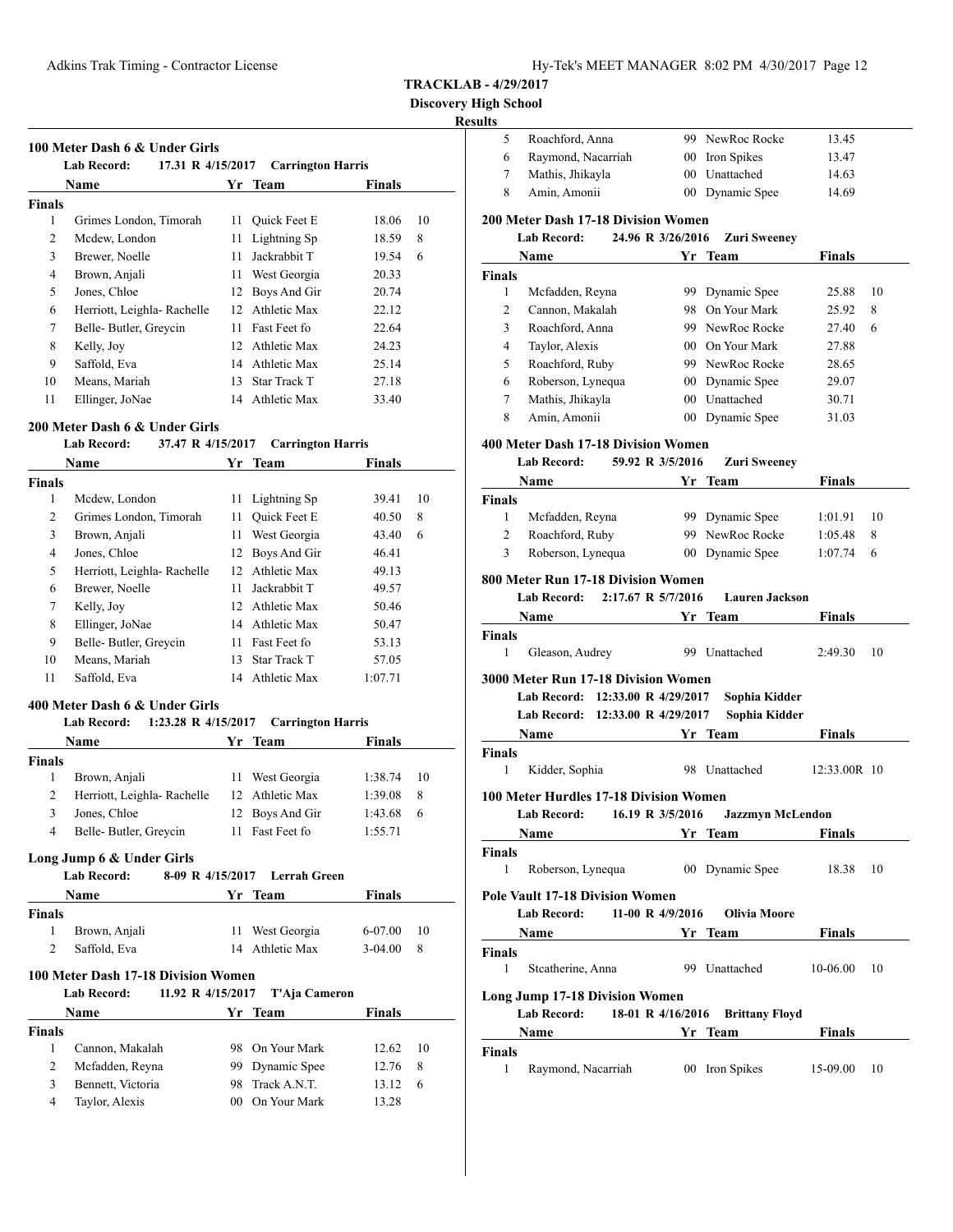**Discovery High School**

# **Results**

|                                               |                                                                                                                                                                                                                               |                   |                  | Lab Record: 28-09 R 3/19/2016 Camille Skeffers                                                                                                                                                   |                           |
|-----------------------------------------------|-------------------------------------------------------------------------------------------------------------------------------------------------------------------------------------------------------------------------------|-------------------|------------------|--------------------------------------------------------------------------------------------------------------------------------------------------------------------------------------------------|---------------------------|
|                                               | <b>Name</b><br><u>Vr Team</u>                                                                                                                                                                                                 |                   |                  |                                                                                                                                                                                                  | Finals                    |
| <b>Finals</b>                                 |                                                                                                                                                                                                                               |                   |                  |                                                                                                                                                                                                  |                           |
| 1                                             | Raymond, Nacarriah 00 Iron Spikes                                                                                                                                                                                             |                   |                  |                                                                                                                                                                                                  | 22-02.75<br>10            |
|                                               |                                                                                                                                                                                                                               |                   |                  |                                                                                                                                                                                                  |                           |
|                                               | <b>Javelin Throw 600g 17-18 Division Women</b>                                                                                                                                                                                |                   |                  |                                                                                                                                                                                                  |                           |
|                                               | Lab Record: 89-06 R 5/7/2016                                                                                                                                                                                                  |                   |                  | <b>Daisha Singletary</b>                                                                                                                                                                         |                           |
|                                               | Name                                                                                                                                                                                                                          |                   |                  | <b>Example 2 Second String Services Services String Services Services Services Services Services Services Services Services Services Services Services Service Service Service Service Servi</b> | <b>Finals</b>             |
| <b>Finals</b><br>$\mathbf{1}$                 |                                                                                                                                                                                                                               |                   |                  | 00 Unattached                                                                                                                                                                                    | 47-09<br>10               |
| 2                                             | Mathis, Jhikayla<br>Raymond, Nacarriah                                                                                                                                                                                        |                   |                  | 00 Iron Spikes                                                                                                                                                                                   | 8<br>45-11                |
|                                               |                                                                                                                                                                                                                               |                   |                  |                                                                                                                                                                                                  |                           |
|                                               | <b>100 Meter Dash Masters Division Women</b>                                                                                                                                                                                  |                   |                  |                                                                                                                                                                                                  |                           |
|                                               | Lab Record:                                                                                                                                                                                                                   |                   |                  | 12.80 R 4/15/2017 LaTisha Moulds                                                                                                                                                                 |                           |
|                                               | <b>Name</b><br><u> 1989 - Johann Barbara, martxa a</u>                                                                                                                                                                        |                   |                  | Yr Team                                                                                                                                                                                          | Finals                    |
| Finals                                        |                                                                                                                                                                                                                               |                   |                  |                                                                                                                                                                                                  |                           |
| 1                                             | Ellis, Andrea                                                                                                                                                                                                                 |                   |                  | 72 Unattached                                                                                                                                                                                    | 10<br>13.47               |
|                                               | <b>200 Meter Dash Masters Division Women</b>                                                                                                                                                                                  |                   |                  |                                                                                                                                                                                                  |                           |
|                                               | Lab Record: 26.51 R 5/7/2016                                                                                                                                                                                                  |                   |                  |                                                                                                                                                                                                  | <b>Emmanuelle McGowan</b> |
|                                               | Name Yr Team                                                                                                                                                                                                                  |                   |                  |                                                                                                                                                                                                  | <b>Finals</b>             |
| <b>Finals</b>                                 |                                                                                                                                                                                                                               |                   |                  |                                                                                                                                                                                                  |                           |
| $\mathbf{1}$                                  | Ellis, Andrea                                                                                                                                                                                                                 |                   |                  | 72 Unattached                                                                                                                                                                                    | 27.76 10                  |
| $\overline{2}$                                | Arthur, Wilma                                                                                                                                                                                                                 |                   |                  | 96 Unattached                                                                                                                                                                                    | 27.77<br>8                |
| 3                                             | Cullingford, Shari-lee                                                                                                                                                                                                        |                   |                  | 97 Unattached                                                                                                                                                                                    | 28.04<br>6                |
|                                               | Lab Record: 17.30 R 4/29/2017                                                                                                                                                                                                 |                   |                  | - Wilma Arthur<br>Yr Team                                                                                                                                                                        |                           |
|                                               | <b>Name</b>                                                                                                                                                                                                                   |                   |                  |                                                                                                                                                                                                  | <b>Finals</b>             |
|                                               |                                                                                                                                                                                                                               |                   |                  |                                                                                                                                                                                                  |                           |
| 1                                             | Arthur, Wilma                                                                                                                                                                                                                 |                   |                  | 96 Unattached                                                                                                                                                                                    | 17.30R 10                 |
|                                               | <b>High Jump Masters Division Women</b>                                                                                                                                                                                       |                   |                  |                                                                                                                                                                                                  |                           |
|                                               | <b>Lab Record:</b>                                                                                                                                                                                                            |                   | 5-08 R 4/29/2017 | <b>Maya Pressley</b>                                                                                                                                                                             |                           |
|                                               | Lab Record: 5-08 R 4/29/2017                                                                                                                                                                                                  |                   |                  | <b>Maya Pressley</b>                                                                                                                                                                             |                           |
|                                               | Name and the same state of the state of the state of the state of the state of the state of the state of the state of the state of the state of the state of the state of the state of the state of the state of the state of |                   |                  | Yr Team                                                                                                                                                                                          | <b>Finals</b>             |
|                                               |                                                                                                                                                                                                                               |                   |                  |                                                                                                                                                                                                  |                           |
| 1                                             | Pressley, Maya                                                                                                                                                                                                                |                   |                  | 91 Unattached                                                                                                                                                                                    | 5-08.00R 10               |
| 2                                             | Curran-Villarreal, Julia                                                                                                                                                                                                      |                   |                  | 60 Unattached                                                                                                                                                                                    | 4-02.00<br>8              |
|                                               | <b>Discus Throw 1.6 kg Masters Division Women</b>                                                                                                                                                                             |                   |                  |                                                                                                                                                                                                  |                           |
|                                               | <b>Lab Record:</b>                                                                                                                                                                                                            | 63-02 R 3/25/2017 |                  | <b>Monique Sonds</b>                                                                                                                                                                             |                           |
|                                               | Name                                                                                                                                                                                                                          |                   |                  | Yr Team                                                                                                                                                                                          | Finals                    |
|                                               |                                                                                                                                                                                                                               |                   |                  |                                                                                                                                                                                                  |                           |
| <b>Finals</b><br>Finals<br><b>Finals</b><br>1 | Saeed, Amal                                                                                                                                                                                                                   |                   |                  | 79 Unattached                                                                                                                                                                                    | 10<br>54-11               |
|                                               |                                                                                                                                                                                                                               |                   |                  |                                                                                                                                                                                                  |                           |
|                                               | 100 Meter Dash 7-8 Division Boys                                                                                                                                                                                              |                   |                  |                                                                                                                                                                                                  |                           |
|                                               | <b>Lab Record:</b>                                                                                                                                                                                                            | 14.78 R 4/29/2017 |                  | <b>Jaleel Braker</b>                                                                                                                                                                             |                           |
|                                               | <b>Lab Record:</b>                                                                                                                                                                                                            | 14.78 R 4/29/2017 |                  | <b>Jaleel Braker</b>                                                                                                                                                                             |                           |
|                                               | Name                                                                                                                                                                                                                          |                   |                  | Yr Team                                                                                                                                                                                          | Finals                    |
| <b>Finals</b><br>1                            |                                                                                                                                                                                                                               |                   |                  |                                                                                                                                                                                                  |                           |
| 2                                             | Braker, Jaleel<br>Hudson, Jordan                                                                                                                                                                                              |                   |                  | 09 Sapphire TC<br>09 Quick Feet E                                                                                                                                                                | 14.78R 10<br>8<br>14.88   |

| <u>s</u> |                     |    |                     |       |
|----------|---------------------|----|---------------------|-------|
| 4        | Hadley, Dallas      | 10 | Parkview Exp        | 15.69 |
| 5        | Juniors, Jayden     | 09 | <b>Star Track T</b> | 15.83 |
| 6        | Johnson, Kylen      | 10 | Gadsden Burn        | 15.91 |
| 7        | Ward, Alijah        | 10 | Elite Speed         | 16.28 |
| 8        | Jacobs, Quinn       | 10 | Department o        | 16.34 |
| 9        | Hughley, Korrelle   | 09 | Iron Spikes         | 16.38 |
| 10       | Worrell, Elijah     | 09 | Parkview Exp        | 16.38 |
| 11       | Salley, Da'Shaun    | 09 | Dekalb Yello        | 16.48 |
| 12       | Armour, Drayden     | 09 | Dekalb Yello        | 16.64 |
| 13       | Edwards, Christian  | 09 | Department o        | 16.78 |
| 14       | Patterson, Kamden   | 09 | Strider's TC        | 16.79 |
| 15       | King, Adyn          | 09 | Lightning Sp        | 16.80 |
| 16       | Lee, Jaron          | 09 | <b>Ouick Feet E</b> | 16.93 |
| 17       | Beasley, Mahki      | 10 | Elite Speed         | 17.06 |
| 18       | Pierson, Liam       | 10 | <b>Star Track T</b> | 17.17 |
| 19       | Thomas, Lorenzo     | 10 | <b>Ouarter Hors</b> | 17.33 |
| 20       | Davis, Marquis      | 09 | Dekalb Yello        | 17.53 |
| 21       | Fitzgerald, Kaejean | 10 | Elite Speed         | 17.58 |
| 22       | Hall, Carson        | 09 | Fast Feet fo        | 17.61 |
| 23       | Taylor, Corde'      |    | 10 Elite Speed      | 17.67 |
| 24       | Smith, Jachai       | 10 | Lightning Sp        | 17.70 |
| 25       | Fowler, Caleb       | 10 | Unattached          | 17.79 |
| 26       | Smith, Isma'il      | 09 | Dekalb Yello        | 18.30 |
| 27       | Beaton, Aidan       |    | 10 East Cobb Ch     | 18.32 |
| 28       | Beaton, Amir        | 10 | East Cobb Ch        | 18.40 |
| 29       | porter jr, love     | 10 | All Heart TC        | 18.41 |
| 30       | Bryant, Elijah      | 09 | Quick Feet E        | 18.72 |
| 31       | Webb Jr., Kevin     | 10 | Track A.N.T.        | 19.48 |
| 32       | Donjuan, Emmanuel   | 09 | <b>Blue Devils</b>  | 19.86 |
| 33       | Kirubel, Mussie     | 09 | Parkview Exp        | 20.81 |
| 34       | Burden, William     | 10 | <b>Quarter Hors</b> | 21.03 |
| 35       | Bryant, Aramis      | 10 | West Georgia        | 21.20 |
|          |                     |    |                     |       |

# **200 Meter Dash 7-8 Division Boys**

# **Lab Record: 30.64 R 4/15/2017 Jaleel Braker**

|                | Name                | Yr | <b>Team</b>         | <b>Finals</b> |    |
|----------------|---------------------|----|---------------------|---------------|----|
| <b>Finals</b>  |                     |    |                     |               |    |
| 1              | Braker, Jaleel      | 09 | Sapphire TC         | 30.88         | 10 |
| $\overline{2}$ | Cross, Makyree      | 09 | Jackrabbit T        | 31.33         | 8  |
| 3              | Bethea, Kameron     | 09 | Jackrabbit T        | 31.40         | 6  |
| $\overline{4}$ | Hudson, Jordan      | 09 | Quick Feet E        | 32.00         |    |
| 5              | Patterson, Jaxson   | 10 | Jackrabbit T        | 32.47         |    |
| 6              | Armour, Drayden     | 09 | Dekalb Yello        | 33.78         |    |
| 7              | Ward, Alijah        | 10 | Elite Speed         | 33.91         |    |
| 8              | Johnson, Kylen      | 10 | Gadsden Burn        | 34.09         |    |
| 9              | Juniors, Jayden     | 09 | <b>Star Track T</b> | 34.15         |    |
| 10             | Lee, Jaron          | 09 | Quick Feet E        | 34.94         |    |
| 11             | Pierson, Liam       | 10 | Star Track T        | 35.52         |    |
| 12             | Patterson, Kamden   | 09 | Strider's TC        | 35.55         |    |
| 13             | Worrell, Elijah     | 09 | Parkview Exp        | 35.55         |    |
| 14             | King, Adyn          | 09 | Lightning Sp        | 35.58         |    |
| 15             | Hadley, Dallas      | 10 | Parkview Exp        | 35.76         |    |
| 16             | Salley, Da'Shaun    | 09 | Dekalb Yello        | 35.95         |    |
| 17             | Beasley, Mahki      | 10 | Elite Speed         | 36.05         |    |
| 18             | Fitzgerald, Kaejean | 10 | Elite Speed         | 36.21         |    |
| 19             | Edwards, Christian  | 09 | Department o        | 36.25         |    |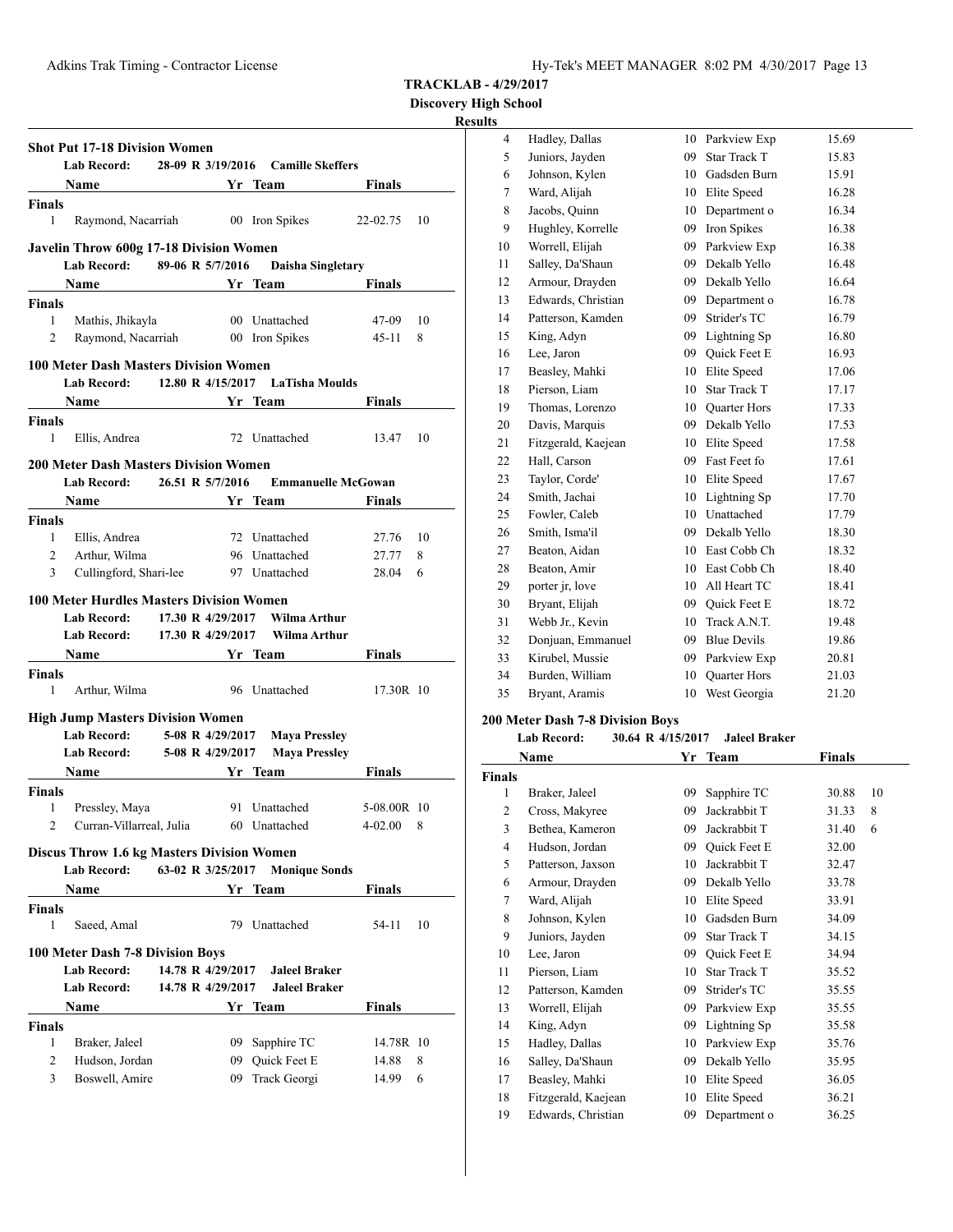**TRACKLAB - 4/29/2017**

**Discovery High School Results**

|    | Finals  (200 Meter Dash 7-8 Division Boys)<br>Name | Yr | <b>Team</b>  | <b>Finals</b> |
|----|----------------------------------------------------|----|--------------|---------------|
| 20 | Jacobs, Quinn                                      | 10 | Department o | 36.40         |
| 21 | Webb, Marcus                                       | 10 | Department o | 36.55         |
| 22 | Fowler, Caleb                                      | 10 | Unattached   | 37.24         |
| 23 | Taylor, Corde'                                     | 10 | Elite Speed  | 38.26         |
| 24 | Boswell, Amire                                     | 09 | Track Georgi | 38.86         |
| 25 | Davis, Marquis                                     | 09 | Dekalb Yello | 39.24         |
| 26 | Henderson, Tyler                                   | 10 | Elite Speed  | 39.74         |
| 27 | Smith, Jachai                                      | 10 | Lightning Sp | 39.81         |
| 28 | Beaton, Aidan                                      | 10 | East Cobb Ch | 39.92         |
| 29 | Jones, Rajan                                       | 09 | Lightning Sp | 40.21         |
| 30 | Webb, Christopher                                  | 10 | Parkview Exp | 40.34         |
| 31 | Hunt, David                                        | 10 | Jackrabbit T | 40.51         |
| 32 | Smith, Isma'il                                     | 09 | Dekalb Yello | 40.87         |
| 33 | Beaton, Amir                                       | 10 | East Cobb Ch | 40.97         |
| 34 | Tolliver, Devin                                    | 09 | Dekalb Yello | 41.86         |
| 35 | Webb Jr., Kevin                                    | 10 | Track A.N.T. | 42.98         |
| 36 | Medrano, Juliani                                   | 09 | Jackrabbit T | 45.73         |
| 37 | Burden, William                                    | 10 | Quarter Hors | 46.79         |
| 38 | Kirubel, Mussie                                    | 09 | Parkview Exp | 47.02         |
| 39 | Thomas, Lorenzo                                    | 10 | Quarter Hors | 47.92         |
| 40 | Bryant, Aramis                                     | 10 | West Georgia | 50.98         |

|             | Lab Record: 1:11.34 R 4/15/2017 Jaleel Braker |        |
|-------------|-----------------------------------------------|--------|
| <b>Name</b> | Yr Team                                       | Finals |

|                |                     | . . |                     |         |    |
|----------------|---------------------|-----|---------------------|---------|----|
| <b>Finals</b>  |                     |     |                     |         |    |
| 1              | Braker, Jaleel      | 09  | Sapphire TC         | 1:13.22 | 10 |
| 2              | Cross, Makyree      | 09  | Jackrabbit T        | 1:14.52 | 8  |
| 3              | Patterson, Jaxson   | 10  | Jackrabbit T        | 1:15.41 | 6  |
| $\overline{4}$ | Lee, Jamarion       | 09  | Quick Feet E        | 1:18.02 |    |
| 5              | Juniors, Jayden     | 09  | <b>Star Track T</b> | 1:18.22 |    |
| 6              | Bethea, Kameron     | 09  | Jackrabbit T        | 1:19.75 |    |
| 7              | Worrell, Elijah     |     | 09 Parkview Exp     | 1:21.00 |    |
| 8              | Hughley, Korrelle   | 09  | Iron Spikes         | 1:21.09 |    |
| 9              | Ward, Alijah        | 10  | Elite Speed         | 1:21.63 |    |
| 10             | Dudley, Leon        | 09  | Jackrabbit T        | 1:22.68 |    |
| 11             | Patterson, Kamden   | 09  | Strider's TC        | 1:22.94 |    |
| 12             | Webb, Marcus        | 10  | Department o        | 1:23.45 |    |
| 13             | Burden, William     | 10  | <b>Quarter Hors</b> | 1:24.65 |    |
| 14             | Fowler, Caleb       | 10  | Unattached          | 1:24.89 |    |
| 15             | Northcutt, Bryce    | 09  | Jackrabbit T        | 1:25.41 |    |
| 16             | Hadley, Dallas      | 10  | Parkview Exp        | 1:25.72 |    |
| 17             | Harrison, Blake     | 09  | Jackrabbit T        | 1:26.57 |    |
| 18             | Sears, James        | 09  | Parkview Exp        | 1:26.89 |    |
| 19             | Fitzgerald, Kaejean | 10  | Elite Speed         | 1:27.78 |    |
| 20             | Jones, Rajan        | 09  | Lightning Sp        | 1:28.75 |    |
| 21             | Edwards, Christian  | 09  | Department o        | 1:29.73 |    |
| 22             | Hunt, David         | 10  | Jackrabbit T        | 1:29.83 |    |
| 23             | Medrano, Juliani    | 09  | Jackrabbit T        | 1:31.63 |    |
| 24             | Thompson, Oliver    |     | 10 Ptc Flash        | 1:32.26 |    |
| 25             | Beasley, Mahki      | 10  | Elite Speed         | 1:32.38 |    |
| 26             | Henderson, Tyler    | 10  | Elite Speed         | 1:33.49 |    |
| 27             | Taylor, Corde'      | 10  | Elite Speed         | 1:33.51 |    |
| 28             | Davidson, Landon    | 09  | Ptc Flash           | 1:36.23 |    |
|                |                     |     |                     |         |    |

| 29 | Christian, Alaun-Miguel | 09  | Unattached          | 1:38.22 |
|----|-------------------------|-----|---------------------|---------|
| 30 | Donjuan, Emmanuel       | 09  | <b>Blue Devils</b>  | 1:38.44 |
| 31 | Cotton, Kiwaun          | 10. | Gadsden Burn        | 1:39.23 |
| 32 | Webb, Christopher       |     | 10 Parkview Exp     | 1:39.31 |
| 33 | Johnson, Kylen          | 10. | Gadsden Burn        | 1:39.48 |
| 34 | Lowe, David             | 09  | Celerity Tra        | 1:41.48 |
| 35 | Kirubel, Mussie         | 09  | Parkview Exp        | 1:42.89 |
| 36 | Short, Jeremai          | 10  | Quick Feet E        | 1:45.35 |
| 37 | Thomas, Lorenzo         | 10  | <b>Quarter Hors</b> | 1:48.51 |
| 38 | Bryant, Aramis          | 10  | West Georgia        | 1:53.01 |
|    |                         |     |                     |         |

# **800 Meter Run 7-8 Division Boys**

```
Lab Record: 2:51.65 R 4/11/2015 Colby Alexander
```

| Name          |                         | Yr | <b>Team</b>         | <b>Finals</b> |    |
|---------------|-------------------------|----|---------------------|---------------|----|
| <b>Finals</b> |                         |    |                     |               |    |
| 1             | Lee, Jamarion           | 09 | <b>Ouick Feet E</b> | 3:02.65       | 10 |
| 2             | Jones, Rajan            | 09 | Lightning Sp        | 3:08.57       | 8  |
| 3             | Harrison, Blake         | 09 | Jackrabbit T        | 3:12.64       | 6  |
| 4             | Sears, James            | 09 | Parkview Exp        | 3:13.23       |    |
| 5             | Northcutt, Bryce        | 09 | Jackrabbit T        | 3:15.30       |    |
| 6             | Worrell, Elijah         | 09 | Parkview Exp        | 3:21.24       |    |
| 7             | Pope, Maurice           |    | 12 Athletic Max     | 3:24.10       |    |
| 8             | Thompson, Oliver        | 10 | Ptc Flash           | 3:31.61       |    |
| 9             | Davidson, Landon        | 09 | Ptc Flash           | 3:39.06       |    |
| 10            | Christian, Alaun-Miguel | 09 | Unattached          | 3:41.82       |    |
| 11            | Lowe, David             | 09 | Celerity Tra        | 4:27.20       |    |

# **1500 Meter Run 7-8 Division Boys**

# **Lab Record: 5:59.53 R 3/26/2016 Cayden Guidry**

| Name           |                                                     |    | Yr Team                      | Finals      |    |
|----------------|-----------------------------------------------------|----|------------------------------|-------------|----|
| <b>Finals</b>  |                                                     |    |                              |             |    |
| 1              | Thompson, Oliver                                    | 10 | Ptc Flash                    | 6:17.02     | 10 |
| $\overline{2}$ | Sears, James                                        | 09 | Parkview Exp                 | 6:27.01     | 8  |
| 3              | Davidson, Landon                                    | 09 | Ptc Flash                    | 6:51.16     | 6  |
| $\overline{4}$ | Dechamplain, Daniel                                 | 09 | Unattached                   | 6:56.02     |    |
| 5              | Lowe, David                                         | 09 | Celerity Tra                 | 8:03.31     |    |
|                | 4x100 Meter Relay 7-8 Division Boys                 |    |                              |             |    |
|                | <b>Lab Record:</b><br>1:05.30 R 4/29/2017           |    | <b>Jackrabbit Track Club</b> |             |    |
|                | D Hunt, J Patterson, K Bethea, M Cross              |    |                              |             |    |
|                | $1:05.30 \text{ R}$ 4/29/2017<br><b>Lab Record:</b> |    | Jackrabbit Track Club        |             |    |
|                | D Hunt, J Patterson, K Bethea, M Cross              |    |                              |             |    |
|                | Team                                                |    | Relay                        | Finals      |    |
| <b>Finals</b>  |                                                     |    |                              |             |    |
| 1              | Jackrabbit Track Club                               |    | A                            | 1:05.30R 10 |    |
|                | 1) Hunt, David 10                                   |    | 2) Patterson, Jaxson 10      |             |    |
|                | 3) Bethea, Kameron 09                               |    | 4) Cross, Makyree 09         |             |    |
| $\overline{2}$ | Dekalb Yellow Jackets                               |    | A                            | 1:08.34     | 8  |
|                | 1) Salley, Da'Shaun 09                              |    | 2) Tolliver, Devin 09        |             |    |
|                | 3) Armour, Drayden 09                               |    | 4) Palmore, Randarian 11     |             |    |
| 3              | Quick Feet Elite                                    |    | A                            | 1:08.36     | 6  |
|                | 1) Lee, Jamarion 09                                 |    | $2)$ Lee, Jaron 09           |             |    |
|                | 3) Hudson, Jordan 09                                |    | 4) Lindsey, Zayvion 11       |             |    |
| 4              | Elite Speed                                         |    | A                            | 1:09.47     |    |
|                | 1) Ward, Alijah 10                                  |    | 2) Taylor, Corde' 10         |             |    |
|                | 3) Fitzgerald, Kaejean 10                           |    | 4) Beasley, Mahki 10         |             |    |
|                |                                                     |    |                              |             |    |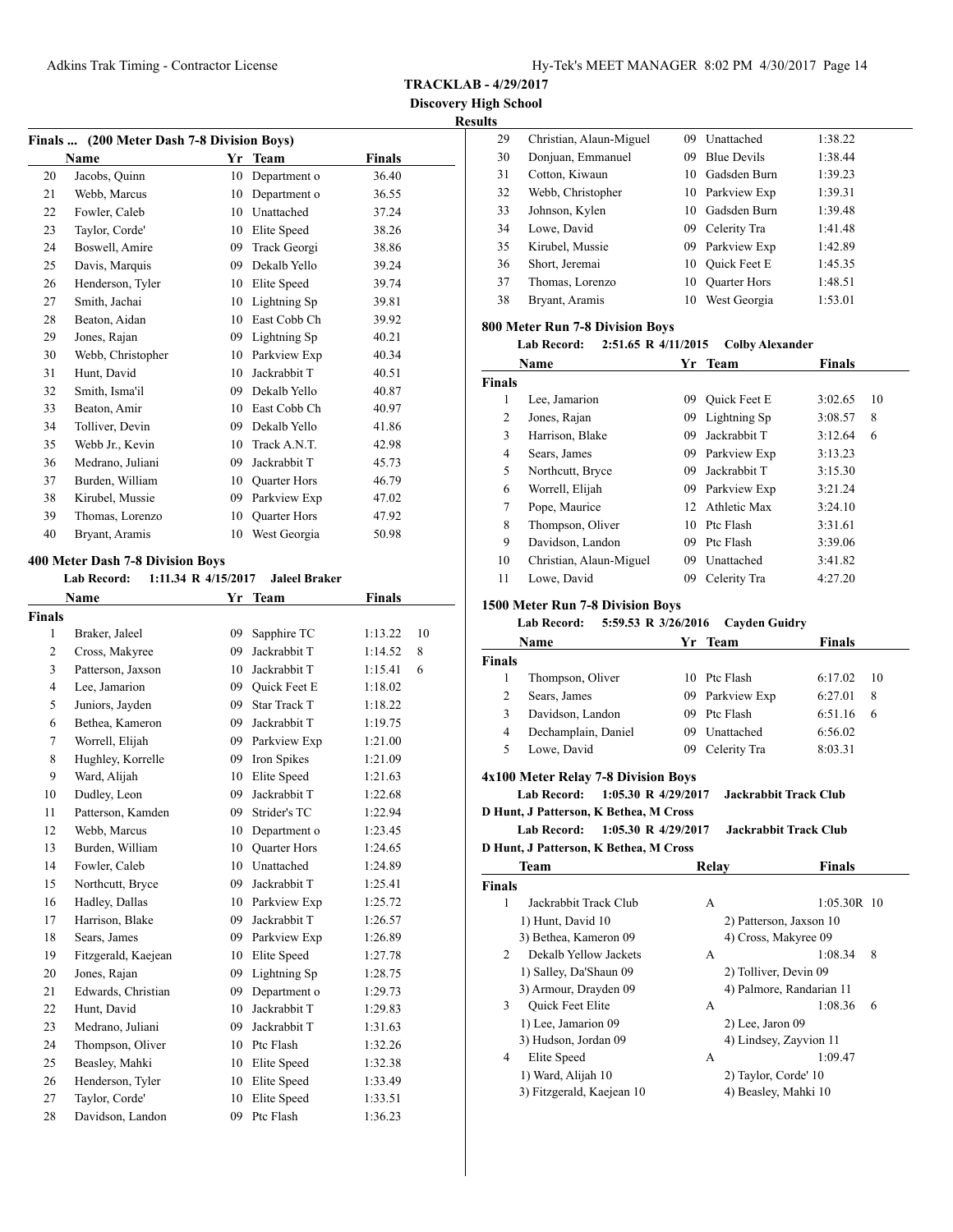**Discovery High School**

|                     | <b>Team</b>                                                                  |          | Relay                        | <b>Finals</b>        |         |
|---------------------|------------------------------------------------------------------------------|----------|------------------------------|----------------------|---------|
| 5                   | Parkview Exp                                                                 |          | A                            | 1:11.12              |         |
|                     | 1) Webb, Christopher 10                                                      |          | 2) Hadley, Dallas 10         |                      |         |
|                     | 3) Worrell, Elijah 09                                                        |          | 4) Sears, James 09           |                      |         |
|                     | 4x400 Meter Relay 7-8 Division Boys                                          |          |                              |                      |         |
|                     | <b>Lab Record:</b><br>5:21.59 R 4/15/2017                                    |          | <b>Jackrabbit Track Club</b> |                      |         |
|                     | <b>B Harrison, J Patterson, K Bethea, M Cross</b><br><b>Team</b>             |          |                              |                      |         |
|                     |                                                                              |          | Relay                        | <b>Finals</b>        |         |
| <b>Finals</b><br>1  | Quick Feet Elite                                                             |          | А                            | 5:38.02              | 10      |
|                     | 1) Lee, Jamarion 09                                                          |          | 2) Lee, Jaron 09             |                      |         |
|                     | 3) Hudson, Jordan 09                                                         |          | 4) Lindsey, Zayvion 11       |                      |         |
| $\overline{2}$      | Jackrabbit Track Club                                                        |          | А                            | 5:59.70              | 8       |
|                     | 1) Harrison, Blake 09                                                        |          | 2) Northcutt, Bryce 09       |                      |         |
|                     | 3) Medrano, Juliani 09                                                       |          | 4) Dudley, Leon 09           |                      |         |
|                     |                                                                              |          |                              |                      |         |
|                     | <b>Long Jump 7-8 Division Boys</b><br><b>Lab Record:</b><br>11-11 R 5/7/2016 |          | <b>Kaden Thomas</b>          |                      |         |
|                     | <b>Name</b>                                                                  | Yr       | Team                         | <b>Finals</b>        |         |
| <b>Finals</b>       |                                                                              |          |                              |                      |         |
| 1                   | Jones, Rajan                                                                 |          | 09 Lightning Sp              | 9-11.00              | 10      |
| 2                   | Hadley, Dallas                                                               |          | 10 Parkview Exp              | 9-08.50              | 8       |
| 3                   | Armour, Drayden                                                              |          | 09 Dekalb Yello              | $9 - 02.00$          | 6       |
| 4                   | Worrell, Elijah                                                              |          | 09 Parkview Exp              | 8-11.00              |         |
| 5                   | Davidson, Landon                                                             |          | 09 Ptc Flash                 | 8-08.00              |         |
| 6                   | Hughley, Korrelle                                                            | 09 -     | Iron Spikes                  | 8-07.00              |         |
| 7                   | Donjuan, Emmanuel                                                            | 09       | <b>Blue Devils</b>           | 8-04.00              |         |
| 8                   | Johnson, Kylen                                                               |          | 10 Gadsden Burn              | 8-03.00              |         |
| 9                   | Kirubel, Mussie                                                              |          | 09 Parkview Exp              | 7-00.00              |         |
| 9                   | Tolliver, Devin                                                              |          | 09 Dekalb Yello              | 7-00.00              |         |
| 11                  | Smith, Isma'il                                                               |          | 09 Dekalb Yello              | $6 - 02.00$          |         |
|                     |                                                                              |          |                              |                      |         |
|                     | <b>Shot Put 7-8 Division Boys</b><br><b>Lab Record:</b><br>22-01 R 3/26/2016 |          | <b>Sean Steele</b>           |                      |         |
|                     | Name                                                                         |          | Yr Team                      | <b>Finals</b>        |         |
|                     |                                                                              |          |                              |                      |         |
|                     |                                                                              |          |                              |                      |         |
|                     |                                                                              |          |                              |                      |         |
| <b>Finals</b><br>1  | Worrell, Elijah                                                              | 09       | Parkview Exp                 | 17-08.00             |         |
| 2                   | Cotton, Kiwaun                                                               |          | 10 Gadsden Burn              | 12-07.00             | 8       |
| 3<br>$\overline{4}$ | Hughley, Korrelle                                                            | 09       | Iron Spikes                  | 11-11.50<br>10-01.50 | 10<br>6 |
|                     | Gilford, David                                                               | 10       | <b>Ouick Feet E</b>          |                      |         |
|                     | Javelin Throw 300g 7-8 Division Boys                                         |          |                              |                      |         |
|                     | <b>Lab Record:</b><br>54-08 R 4/29/2017                                      |          | <b>Jayden Juniors</b>        |                      |         |
|                     | <b>Lab Record:</b><br>54-08 R 4/29/2017                                      |          | <b>Jayden Juniors</b>        |                      |         |
|                     | Name                                                                         |          | Yr Team                      | Finals               |         |
| 1                   |                                                                              |          | <b>Star Track T</b>          |                      |         |
|                     | Juniors, Jayden                                                              | 09       |                              | 54-08R 10            |         |
| Finals<br>2         | Jacobs, Quinn                                                                | 10       | Department o                 | 44-06                | 8       |
| 3                   | Donjuan, Emmanuel                                                            |          | 09 Blue Devils               | 43-01                | 6       |
| 4                   | Christian, Alaun-Miguel                                                      |          | 09 Unattached                | 42-05                |         |
| 5                   | Beaton, Aidan                                                                |          | 10 East Cobb Ch              | 42-01                |         |
| 6<br>7              | porter jr, love<br>Hughley, Korrelle                                         | 10<br>09 | All Heart TC<br>Iron Spikes  | 36-04<br>33-06       |         |

| uns           |                                                         |                   |                        |               |    |
|---------------|---------------------------------------------------------|-------------------|------------------------|---------------|----|
| 9             | Pierson, Liam                                           | 10                | Star Track T           | 24-03         |    |
| 10            | Gilford, David                                          |                   | 10 Quick Feet E        | 21-00         |    |
|               |                                                         |                   |                        |               |    |
|               | 100 Meter Dash 9-10 Division Boys<br><b>Lab Record:</b> | 13.01 R 4/15/2017 | <b>Chandler Jordan</b> |               |    |
|               |                                                         |                   |                        |               |    |
|               | Name                                                    |                   | Yr Team                | <b>Finals</b> |    |
| <b>Finals</b> |                                                         |                   |                        |               |    |
| 1             | Jackson, JayShawn                                       | 07                | Strider's TC           | 13.71         | 10 |
| 2             | Lewis, Brayden                                          |                   | 07 Unattached          | 13.82         | 8  |
| 3             | Henry, Jaden                                            |                   | 07 Lightning Sp        | 13.84         | 6  |
| 4             | Williams, Blake                                         |                   | 07 Blue Lightni        | 13.86         |    |
| 5             | Strother, Cole                                          |                   | 07 Blue Lightni        | 14.19         |    |
| 6             | Jakes, Braylon                                          |                   | 07 West Georgia        | 14.20         |    |
| 7             | Green, Bryce                                            | 07                | Jackrabbit T           | 14.24         |    |
| 8             | Kelley, Ahmad                                           |                   | 07 Fast Feet fo        | 14.41         |    |
| 9             | McShan, Mckinley                                        |                   | 08 Lightning Sp        | 14.43         |    |
| 10            | Grant, Altaveon                                         |                   | 07 All Heart TC        | 14.63         |    |
| 11            | Lee, Zy'Air                                             |                   | 07 Dekalb Yello        | 14.65         |    |
| 12            | Brown, Seddrick                                         | 08                | Augusta Flye           | 14.74         |    |
| 13            | Glasco, Preston                                         |                   | 08 Lightning Sp        | 14.77         |    |
| 14            | Flowers, Denovian                                       | 07                | Parkview Exp           | 14.78         |    |
| 15            | Ferrell, Akil                                           |                   | 76 On Your Mark        | 14.80         |    |
| 16            | Ellinger, Joreal                                        |                   | 08 Athletic Max        | 14.87         |    |
| 17            | Sewell, Bryce                                           |                   | 07 Celerity Tra        | 14.91         |    |
| 18            | Way, Cordelle                                           |                   | 07 Strider's TC        | 14.94         |    |
| 19            | Bishop, De'Quan                                         |                   | 08 Strider's TC        | 15.08         |    |
| 20            | Colquitt, Anthony                                       |                   | 07 Dekalb Yello        | 15.13         |    |
| 21            | Stowe, Dwayne                                           |                   | 08 Quarter Hors        | 15.14         |    |
| 22            | Long, Kingsley                                          |                   | 08 West Georgia        | 15.21         |    |
| 23            | Fitzgerald, Karan                                       | 08                | Elite Speed            | 15.22         |    |
| 24            | Lobdell, Kingston                                       | 08                | Elite Speed            | 15.23         |    |
| 25            | Vital, Kobe                                             | 07                | Elite Speed            | 15.27         |    |
| 26            | Clark, TyJae                                            |                   | 08 Elite Speed         | 15.30         |    |
| 27            | Oliver Jr., Ronald                                      | 07                | Sports Acade           | 15.47         |    |
| 28            | Williams, Cameron                                       | 08                | Department o           | 15.47         |    |
| 29            | Betts, Jackson                                          | 07                | <b>Star Track T</b>    | 15.50         |    |
| 30            | Bailey, Christian                                       |                   | 07 Dekalb Yello        | 15.51         |    |
| 31            | Dinkins, Cameron                                        | 07                | Department o           | 15.53         |    |
| 32            | Brunson, Krishtian                                      | 07                | Jackrabbit T           | 15.57         |    |
| 33            | Beasley, Mysiah                                         | 08                | Elite Speed            | 15.60         |    |
| 34            | Frederick, Hughan                                       | 07                | Department o           | 15.63         |    |
| 35            | Ford, Andre                                             | 08                | Fast Feet fo           | 15.71         |    |
| 36            | Edwards, Quincy                                         | 08                | Dekalb Yello           | 15.74         |    |
| 37            | Hill, Tristen                                           | 08                | Lightning Sp           | 15.77         |    |
| 38            | Butler, Zy'Mar                                          | 08                | Gadsden Burn           | 15.94         |    |
| 39            | Thomas, Kaden                                           | 08                | Unattached             | 15.94         |    |
| 40            | Kelly, Darnell                                          | 08                | Athletic Max           | 15.98         |    |
| 41            | Stevens, Elijah                                         | 08                | Quick Feet E           | 16.01         |    |
| 42            | Tolliver, William                                       | 08                | Dekalb Yello           | 16.11         |    |
| 43            | Oden, Koron                                             | 08                | Lightning Sp           | 16.28         |    |
| 44            | Jackson, Anquan                                         | 08                | West Georgia           | 16.29         |    |
| 45            | McClure, Stephen                                        | 07                | East Cobb Ch           | 16.44         |    |
| 46            | Mitchell, Caleb                                         | 08                | Lightning Sp           | 16.53         |    |
| 47            | Smart, Jerold                                           | 08                | Parkview Exp           | 16.54         |    |
| 48            | Mcbride, Aidan                                          | 07                | East Cobb Ch           | 16.57         |    |
| 49            | Baker, Olusegun                                         | 08                | Parkview Exp           | 16.65         |    |
|               |                                                         |                   |                        |               |    |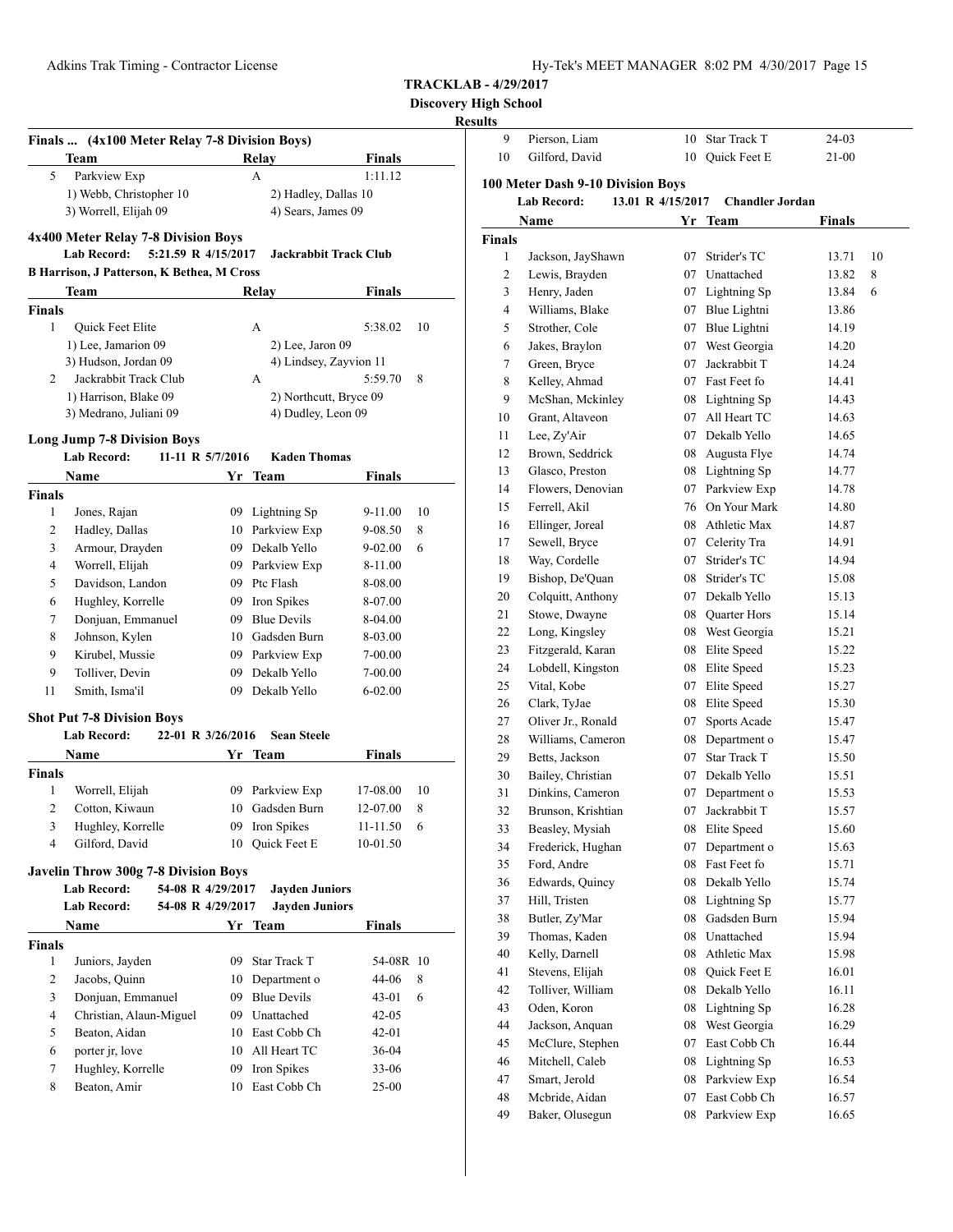**TRACKLAB - 4/29/2017**

**Discovery High School Results**

| Finals  (100 Meter Dash 9-10 Division Boys) |                     |    |                     |               |  |  |
|---------------------------------------------|---------------------|----|---------------------|---------------|--|--|
|                                             | <b>Name</b>         | Yr | Team                | <b>Finals</b> |  |  |
| 50                                          | Gordon, Asante      | 08 | Elite Speed         | 16.89         |  |  |
| 51                                          | Walker, Gyasi       | 07 | Elite Speed         | 16.93         |  |  |
| 52                                          | Orr, Cayden         | 08 | Jackrabbit T        | 17.01         |  |  |
| 53                                          | Stephens, Collin    | 08 | <b>Star Track T</b> | 17.20         |  |  |
| 54                                          | Dukes, Yanous       | 07 | <b>Star Track T</b> | 17.22         |  |  |
| 55                                          | Boyd Jr., Darius    | 08 | Dekalb Yello        | 17.25         |  |  |
| 56                                          | Saffold, Kenneth    | 08 | Athletic Max        | 17.33         |  |  |
| 57                                          | Smith, Conner       | 07 | Parkview Exp        | 17.72         |  |  |
| 58                                          | Taylor, Jordan      | 07 | All Heart TC        | 17.80         |  |  |
| 59                                          | Shears, Quincy      | 07 | Augusta Flye        | 18.23         |  |  |
| 60                                          | Nabors, III, Jimmy  | 08 | East Cobb Ch        | 19.14         |  |  |
| 61                                          | Braddock, Christian | 08 | On Your Mark        | 20.79         |  |  |

#### **200 Meter Dash 9-10 Division Boys**

#### **Lab Record: 27.43 R 4/15/2017 Chandler Jordan**

| Name                   | Yr                                                   | <b>Team</b>         |                                                                                                                                                                                                                 |               |
|------------------------|------------------------------------------------------|---------------------|-----------------------------------------------------------------------------------------------------------------------------------------------------------------------------------------------------------------|---------------|
|                        |                                                      |                     |                                                                                                                                                                                                                 |               |
| Williams, Blake        | 07                                                   | Blue Lightni        | 28.91                                                                                                                                                                                                           | 10            |
| Henry, Jaden           | 07                                                   | Lightning Sp        | 28.96                                                                                                                                                                                                           | 8             |
| Jackson, JayShawn      |                                                      | Strider's TC        | 29.03                                                                                                                                                                                                           | 6             |
| Strother, Cole         |                                                      | Blue Lightni        | 29.45                                                                                                                                                                                                           |               |
| McShan, Mckinley       |                                                      | Lightning Sp        | 30.03                                                                                                                                                                                                           |               |
| Thomas, Rhari          |                                                      | Elite Speed         | 30.38                                                                                                                                                                                                           |               |
| Glasco, Preston        |                                                      |                     | 30.77                                                                                                                                                                                                           |               |
| Floyd, Emerson         |                                                      | Boys And Gir        | 30.77                                                                                                                                                                                                           |               |
| Grant, Altaveon        |                                                      | All Heart TC        | 30.81                                                                                                                                                                                                           |               |
| Flowers, Denovian      |                                                      |                     | 31.04                                                                                                                                                                                                           |               |
| Jakes, Braylon         |                                                      | West Georgia        | 31.13                                                                                                                                                                                                           |               |
| Kelley, Ahmad          | 07                                                   | Fast Feet fo        | 31.29                                                                                                                                                                                                           |               |
| Reid, Stevonte         | 08                                                   | Elite Speed         | 31.48                                                                                                                                                                                                           |               |
| Colquitt, Anthony      |                                                      | Dekalb Yello        | 31.79                                                                                                                                                                                                           |               |
| Long, Kingston         |                                                      | West Georgia        | 31.80                                                                                                                                                                                                           |               |
| Fitzgerald, Karan      | 08                                                   | Elite Speed         | 31.81                                                                                                                                                                                                           |               |
| Lee, Zy'Air            | 07                                                   | Dekalb Yello        | 31.95                                                                                                                                                                                                           |               |
| Williams Jr., Farrnell |                                                      | Elite Speed         | 31.99                                                                                                                                                                                                           |               |
| Walker, Chase          | 07                                                   | Strider's TC        | 32.04                                                                                                                                                                                                           |               |
| Thomas, Kaden          |                                                      |                     | 32.07                                                                                                                                                                                                           |               |
| Betts, Jackson         |                                                      | <b>Star Track T</b> | 32.12                                                                                                                                                                                                           |               |
| Edwards, Quincy        |                                                      |                     | 32.19                                                                                                                                                                                                           |               |
| Long, Kingsley         | 08                                                   | West Georgia        | 32.31                                                                                                                                                                                                           |               |
| Oliver Jr., Ronald     | 07                                                   | Sports Acade        | 32.64                                                                                                                                                                                                           |               |
| Ford, Andre            | 08                                                   | Fast Feet fo        | 32.66                                                                                                                                                                                                           |               |
| Beasley, Mysiah        | 08                                                   | Elite Speed         | 32.69                                                                                                                                                                                                           |               |
| Dinkins, Cameron       | 07                                                   | Department o        | 32.69                                                                                                                                                                                                           |               |
|                        | 08                                                   | Department o        | 32.88                                                                                                                                                                                                           |               |
| Ferrell, Akil          |                                                      | On Your Mark        | 32.96                                                                                                                                                                                                           |               |
| Butler, Zy'Mar         | 08                                                   | Gadsden Burn        | 33.16                                                                                                                                                                                                           |               |
|                        |                                                      |                     | 33.18                                                                                                                                                                                                           |               |
|                        |                                                      |                     | 33.29                                                                                                                                                                                                           |               |
| Stowe, Dwayne          |                                                      |                     | 33.51                                                                                                                                                                                                           |               |
| Vital, Kobe            |                                                      | Elite Speed         | 33.51                                                                                                                                                                                                           |               |
| Watkins, Denzell       | 07                                                   | Department o        | 33.55                                                                                                                                                                                                           |               |
| Way, Cordelle          | 07                                                   | Strider's TC        | 33.65                                                                                                                                                                                                           |               |
| Smith Jr, Armond       | 08                                                   | Lightning Sp        | 33.91                                                                                                                                                                                                           |               |
|                        | Williams, Cameron<br>Bishop, De'Quan<br>Clark, TyJae |                     | 07<br>07<br>08<br>08<br>08 Lightning Sp<br>07<br>07<br>07 Parkview Exp<br>07<br>07<br>08<br>07<br>08 Unattached<br>07<br>08 Dekalb Yello<br>76<br>08<br>Strider's TC<br>08 Elite Speed<br>08 Quarter Hors<br>07 | <b>Finals</b> |

| 38 | Sewell, Bryce       | 07 | Celerity Tra        | 34.49 |
|----|---------------------|----|---------------------|-------|
| 39 | Tolliver, William   | 08 | Dekalb Yello        | 34.50 |
| 40 | Walker, Gyasi       | 07 | Elite Speed         | 34.58 |
| 41 | Mitchell, Caleb     | 08 | Lightning Sp        | 34.84 |
| 42 | Brunson, Krishtian  | 07 | Jackrabbit T        | 35.00 |
| 43 | McClain, Cory       | 08 | Jackrabbit T        | 35.00 |
| 44 | Bailey, Christian   | 07 | Dekalb Yello        | 35.44 |
| 45 | Braddock, Christian | 08 | On Your Mark        | 35.49 |
| 46 | Gordon, Asante      | 08 | Elite Speed         | 35.58 |
| 47 | Nabors, III, Jimmy  | 08 | East Cobb Ch        | 35.58 |
| 48 | Jackson, Anquan     |    | 08 West Georgia     | 35.69 |
| 49 | Saffold, Kenneth    | 08 | Athletic Max        | 35.80 |
| 50 | Mcbride, Aidan      | 07 | East Cobb Ch        | 35.95 |
| 51 | Hill, Tristen       | 08 | Lightning Sp        | 36.02 |
| 52 | Stevens, Elijah     | 08 | <b>Ouick Feet E</b> | 36.16 |
| 53 | Oden, Koron         | 08 | Lightning Sp        | 36.51 |
| 54 | Baker, Olusegun     | 08 | Parkview Exp        | 36.52 |
| 55 | Orr, Cayden         | 08 | Jackrabbit T        | 36.83 |
| 56 | Stephens, Collin    | 08 | <b>Star Track T</b> | 37.11 |
| 57 | Frederick, Hughan   | 07 | Department o        | 37.35 |
| 58 | Aiken, Brandon      | 07 | Jackrabbit T        | 37.49 |
| 59 | Dukes, Yanous       | 07 | <b>Star Track T</b> | 38.29 |
| 60 | Smart, Jerold       | 08 | Parkview Exp        | 38.63 |
| 61 | Smith, Conner       | 07 | Parkview Exp        | 39.09 |
| 62 | Boyd Jr., Darius    | 08 | Dekalb Yello        | 40.19 |
| 63 | Desamour, Darius    | 07 | Strider's TC        | 42.63 |
| 64 | Kelly, Darnell      | 08 | Athletic Max        | 43.48 |

# **400 Meter Dash 9-10 Division Boys**

# **Lab Record: 1:02.62 R 3/25/2017 Sidi Njie**

| Name           |                        | Yr | <b>Team</b>  | <b>Finals</b> |    |
|----------------|------------------------|----|--------------|---------------|----|
| <b>Finals</b>  |                        |    |              |               |    |
| 1              | Grant, Altaveon        | 07 | All Heart TC | 1:03.83       | 10 |
| 2              | Jordan, Chandler       | 07 | Jackrabbit T | 1:03.95       | 8  |
| 3              | Ervin, Ethan           | 07 | Jackrabbit T | 1:05.48       | 6  |
| $\overline{4}$ | Alexander, Colby       | 07 | AtL ZooM Ath | 1:05.96       |    |
| 5              | Knight, Alexander      | 07 | Jackrabbit T | 1:06.30       |    |
| 6              | Lewis, Brayden         | 07 | Unattached   | 1:06.74       |    |
| 7              | Strother, Cole         | 07 | Blue Lightni | 1:07.86       |    |
| 8              | McShan, Mckinley       | 08 | Lightning Sp | 1:09.11       |    |
| 9              | Henry, Jaden           | 07 | Lightning Sp | 1:09.47       |    |
| 10             | Jackson, JayShawn      | 07 | Strider's TC | 1:10.29       |    |
| 11             | Thomas, Rhari          | 08 | Elite Speed  | 1:10.56       |    |
| 12             | Flowers, Denovian      | 07 | Parkview Exp | 1:11.40       |    |
| 13             | Williams, Blake        | 07 | Blue Lightni | 1:11.63       |    |
| 14             | Williams Jr., Farrnell | 07 | Elite Speed  | 1:12.21       |    |
| 15             | Floyd, Emerson         | 07 | Boys And Gir | 1:12.91       |    |
| 16             | Long, Kingston         | 08 | West Georgia | 1:12.95       |    |
| 17             | Brown, Seddrick        | 08 | Augusta Flye | 1:12.97       |    |
| 18             | Green, Bryce           | 07 | Jackrabbit T | 1:13.29       |    |
| 19             | Saffold, Kenneth       | 08 | Athletic Max | 1:13.61       |    |
| 20             | Bishop, De'Quan        | 08 | Strider's TC | 1:13.75       |    |
| 21             | Smith Jr, Armond       | 08 | Lightning Sp | 1:15.44       |    |
| 22             | Glasco, Preston        | 08 | Lightning Sp | 1:15.70       |    |
| 23             | Butler, Zy'Mar         | 08 | Gadsden Burn | 1:16.14       |    |
| 24             | Perry, Jayden          | 07 | Strider's TC | 1:16.71       |    |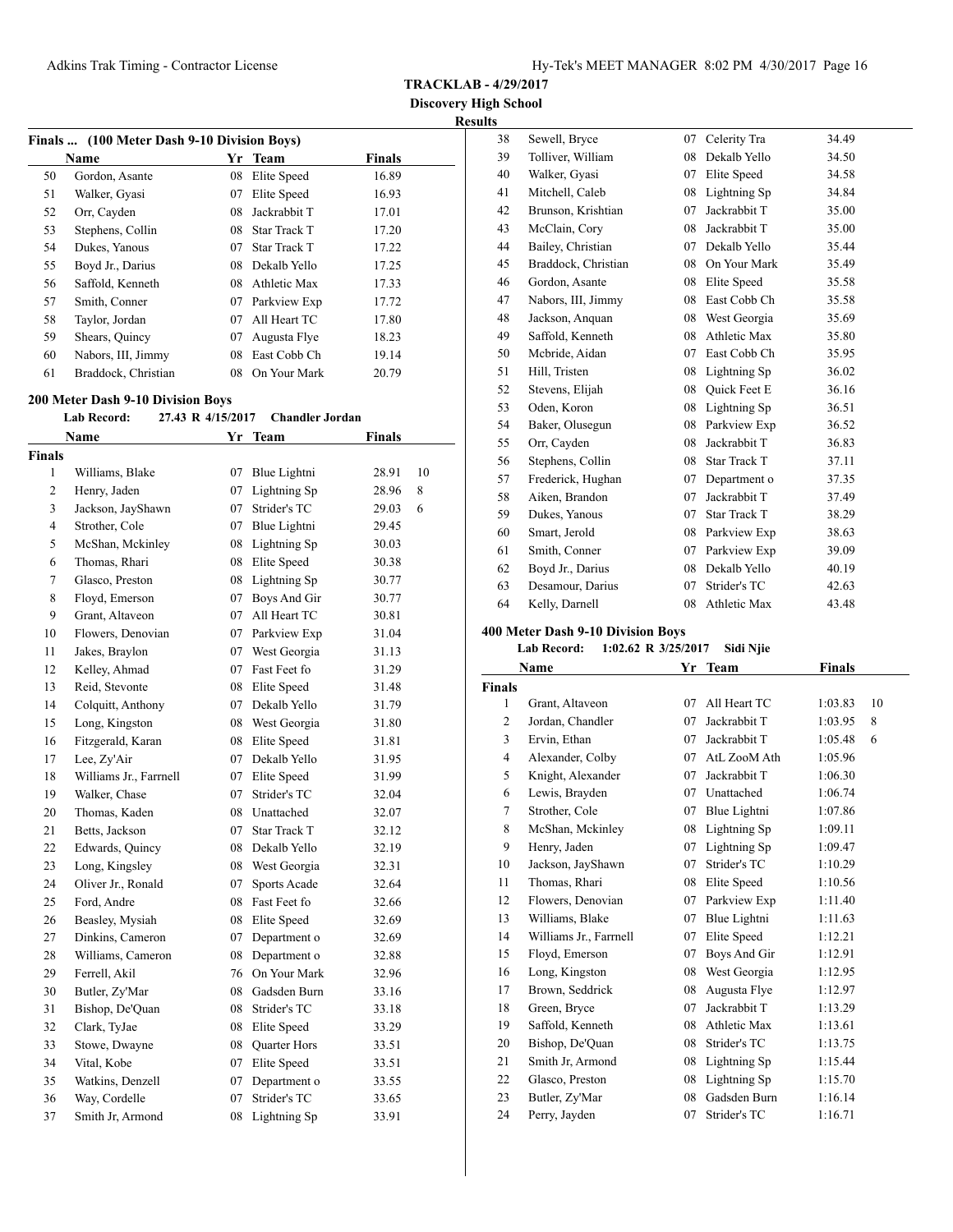**Discovery High School**

# **Results**

| Finals  (400 Meter Dash 9-10 Division Boys) |                    |    |                     |               |  |  |
|---------------------------------------------|--------------------|----|---------------------|---------------|--|--|
|                                             | Name               | Yr | <b>Team</b>         | <b>Finals</b> |  |  |
| 25                                          | Collier, Demijae   | 08 | Dekalb Yello        | 1:16.91       |  |  |
| 26                                          | McClain, Cory      | 08 | Jackrabbit T        | 1:18.21       |  |  |
| 27                                          | Long, Kingsley     | 08 | West Georgia        | 1:18.26       |  |  |
| 28                                          | Watkins, Denzell   | 07 | Department o        | 1:19.16       |  |  |
| 29                                          | Fitzgerald, Karan  | 08 | Elite Speed         | 1:19.52       |  |  |
| 30                                          | Clark, TyJae       | 08 | Elite Speed         | 1:19.55       |  |  |
| 31                                          | Reid, Stevonte     | 08 | Elite Speed         | 1:19.73       |  |  |
| 32                                          | Walker, Chase      | 07 | Strider's TC        | 1:19.98       |  |  |
| 33                                          | Walker, Gyasi      | 07 | Elite Speed         | 1:20.16       |  |  |
| 34                                          | Stowe, Dwayne      | 08 | Quarter Hors        | 1:20.33       |  |  |
| 35                                          | Hill, Tristen      | 08 | Lightning Sp        | 1:21.26       |  |  |
| 36                                          | Ford, Andre        | 08 | Fast Feet fo        | 1:21.64       |  |  |
| 37                                          | Beasley, Mysiah    | 08 | Elite Speed         | 1:21.72       |  |  |
| 38                                          | Dinkins, Cameron   | 07 | Department o        | 1:21.74       |  |  |
| 39                                          | Vital, Kobe        | 07 | Elite Speed         | 1:21.80       |  |  |
| 40                                          | Smart, Jerold      | 08 | Parkview Exp        | 1:22.15       |  |  |
| 41                                          | Orr, Cayden        | 08 | Jackrabbit T        | 1:22.55       |  |  |
| 42                                          | Sewell, Bryce      | 07 | Celerity Tra        | 1:22.97       |  |  |
| 43                                          | Gordon, Asante     | 08 | Elite Speed         | 1:23.09       |  |  |
| 44                                          | Oden, Koron        | 08 | Lightning Sp        | 1:24.82       |  |  |
| 45                                          | Brunson, Krishtian | 07 | Jackrabbit T        | 1:25.24       |  |  |
| 46                                          | Baker, Olusegun    | 08 | Parkview Exp        | 1:25.29       |  |  |
| 47                                          | Way, Cordelle      | 07 | Strider's TC        | 1:25.69       |  |  |
| 48                                          | Taylor, Jordan     | 07 | All Heart TC        | 1:26.34       |  |  |
| 49                                          | Mitchell, Caleb    | 08 | Lightning Sp        | 1:26.37       |  |  |
| 50                                          | Staples, Adrian    | 07 | Augusta Flye        | 1:27.05       |  |  |
| 51                                          | Desamour, Darius   | 07 | Strider's TC        | 1:30.08       |  |  |
| 52                                          | Jones, Hunter      | 08 | Ptc Flash           | 1:35.68       |  |  |
| 53                                          | Dukes, Yanous      | 07 | <b>Star Track T</b> | 1:37.10       |  |  |
|                                             |                    |    |                     |               |  |  |

# **800 Meter Run 9-10 Division Boys**

# **Lab Record: 2:23.80 R 4/30/2016 Jaiden Patterson**

|                        | Yr   | <b>Team</b>  | Finals  |    |
|------------------------|------|--------------|---------|----|
|                        |      |              |         |    |
| Alexander, Colby       | 07   | AtL ZooM Ath | 2:31.80 | 10 |
| Ervin, Ethan           | 07   | Jackrabbit T | 2:35.70 | 8  |
| Knight, Alexander      | 07   | Jackrabbit T | 2:37.82 | 6  |
| Strother, Cole         | 07   | Blue Lightni | 2:43.09 |    |
| Floyd, Emerson         | 07   | Boys And Gir | 2:50.27 |    |
| Bishop, De'Quan        | 08   | Strider's TC | 2:50.77 |    |
| Thompson, Clark        | 07   | Ptc Flash    | 2:51.79 |    |
| Thomas, Rhari          | 08   | Elite Speed  | 2:54.04 |    |
| Williams Jr., Farrnell | 07   | Elite Speed  | 2:54.42 |    |
| Jackson, JayShawn      | 07   | Strider's TC | 2:59.58 |    |
| Kelley, Ahmad          | 07   | Fast Feet fo | 3:00.23 |    |
| Mitchell, Caleb        | 08   | Lightning Sp | 3:03.21 |    |
| McClain, Cory          | 08   | Jackrabbit T | 3:07.43 |    |
| Jackson, Anquan        | 08   | West Georgia | 3:18.80 |    |
| Sones, Kirk            | 07   | Parkview Exp | 3:36.25 |    |
| Jones, Hunter          | 08   | Ptc Flash    | 3:41.55 |    |
| Reid, Stevonte         | 08   | Elite Speed  | 3:48.29 |    |
|                        | Name |              |         |    |

|        | Name                                             |                      | Yr Team |       |                              | <b>Finals</b> |    |
|--------|--------------------------------------------------|----------------------|---------|-------|------------------------------|---------------|----|
| Finals |                                                  |                      |         |       |                              |               |    |
| 1      | Thompson, Clark                                  |                      | 07      |       | Ptc Flash                    | 5:14.50       | 10 |
| 2      | Ellinger, Joreal                                 |                      | 08      |       | Athletic Max                 | 5:16.31       | 8  |
| 3      | Dechamplain, Stephen                             |                      |         |       | 07 Unattached                | 5:51.22       | 6  |
| 4      | solis, kevin                                     |                      |         |       | 07 Blue Devils               | 6:06.89       |    |
| 5      | Collier, Demijae                                 |                      | 08      |       | Dekalb Yello                 | 6:26.28       |    |
| 6      | Jones, Hunter                                    |                      | 08      |       | Ptc Flash                    | 7:33.33       |    |
|        |                                                  |                      |         |       |                              |               |    |
|        | 3000 Meter Run 9-10 Division Boys<br>Lab Record: | 11:14.30 R 4/29/2017 |         |       | <b>Clark Thompson</b>        |               |    |
|        | <b>Lab Record:</b>                               | 11:14.30 R 4/29/2017 |         |       | <b>Clark Thompson</b>        |               |    |
|        |                                                  |                      |         |       |                              |               |    |
|        | Name                                             |                      | Yr Team |       |                              | Finals        |    |
| Finals |                                                  |                      |         |       |                              |               |    |
| 1      | Thompson, Clark                                  |                      | 07      |       | Ptc Flash                    | 11:14.30R 10  |    |
| 2      | Dechamplain, Stephen                             |                      |         |       | 07 Unattached                | 11:44.50      | 8  |
|        | 4x100 Meter Relay 9-10 Division Boys             |                      |         |       |                              |               |    |
|        | <b>Lab Record:</b>                               | 54.49 R 5/7/2016     |         |       | Drive Phase, Inc.            |               |    |
|        | C Richardson, J Blankenship, T Whatley, Z Green  |                      |         |       |                              |               |    |
|        | Team                                             |                      |         | Relay |                              | Finals        |    |
| Finals |                                                  |                      |         |       |                              |               |    |
| 1      | Jackrabbit Track Club                            |                      |         | А     |                              | 55.35         | 10 |
|        | 1) Knight, Alexander 07                          |                      |         |       | 2) Green, Bryce 07           |               |    |
|        | 3) Jordan, Chandler 07                           |                      |         |       | 4) Ervin, Ethan 07           |               |    |
| 2      | Lightning Sp                                     |                      |         | A     |                              | 58.75         | 8  |
|        | 1) Mitchell, Caleb 08                            |                      |         |       | 2) Henry, Jaden 07           |               |    |
|        | 3) McShan, Mckinley 08                           |                      |         |       | 4) Glasco, Preston 08        |               |    |
| 3      | West Georgia Jets                                |                      |         | A     |                              | 59.13         | 6  |
|        | 1) Jackson, Anquan 08                            |                      |         |       | 2) Jakes, Braylon 07         |               |    |
|        |                                                  |                      |         |       | 4) Long, Kingston 08         |               |    |
|        | 3) Long, Kingsley 08                             |                      |         |       |                              | 1:00.03       |    |
| 4      | Dekalb Yellow Jackets                            |                      |         | A     |                              |               |    |
|        |                                                  |                      |         |       |                              |               |    |
|        | 1) Colquitt, Anthony 07                          |                      |         |       | 2) Bailey, Christian 07      |               |    |
| 5      | 3) Tolliver, William 08<br>Elite Speed           |                      |         | А     | 4) Lee, Zy'Air 07            | 1:00.04       |    |
|        |                                                  |                      |         |       |                              |               |    |
|        | 1) Gordon, Asante 08                             |                      |         |       | 2) Williams Jr., Farrnell 07 |               |    |
| 6      | 3) Lobdell, Kingston 08                          |                      |         | B     | 4) Thomas, Rhari 08          | 1:02.19       |    |
|        | Elite Speed                                      |                      |         |       |                              |               |    |
|        | 1) Walker, Gyasi 07                              |                      |         |       | 2) Fitzgerald, Karan 08      |               |    |
|        | 3) Vital, Kobe 07                                |                      |         |       | 4) Beasley, Mysiah 08        |               |    |
| 7      | Parkview Exp                                     |                      |         | А     |                              | 1:05.56       |    |
|        | 1) Smith, Conner 07                              |                      |         |       | 2) Flowers, Denovian 07      |               |    |
|        | 3) Smart, Jerold 08                              |                      |         |       | 4) Sones, Kirk 07            |               |    |
|        | Strider's TC<br>1) Walker, Chase 07              |                      |         | А     | 2) Way, Cordelle 07          | DQ            |    |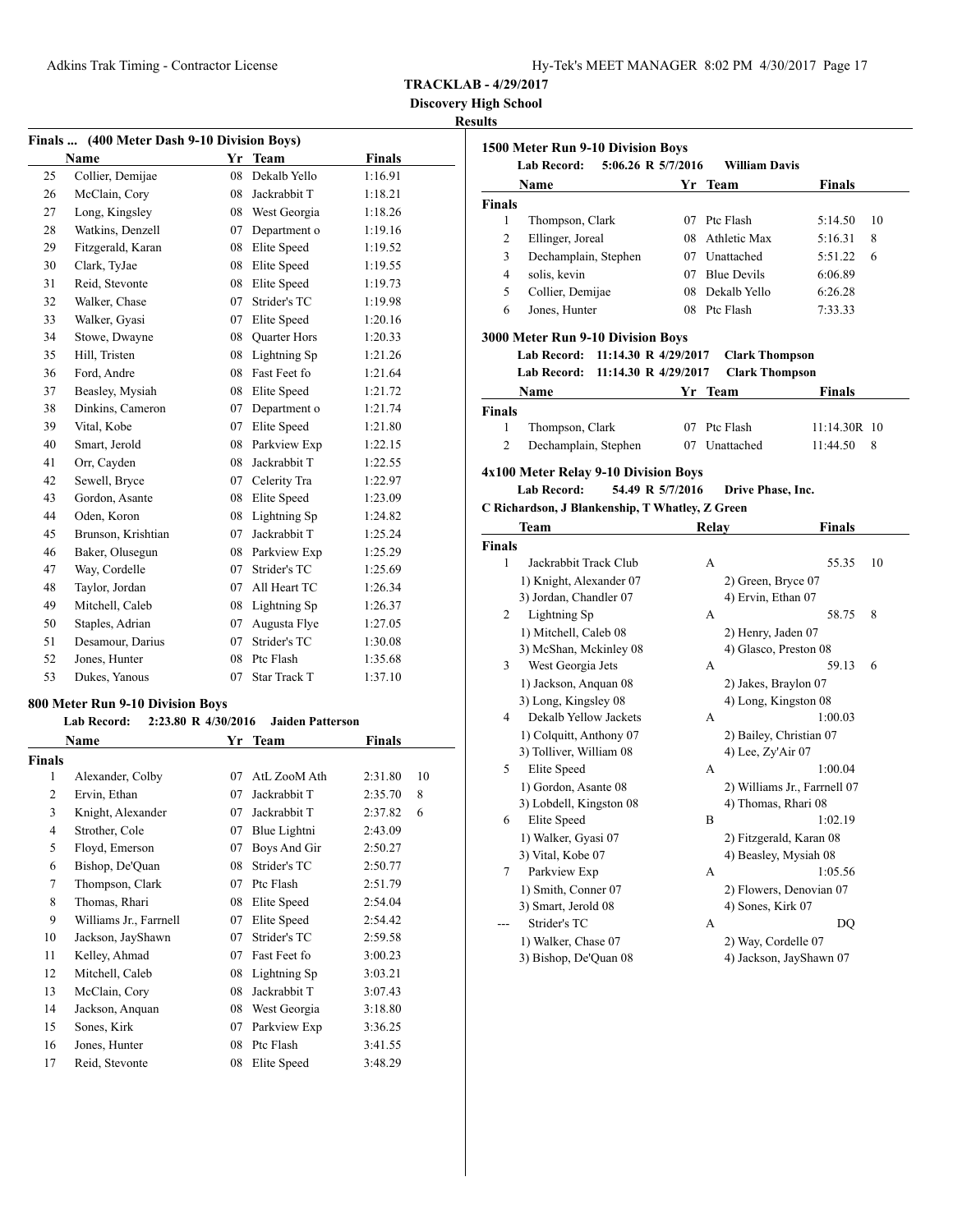| Hy-Tek's MEET MANAGER 8:02 PM 4/30/2017 Page 18 |  |  |  |
|-------------------------------------------------|--|--|--|
|-------------------------------------------------|--|--|--|

**Discovery High School**

# **Results**

# **4x400 Meter Relay 9-10 Division Boys**

**Lab Record: 4:20.19 R 5/7/2016 Jackrabbit Track & Field Clini C Gaffney, D Williams, J Patterson, W Davis**

| <b>Team</b>             | Relay                | <b>Finals</b>           |
|-------------------------|----------------------|-------------------------|
| <b>Finals</b>           |                      |                         |
| Blue Lightni            | А                    | 4:46.09<br>10           |
| 1) Grant, Altaveon 07   |                      | 2) Williams, Blake 07   |
| 3) Lewis, Brayden 07    | 4) Strother, Cole 07 |                         |
| Lightning Sp            | A                    | 8<br>5:02.56            |
| 1) Mitchell, Caleb 08   | 2) Henry, Jaden 07   |                         |
| 3) McShan, Mckinley 08  |                      | 4) Glasco, Preston 08   |
| West Georgia Jets       | А                    | 5:21.54<br>6            |
| 1) Jackson, Anguan 08   | 2) Jakes, Braylon 07 |                         |
| 3) Long, Kingsley 08    |                      | 4) Long, Kingston 08    |
| Dekalb Yellow Jackets   | A                    | 5:29.64                 |
| 1) Colquitt, Anthony 07 |                      | 2) Collier, Demijae 08  |
| 3) Edwards, Quincy 08   | 4) Lee, $Zy'Air$ 07  |                         |
| Parkview Exp            | А                    | 6:19.79                 |
| 1) Smith, Conner 07     |                      | 2) Flowers, Denovian 07 |
| 3) Smart, Jerold 08     | 4) Sones, Kirk 07    |                         |
|                         |                      |                         |

# **High Jump 9-10 Division Boys**

|               | <b>Lab Record:</b> | 4-06 R 3/5/2016 | <b>Kevin Thomas</b> |               |    |
|---------------|--------------------|-----------------|---------------------|---------------|----|
|               | <b>Name</b>        |                 | Yr Team             | <b>Finals</b> |    |
| <b>Finals</b> |                    |                 |                     |               |    |
|               | Grant, Altaveon    | 07              | All Heart TC        | $4 - 00.00$   | 10 |
| 2             | Staples, Adrian    | 07              | Augusta Flye        | $3 - 02.00$   | 8  |
| 3             | Saffold, Kenneth   |                 | 08 Athletic Max     | $3 - 00.00$   | 6  |
| 4             | Shears, Quincy     | 07              | Augusta Flye        | $J3-00.00$    |    |
| $---$         | Kelly, Darnell     | 08              | Athletic Max        | NΗ            |    |

# **Long Jump 9-10 Division Boys**

# **Lab Record: 14-07.50 R 4/30/2016 Devin Williams**

|               | Name              | Yr | Team                | <b>Finals</b> |    |
|---------------|-------------------|----|---------------------|---------------|----|
| <b>Finals</b> |                   |    |                     |               |    |
| 1             | Grant, Altaveon   | 07 | All Heart TC        | 13-04.50      | 10 |
| 2             | Kelly, Darnell    | 08 | Athletic Max        | 13-00.00      | 8  |
| 3             | Alexander, Colby  | 07 | AtL ZooM Ath        | 12-10.50      | 6  |
| 4             | Kelley, Ahmad     | 07 | Fast Feet fo        | 12-09.00      |    |
| 5             | Frederick, Hughan | 07 | Department o        | 12-02.00      |    |
| 6             | Flowers, Denovian | 07 | Parkview Exp        | 11-04.00      |    |
| 7             | Thomas, Kaden     | 08 | Unattached          | 10-06.00      |    |
| 8             | Lee, Zy'Air       | 07 | Dekalb Yello        | 10-04.00      |    |
| 9             | Butler, Zy'Mar    | 08 | Gadsden Burn        | 10-00.00      |    |
| 9             | Saffold, Kenneth  | 08 | <b>Athletic Max</b> | 10-00.00      |    |
| 11            | Staples, Adrian   | 07 | Augusta Flye        | 9-05.00       |    |
| 12            | Smith, Conner     | 07 | Parkview Exp        | 9-04.00       |    |
| 13            | Bailey, Christian | 07 | Dekalb Yello        | 9-02.00       |    |
| 14            | Colquitt, Anthony | 07 | Dekalb Yello        | $1 - 06.00$   |    |
| 15            | Baker, Olusegun   | 08 | Parkview Exp        | No Data       |    |

|               | <b>Shot Put 9-10 Division Boys</b> |                   |                     |               |    |  |  |
|---------------|------------------------------------|-------------------|---------------------|---------------|----|--|--|
|               | <b>Lab Record:</b>                 | 28-10 R 3/19/2016 | <b>Tahir Hines</b>  |               |    |  |  |
|               | Name                               |                   | Yr Team             | <b>Finals</b> |    |  |  |
| <b>Finals</b> |                                    |                   |                     |               |    |  |  |
| 1             | Jacobs, Braydon                    | 07                | Department o        | 24-02.75      | 10 |  |  |
| 2             | Aiken, Brandon                     | 07                | Jackrabbit T        | $23-00.50$    | 8  |  |  |
| 3             | Ferrell, Akil                      |                   | 76 On Your Mark     | 17-02.00      | 6  |  |  |
| 4             | Brown, Seddrick                    | 08                | Augusta Flye        | 17-01.00      |    |  |  |
| 5             | Dukes, Yanous                      | 07                | <b>Star Track T</b> | 16-06.50      |    |  |  |
| 6             | Staples, Adrian                    | 07                | Augusta Flye        | 16-02.50      |    |  |  |

# **Javelin Throw 300g 9-10 Division Boys**

#### **Lab Record: 88-10 R 3/5/2016 Jared Lockhart**

|               | Name               | Yr | Team               | Finals    |    |
|---------------|--------------------|----|--------------------|-----------|----|
| <b>Finals</b> |                    |    |                    |           |    |
| 1             | Watkins, Denzell   | 07 | Department o       | $62 - 05$ | 10 |
| 2             | Ferrell, Akil      | 76 | On Your Mark       | 61-05     | 8  |
| 3             | Shears, Quincy     | 07 | Augusta Flye       | 51-04     | 6  |
| 4             | Aiken, Brandon     | 07 | Jackrabbit T       | 51-00     |    |
| 5             | Jacobs, Braydon    | 07 | Department o       | 46-04     |    |
| 6             | Frederick, Hughan  | 07 | Department o       | 44-00     |    |
| 7             | Brown, Seddrick    | 08 | Augusta Flye       | $43 - 02$ |    |
| 8             | Mcbride, Aidan     | 07 | East Cobb Ch       | $40 - 07$ |    |
| 9             | Taylor, Jordan     | 07 | All Heart TC       | $39-03$   |    |
| 10            | Stephens, Collin   | 08 | Star Track T       | $37-08$   |    |
| 11            | Betts, Jackson     | 07 | Star Track T       | $33-09$   |    |
| 12            | McClain, Cory      | 08 | Jackrabbit T       | $32 - 10$ |    |
| 13            | McClure, Stephen   | 07 | East Cobb Ch       | $27-05$   |    |
| 14            | solis, kevin       | 07 | <b>Blue Devils</b> | $25-08$   |    |
| 15            | Nabors, III, Jimmy | 08 | East Cobb Ch       | $24-10$   |    |

# **100 Meter Dash 11-12 Division Boys**

#### **Lab Record: 12.54 R 4/29/2017 De'Andre Ruffin Lab Record: 12.54 R 4/29/2017 De'Andre Ruffin**

|        | Name              |    | Yr Team      | <b>Finals</b> |
|--------|-------------------|----|--------------|---------------|
| Finals |                   |    |              |               |
| 1      | Ruffin, De'Andre  | 05 | Gadsden Burn | 12.54R 10     |
| 2      | Patterson, Jaiden | 06 | Jackrabbit T | 13.14<br>8    |
| 3      | Holley, Jacque    | 05 | Track A.N.T. | 13.26<br>6    |
| 4      | Coleman, Jace     | 05 | Lightning Sp | 13.38         |
| 5      | Starks, Braylen   | 05 | Gadsden Burn | 13.47         |
| 6      | Pearson, Ervin    | 06 | Jackrabbit T | 13.49         |
| 7      | Rolley, Cameron   | 05 | Gadsden Burn | 13.55         |
| 8      | Carter, Methias   | 05 | Jackrabbit T | 13.57         |
| 9      | Patterson, Sean   | 05 | Department o | 13.61         |
| 10     | Coleman, Darren   | 06 | Strider's TC | 13.67         |
| 11     | Gresham, Aeron    | 05 | Dynamic Spee | 13.77         |
| 12     | Robinson, Gerell  | 06 | Department o | 13.82         |
| 13     | Holiday, Jude     | 05 | AtL ZooM Ath | 13.87         |
| 14     | Hollis, Damerion  | 05 | Gadsden Burn | 13.91         |
| 15     | Harris, Corey     | 05 | Elite Speed  | 13.94         |
| 16     | Bothwell, Anthony | 06 | Fast Feet fo | 13.95         |
| 17     | Dorbin, David     | 05 | Parkview Exp | 13.98         |
| 18     | Curtis, Terrence  | 05 | Parkview Exp | 14.02         |
| 19     | Ford, Pierre      | 05 | Strider's TC | 14.11         |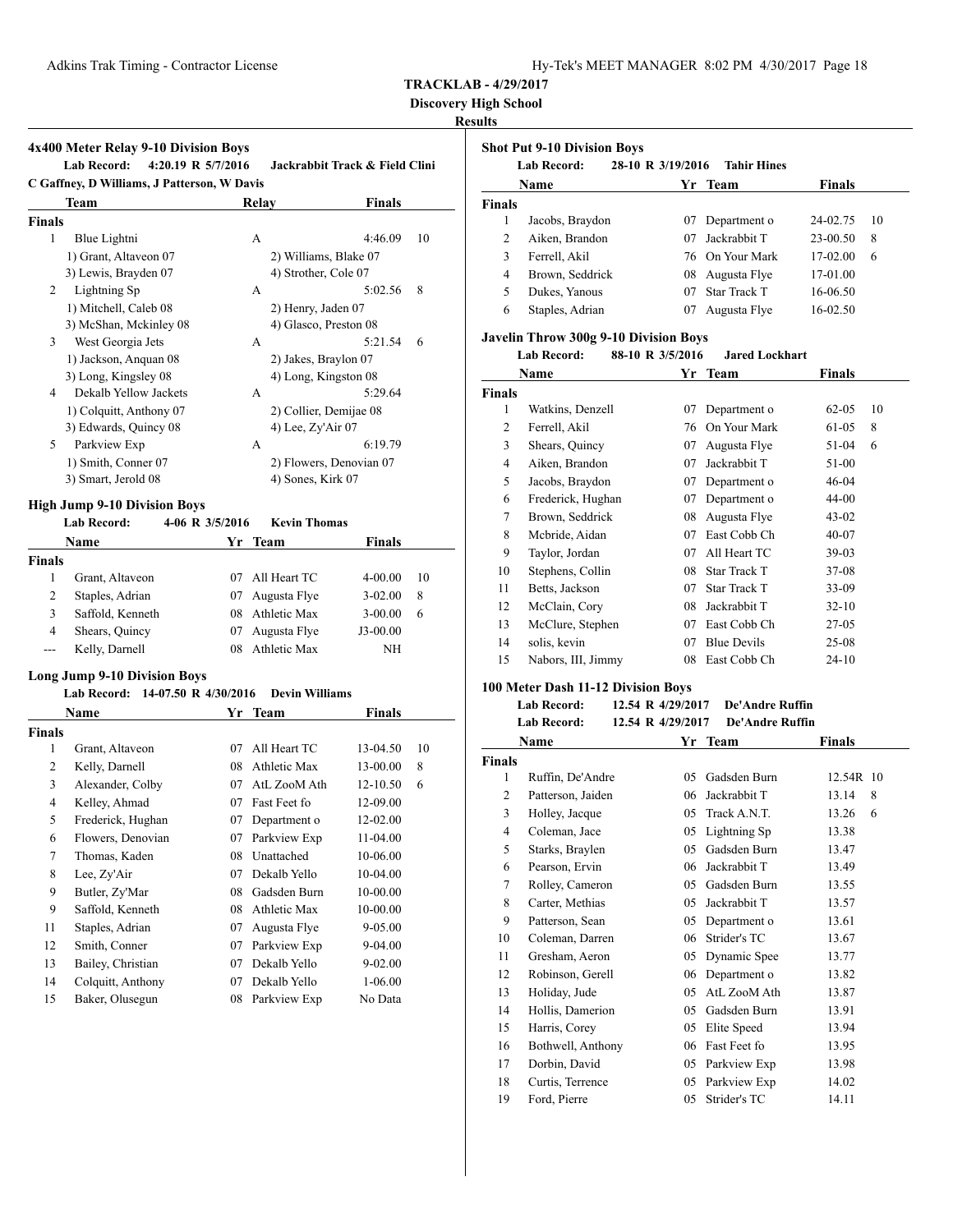**TRACKLAB - 4/29/2017**

# **Discovery High School Results**

| Finals  (100 Meter Dash 11-12 Division Boys) |                      |    |                     |               |  |  |
|----------------------------------------------|----------------------|----|---------------------|---------------|--|--|
|                                              | Name                 |    | Yr Team             | <b>Finals</b> |  |  |
| 20                                           | Baker, Justin        | 06 | Jackrabbit T        | 14.15         |  |  |
| 21                                           | Jackson Jr., Jason   | 06 | Strider's TC        | 14.19         |  |  |
| 22                                           | Stone, Joseph        | 05 | Strider's TC        | 14.27         |  |  |
| 23                                           | Braker, Jaiden       | 06 | Sapphire TC         | 14.33         |  |  |
| 24                                           | Sims, Xavier         | 06 | Elite Speed         | 14.39         |  |  |
| 25                                           | Portis, Cameron      | 05 | Augusta Flye        | 14.59         |  |  |
| 26                                           | Dawson, Myles        | 06 | Strider's TC        | 14.60         |  |  |
| 27                                           | Hall, Jayden         | 06 | Lightning Sp        | 14.64         |  |  |
| 28                                           | Ruffin, Jonah        | 05 | Boys And Gir        | 14.64         |  |  |
| 29                                           | Thomas II, Kevin     |    | 06 Unattached       | 14.73         |  |  |
| 30                                           | Charles, Erwin       | 05 | Jackrabbit T        | 14.83         |  |  |
| 31                                           | Colquitt, Malik      | 06 | Dekalb Yello        | 14.87         |  |  |
| 32                                           | Wade, Caden          | 05 | Jackrabbit T        | 14.99         |  |  |
| 33                                           | Sanguinetti, Ryan    | 06 | Department o        | 15.02         |  |  |
| 34                                           | Kelsey, Jayden       | 06 | <b>Athletic Max</b> | 15.12         |  |  |
| 35                                           | Ferrell, Derek       | 05 | On Your Mark        | 15.16         |  |  |
| 36                                           | Burden, Christopher  | 05 | <b>Quarter Hors</b> | 15.23         |  |  |
| 37                                           | Milfort, Joseph      | 05 | The Ron Clar        | 15.51         |  |  |
| 38                                           | Francis, Darius      | 06 | <b>Star Track T</b> | 15.72         |  |  |
| 39                                           | Thomas, Roman        |    | 05 Parkview Exp     | 16.02         |  |  |
| 40                                           | Mitchell, Vaughn     | 05 | Lightning Sp        | 16.03         |  |  |
| 41                                           | Vaughn, Canaii       | 06 | Dekalb Yello        | 16.09         |  |  |
| 42                                           | Fowler, Michael      |    | 06 Unattached       | 16.57         |  |  |
| 43                                           | Frank, Cooper        |    | 06 Parkview Exp     | 16.80         |  |  |
| 44                                           | Curlutu Jr., William |    | 06 Parkview Exp     | 17.40         |  |  |
| 45                                           | Robinson, Jamariez   | 05 | Parkview Exp        | 17.71         |  |  |
| 46                                           | Johnson, Markel      | 05 | Dynamic Spee        | 17.72         |  |  |
| 47                                           | Ryne, Colton         | 05 | Jackrabbit T        | 18.53         |  |  |
| 48                                           | Williams, Jordan     | 05 | Dynamic Spee        | 21.81         |  |  |

#### **200 Meter Dash 11-12 Division Boys**

|                | <b>Lab Record:</b> | 26.04 R 3/5/2016 | <b>Isaiah Bond</b>  |        |    |
|----------------|--------------------|------------------|---------------------|--------|----|
|                | Name               |                  | Yr Team             | Finals |    |
| Finals         |                    |                  |                     |        |    |
| 1              | Colbert, Jeremiah  | 06               | AtL ZooM Ath        | 26.86  | 10 |
| $\overline{2}$ | Williams, Devin    | 06               | Jackrabbit T        | 26.91  | 8  |
| 3              | Gaffney, Chad      | 06               | Jackrabbit T        | 27.17  | 6  |
| $\overline{4}$ | Holley, Jacque     | 05               | Track A.N.T.        | 27.67  |    |
| 5              | Harris, Corey      | 05               | Elite Speed         | 27.72  |    |
| 6              | Brown, Brandon     | 05               | AtL ZooM Ath        | 27.90  |    |
| 7              | Pearson, Ervin     | 06               | Jackrabbit T        | 27.97  |    |
| 8              | Bothwell, Anthony  | 06               | Fast Feet fo        | 27.99  |    |
| 9              | Ruffin, De'Andre   | 05               | Gadsden Burn        | 28.08  |    |
| 10             | Miller, Jordan     | 06               | Dynamic Spee        | 28.36  |    |
| 11             | Coleman, Jace      | 05               | Lightning Sp        | 28.48  |    |
| 12             | Lawler, DeMarko    | 05               | Jackrabbit T        | 28.82  |    |
| 13             | Starks, Braylen    | 05               | Gadsden Burn        | 28.94  |    |
| 14             | Robinson, Gerell   | 06               | Department o        | 29.14  |    |
| 15             | Coleman, Darren    | 06               | Strider's TC        | 29.18  |    |
| 16             | Gresham, Aeron     | 05               | Dynamic Spee        | 29.19  |    |
| 17             | Thomas II, Kevin   | 06               | Unattached          | 29.28  |    |
| 18             | Felix, Ronald      | 05               | <b>Quarter Hors</b> | 29.30  |    |
| 19             | Braker, Jaiden     | 06               | Sapphire TC         | 29.36  |    |
| 20             | Dorbin, David      | 05               | Parkview Exp        | 29.49  |    |

| lts |                      |    |                     |       |
|-----|----------------------|----|---------------------|-------|
| 21  | Avery, Derrick       | 06 | Department o        | 29.49 |
| 22  | Silva, Khari         | 06 | Almighty Spo        | 29.66 |
| 23  | Holiday, Jude        | 05 | AtL ZooM Ath        | 29.69 |
| 24  | Baker, Justin        | 06 | Jackrabbit T        | 29.81 |
| 25  | Sims, Xavier         |    | 06 Elite Speed      | 29.99 |
| 26  | Patterson, Sean      | 05 | Department o        | 30.06 |
| 27  | Rolley, Cameron      |    | 05 Gadsden Burn     | 30.35 |
| 28  | Ruffin, Jonah        |    | 05 Boys And Gir     | 30.44 |
| 29  | Stone, Joseph        | 05 | Strider's TC        | 30.44 |
| 30  | Jackson Jr., Jason   | 06 | Strider's TC        | 30.46 |
| 31  | Ferguson, Sean       | 06 | Jackrabbit T        | 30.82 |
| 32  | Thomas, Tyler        |    | 06 Elite Speed      | 31.04 |
| 33  | Sims, GoMonnie       | 05 | Quick Feet E        | 31.21 |
| 34  | Charles, Erwin       | 05 | Jackrabbit T        | 31.25 |
| 35  | Wade, Caden          | 05 | Jackrabbit T        | 31.41 |
| 36  | Stephens, Sonny      | 05 | Jackrabbit T        | 31.49 |
| 37  | Colquitt, Malik      |    | 06 Dekalb Yello     | 31.86 |
| 38  | thomas, Aiden        |    | 05 Quarter Hors     | 31.93 |
| 39  | Dawson, Myles        | 06 | Strider's TC        | 31.96 |
| 40  | Spencer, Kijae       |    | 06 Dekalb Yello     | 32.37 |
| 41  | Henderson, Collin    | 05 | Elite Speed         | 32.40 |
| 42  | Curtis, Terrence     | 05 | Parkview Exp        | 32.45 |
| 43  | Kelsey, Jayden       | 06 | <b>Athletic Max</b> | 32.57 |
| 44  | Robinson, Jamariez   |    | 05 Parkview Exp     | 33.26 |
| 45  | Ferrell, Derek       | 05 | On Your Mark        | 33.55 |
| 46  | Betts, John          |    | 05 Star Track T     | 34.48 |
| 47  | Knight, Andrew       | 05 | Jackrabbit T        | 34.61 |
| 48  | Vaughn, Canaii       | 06 | Dekalb Yello        | 34.81 |
| 49  | Sanguinetti, Ryan    | 06 | Department o        | 35.50 |
| 50  | Burden, Christopher  | 05 | <b>Quarter Hors</b> | 36.12 |
| 51  | Fowler, Michael      |    | 06 Unattached       | 36.79 |
| 52  | Curlutu Jr., William | 06 | Parkview Exp        | 37.04 |
| 53  | Ryne, Colton         | 05 | Jackrabbit T        | 42.55 |
|     |                      |    |                     |       |

|                | 58.49 R 5/7/2016<br><b>Lab Record:</b> |    | <b>Isaiah Bond</b>  |         |    |
|----------------|----------------------------------------|----|---------------------|---------|----|
|                | Name                                   | Yr | <b>Team</b>         | Finals  |    |
| <b>Finals</b>  |                                        |    |                     |         |    |
| 1              | Patterson, Jaiden                      | 06 | Jackrabbit T        | 59.51   | 10 |
| $\overline{c}$ | Carter, Methias                        | 05 | Jackrabbit T        | 59.51   | 8  |
| 3              | Pearson, Ervin                         | 06 | Jackrabbit T        | 1:01.41 | 6  |
| 4              | Hodge, Ian                             | 05 | Dynamic Spee        | 1:01.77 |    |
| 5              | Miller, Jordan                         | 06 | Dynamic Spee        | 1:01.82 |    |
| 6              | Williams, Devin                        | 06 | Jackrabbit T        | 1:01.87 |    |
| 7              | Lawler, DeMarko                        | 05 | Jackrabbit T        | 1:04.11 |    |
| 8              | Colbert, Jeremiah                      | 06 | AtL ZooM Ath        | 1:05.14 |    |
| 9              | Rolley, Cameron                        | 05 | Gadsden Burn        | 1:05.43 |    |
| 10             | Brown, Brandon                         | 05 | AtL ZooM Ath        | 1:05.85 |    |
| 11             | Avery, Derrick                         | 06 | Department o        | 1:06.10 |    |
| 12             | Washington Jr., JeRico                 | 05 | The Ron Clar        | 1:06.51 |    |
| 13             | Harris, Corey                          | 05 | Elite Speed         | 1:06.55 |    |
| 14             | Gaffney, Chad                          | 06 | Jackrabbit T        | 1:06.77 |    |
| 15             | Jackson Jr., Jason                     | 06 | Strider's TC        | 1:07.24 |    |
| 16             | Felix, Ronald                          | 05 | <b>Quarter Hors</b> | 1:07.33 |    |
| 17             | Coleman, Darren                        | 06 | Strider's TC        | 1:08.25 |    |
| 18             | Ferguson, Sean                         | 06 | Jackrabbit T        | 1:08.79 |    |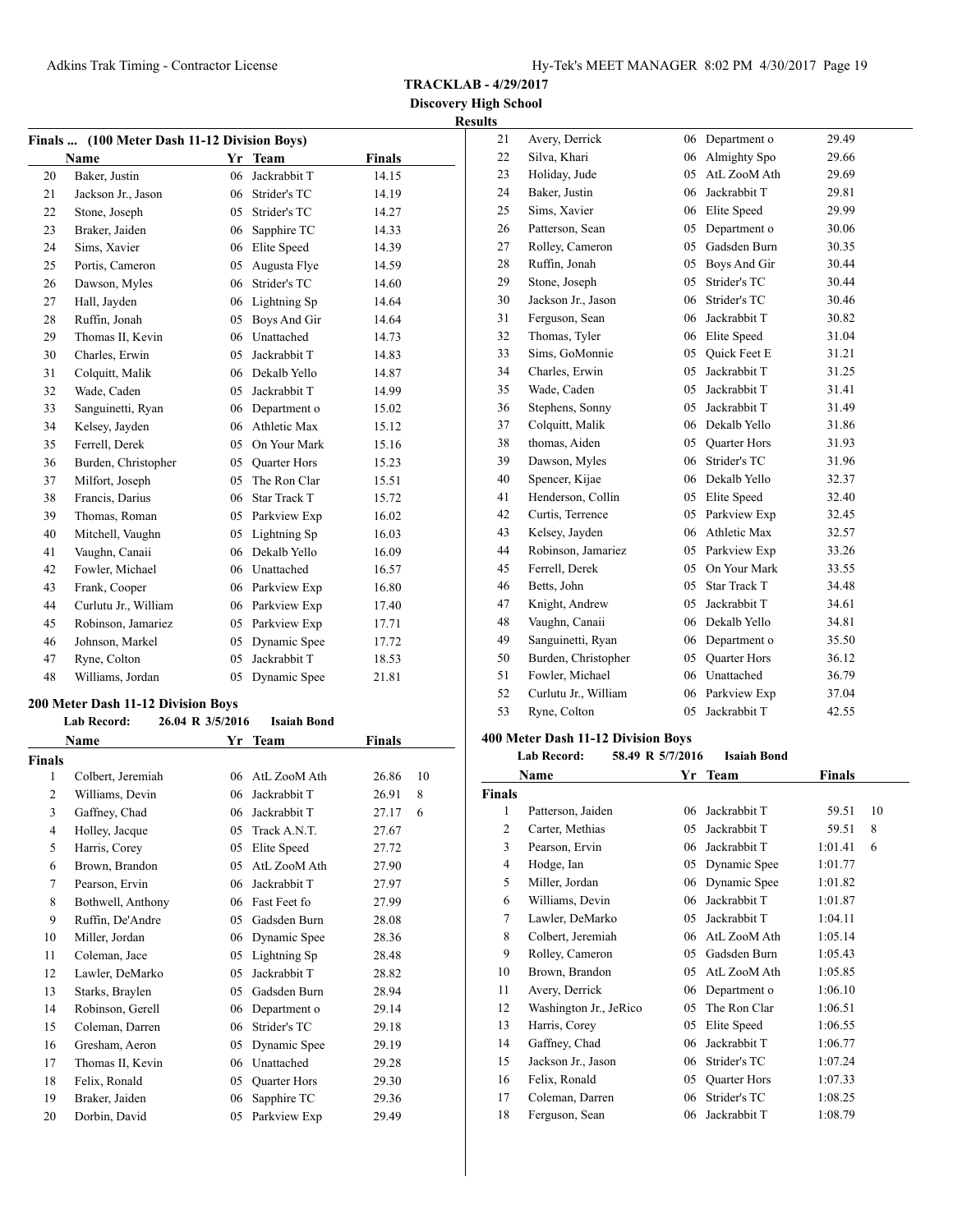#### **Discovery High School Results**

|    | Finals  (400 Meter Dash 11-12 Division Boys) |    |                     |               |  |  |  |
|----|----------------------------------------------|----|---------------------|---------------|--|--|--|
|    | <b>Name</b>                                  | Yr | <b>Team</b>         | <b>Finals</b> |  |  |  |
| 19 | Stephens, Sonny                              | 05 | Jackrabbit T        | 1:09.44       |  |  |  |
| 20 | Ruffin, Jonah                                | 05 | Boys And Gir        | 1:09.70       |  |  |  |
| 21 | Baker, Justin                                | 06 | Jackrabbit T        | 1:09.79       |  |  |  |
| 22 | Holley, Jacque                               | 05 | Track A.N.T.        | 1:10.86       |  |  |  |
| 23 | Stone, Joseph                                | 05 | Strider's TC        | 1:11.34       |  |  |  |
| 24 | thomas, Aiden                                | 05 | <b>Quarter Hors</b> | 1:11.84       |  |  |  |
| 25 | Braker, Jaiden                               | 06 | Sapphire TC         | 1:11.96       |  |  |  |
| 26 | Kelsey, Jayden                               | 06 | Athletic Max        | 1:12.30       |  |  |  |
| 27 | Knight, Andrew                               | 05 | Jackrabbit T        | 1:12.91       |  |  |  |
| 28 | Dominquez, Eric                              | 06 | Jackrabbit T        | 1:13.12       |  |  |  |
| 29 | Sims, GoMonnie                               | 05 | <b>Ouick Feet E</b> | 1:13.22       |  |  |  |
| 30 | Franklin, Joshua                             | 05 | Jackrabbit T        | 1:13.45       |  |  |  |
| 31 | Wade, Caden                                  | 05 | Jackrabbit T        | 1:13.81       |  |  |  |
| 32 | Sims, Xavier                                 | 06 | Elite Speed         | 1:15.20       |  |  |  |
| 33 | Dawson, Myles                                | 06 | Strider's TC        | 1:15.34       |  |  |  |
| 34 | Squires, Corbin                              | 06 | Jackrabbit T        | 1:15.97       |  |  |  |
| 35 | Henderson, Collin                            | 05 | Elite Speed         | 1:17.43       |  |  |  |
| 36 | Francis, Darius                              | 06 | <b>Star Track T</b> | 1:17.46       |  |  |  |
| 37 | Sanders, Trentton                            | 06 | Dekalb Yello        | 1:18.55       |  |  |  |
| 38 | Cameron, Caleb                               | 06 | Parkview Exp        | 1:19.11       |  |  |  |
| 39 | Milfort, Joseph                              | 05 | The Ron Clar        | 1:20.40       |  |  |  |
| 40 | Thomas, Tyler                                | 06 | Elite Speed         | 1:20.92       |  |  |  |
| 41 | Curlutu Jr., William                         | 06 | Parkview Exp        | 1:21.32       |  |  |  |
| 42 | Ferrell, Derek                               | 05 | On Your Mark        | 1:22.46       |  |  |  |
| 43 | Frank, Cooper                                | 06 | Parkview Exp        | 1:23.11       |  |  |  |
| 44 | Mitchell, Vaughn                             | 05 | Lightning Sp        | 1:26.08       |  |  |  |
| 45 | Burden, Christopher                          | 05 | <b>Ouarter Hors</b> | 1:30.74       |  |  |  |

#### **800 Meter Run 11-12 Division Boys**

# **Lab Record: 2:25.07 R 4/15/2017 Chad Gaffney**

|        | Name               | Yr | <b>Team</b>         | Finals  |    |
|--------|--------------------|----|---------------------|---------|----|
| Finals |                    |    |                     |         |    |
| 1      | Stephens, Sonny    | 05 | Jackrabbit T        | 2:41.79 | 10 |
| 2      | Felix, Ronald      | 05 | <b>Quarter Hors</b> | 2:46.08 | 8  |
| 3      | thomas, Aiden      | 05 | <b>Quarter Hors</b> | 2:47.67 | 6  |
| 4      | Dominquez, Eric    | 06 | Jackrabbit T        | 2:49.87 |    |
| 5      | Knight, Andrew     | 05 | Jackrabbit T        | 2:52.24 |    |
| 6      | Slaughter, Quinton |    | 05 Lightning Sp     | 2:52.93 |    |
| 7      | Franklin, Joshua   | 05 | Jackrabbit T        | 2:57.63 |    |
| 8      | Mitchell, Vaughn   |    | 05 Lightning Sp     | 3:16.62 |    |
| 9      | Frank, Cooper      |    | 06 Parkview Exp     | 3:21.53 |    |
| 10     | Henderson, Collin  | 05 | Elite Speed         | 3:23.63 |    |
| 11     | Thomas, Tyler      | 06 | Elite Speed         | 3:24.13 |    |
| 12     | Fuller, Anthony    |    | 06 Parkview Exp     | 3:24.20 |    |

# **1500 Meter Run 11-12 Division Boys**

|        | <b>Lab Record:</b> | 4:58.74 R 3/25/2017 | Joshua Sleight  |               |    |
|--------|--------------------|---------------------|-----------------|---------------|----|
|        | <b>Name</b>        |                     | Yr Team         | <b>Finals</b> |    |
| Finals |                    |                     |                 |               |    |
|        | Rowell, Ephraim    |                     | 05 Blue Devils  | 5:34.39       | 10 |
| 2      | Dominquez, Eric    |                     | 06 Jackrabbit T | 5:41.03       | 8  |
| 3      | Slaughter, Quinton |                     | 05 Lightning Sp | 5:49.39       | 6  |
| 4      | Spencer, Kijae     | 06.                 | Dekalb Yello    | 5:53.04       |    |
|        | Franklin, Joshua   |                     | 05 Jackrabbit T | 5:57.41       |    |

| ults           |                                                                                        |    |                                               |           |    |
|----------------|----------------------------------------------------------------------------------------|----|-----------------------------------------------|-----------|----|
| 6              | Tiexeira, Tyreese                                                                      |    | 05 Blue Lightni                               | 6:07.22   |    |
| 7              | Fuller, Anthony                                                                        |    | 06 Parkview Exp                               | 6:07.77   |    |
| 8              | Sanders, Trentton                                                                      |    | 06 Dekalb Yello                               | 8:30.86   |    |
|                |                                                                                        |    |                                               |           |    |
|                | 3000 Meter Run 11-12 Division Boys<br><b>Lab Record:</b><br>11:02.93 R 5/7/2016        |    | <b>Hayden Squires</b>                         |           |    |
|                | Name                                                                                   | Yr | Team                                          | Finals    |    |
| Finals         |                                                                                        |    |                                               |           |    |
| 1              | Squires, Corbin                                                                        |    | 06 Jackrabbit T                               | 11:28.27  | 10 |
| $\overline{c}$ | Rowell, Ephraim                                                                        |    | 05 Blue Devils                                | 12:11.25  | 8  |
|                |                                                                                        |    |                                               |           |    |
|                | 80 Meter Hurdles 11-12 Division Boys                                                   |    |                                               |           |    |
|                | <b>Lab Record:</b><br>13.59 R 4/30/2016                                                |    | Makai Williams                                |           |    |
|                | Name                                                                                   | Yr | Team                                          | Finals    |    |
| <b>Finals</b>  |                                                                                        |    |                                               |           |    |
| 1              | Hodge, Ian                                                                             |    | 05 Dynamic Spee                               | 14.81     | 10 |
| 2              | Dorbin, David                                                                          |    | 05 Parkview Exp                               | 14.99     | 8  |
| 3              | Ruffin, Jonah                                                                          |    | 05 Boys And Gir                               | 15.38     | 6  |
| 4              | Miller, Jordan                                                                         |    | 06 Dynamic Spee                               | 15.44     |    |
| 5              | Portis, Cameron                                                                        | 05 | Augusta Flye                                  | 16.49     |    |
|                | 4x100 Meter Relay 11-12 Division Boys                                                  |    |                                               |           |    |
|                | <b>Lab Record:</b><br>51.76 R 4/29/2017                                                |    | <b>Jackrabbit Track Club</b>                  |           |    |
|                |                                                                                        |    |                                               |           |    |
|                |                                                                                        |    |                                               |           |    |
|                | C Gaffney, E Pearson, J Patterson, M Carter<br><b>Lab Record:</b><br>51.76 R 4/29/2017 |    | <b>Jackrabbit Track Club</b>                  |           |    |
|                | C Gaffney, E Pearson, J Patterson, M Carter                                            |    |                                               |           |    |
|                | Team                                                                                   |    | Relay                                         | Finals    |    |
|                |                                                                                        |    |                                               |           |    |
| 1              | Jackrabbit Track Club                                                                  |    | A                                             | 51.76R 10 |    |
|                | 1) Gaffney, Chad 06                                                                    |    | 2) Pearson, Ervin 06                          |           |    |
|                | 3) Patterson, Jaiden 06                                                                |    | 4) Carter, Methias 05                         |           |    |
| $\overline{2}$ | Strider's TC                                                                           |    | А                                             | 55.25     | 8  |
|                | 1) Coleman, Darren 06                                                                  |    | 2) Jackson Jr., Jason 06                      |           |    |
|                | 3) Stone, Joseph 05                                                                    |    | 4) Dawson, Myles 06                           |           |    |
| 3              | Dynamic Spee                                                                           |    | А                                             | 55.27     | 6  |
|                | 1) Gresham, Aeron 05                                                                   |    | 2) Hodge, Ian 05                              |           |    |
|                | 3) Miller, Jordan 06                                                                   |    | 4) Johnson, Markel 05                         |           |    |
| 4              | Jackrabbit Track Club                                                                  |    | B                                             | 56.12     |    |
|                | 1) Wade, Caden 05                                                                      |    | 2) Lawler, DeMarko 05                         |           |    |
|                | 3) Charles, Erwin 05                                                                   |    | 4) Baker, Justin 06                           |           |    |
| 5              | Gadsden Burners                                                                        |    | А                                             | 57.11     |    |
|                | 1) Starks, Braylen 05                                                                  |    | 2) Rolley, Cameron 05                         |           |    |
|                | 3) Hollis, Damerion 05                                                                 |    | 4) Ruffin, De'Andre 05                        |           |    |
| 6              | Elite Speed                                                                            |    | А                                             | 57.18     |    |
|                | 1) Henderson, Collin 05                                                                |    | 2) Harris, Corey 05                           |           |    |
|                | 3) Thomas, Tyler 06                                                                    |    | 4) Sims, Xavier 06                            |           |    |
| 7              | Parkview Exp                                                                           |    | А                                             | 59.86     |    |
| <b>Finals</b>  | 1) Frank, Cooper 06<br>3) Robinson, Jamariez 05                                        |    | 2) Dorbin, David 05<br>4) Curtis, Terrence 05 |           |    |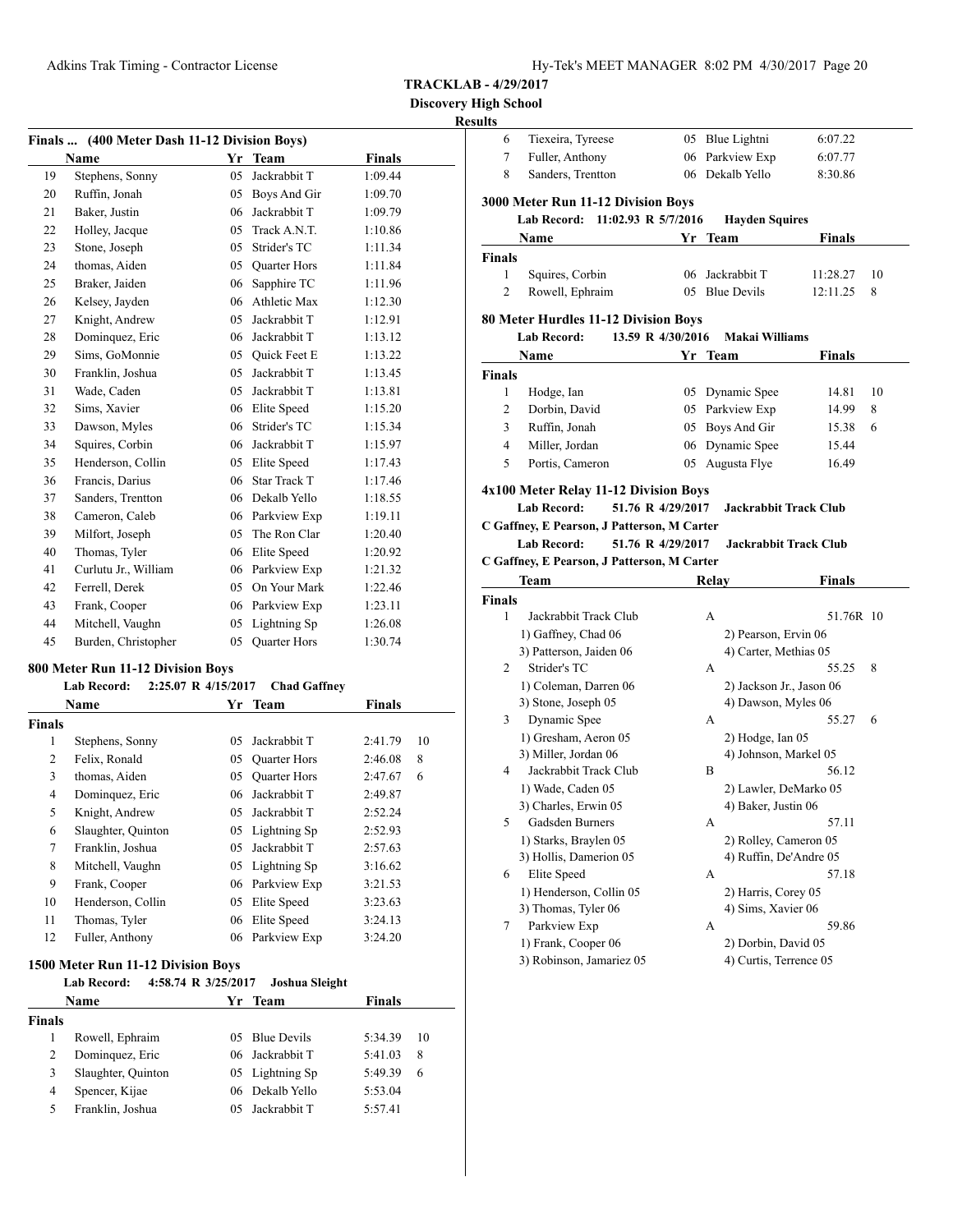| Hy-Tek's MEET MANAGER  8:02 PM  4/30/2017  Page 21 |  |  |  |
|----------------------------------------------------|--|--|--|
|----------------------------------------------------|--|--|--|

**Discovery High School**

#### **Result**

|                    | 4x400 Meter Relay 11-12 Division Boys<br><b>Lab Record:</b><br>4:09.49 R 4/15/2017 |                   | <b>Jackrabbit Track Club</b>  |               |    |
|--------------------|------------------------------------------------------------------------------------|-------------------|-------------------------------|---------------|----|
|                    | C Gaffney, E Pearson, J Patterson, M Carter<br>Team                                |                   | Relay                         | <b>Finals</b> |    |
| <b>Finals</b>      |                                                                                    |                   |                               |               |    |
| 1                  | Gadsden Burners                                                                    |                   | A                             | 5:43.25       | 10 |
|                    | 1) Starks, Braylen 05                                                              |                   | 2) Rolley, Cameron 05         |               |    |
|                    | 3) Smith, D'Anthony 06                                                             |                   | 4) Ruffin, De'Andre 05        |               |    |
|                    |                                                                                    |                   |                               |               |    |
|                    | <b>High Jump 11-12 Division Boys</b>                                               |                   |                               |               |    |
|                    | <b>Lab Record:</b>                                                                 | 5-00 R 3/5/2016   | <b>Dylan Faulkner</b>         |               |    |
|                    | Name                                                                               |                   | Yr Team                       | Finals        |    |
| Finals<br>1        |                                                                                    | 05                |                               | 4-06.00       | 10 |
| 2                  | Hodge, Ian<br>Thomas II, Kevin                                                     |                   | Dynamic Spee<br>06 Unattached | 4-04.00       | 8  |
| 3                  | Williams, Paul                                                                     |                   |                               | J4-04.00      | 6  |
| 4                  |                                                                                    |                   | 06 Department o               |               |    |
|                    | Carter, Methias                                                                    |                   | 05 Jackrabbit T               | J4-04.00      |    |
| 5                  | Miller, Jordan<br>Portis, Cameron                                                  |                   | 06 Dynamic Spee               | 4-02.00       |    |
| 6                  |                                                                                    |                   | 05 Augusta Flye               | $4 - 00.00$   |    |
| 7                  | Newton, Trey                                                                       | 05                | Atomic Agili                  | $3-10.00$     |    |
| ---                | Rolley, Cameron                                                                    | 05                | Gadsden Burn                  | NΗ            |    |
| $---$              | Rowell, Ephraim                                                                    |                   | 05 Blue Devils                | NΗ            |    |
|                    | <b>Long Jump 11-12 Division Boys</b>                                               |                   |                               |               |    |
|                    | <b>Lab Record:</b>                                                                 | 16-09 R 4/15/2017 | <b>Jalon Kilgore</b>          |               |    |
|                    | Name                                                                               |                   | Yr Team                       | <b>Finals</b> |    |
| Finals             |                                                                                    |                   |                               |               |    |
| 1                  | Williams, Devin                                                                    |                   | 06 Jackrabbit T               | 15-06.50      | 10 |
| 2                  | Holiday, Jude                                                                      |                   | 05 AtL ZooM Ath               | 14-11.00      | 8  |
| 3                  | Brown, Brandon                                                                     |                   | 05 AtL ZooM Ath               | 14-09.50      | 6  |
| 4                  | Lawler, DeMarko                                                                    |                   | 05 Jackrabbit T               | 14-03.50      |    |
| 5                  | Bothwell, Anthony                                                                  |                   | 06 Fast Feet fo               | 14-01.00      |    |
| 6                  | Portis, Cameron                                                                    |                   | 05 Augusta Flye               | 14-00.00      |    |
| 7                  | Dorbin, David                                                                      |                   | 05 Parkview Exp               | 13-02.00      |    |
| 8                  | Silva, Khari                                                                       |                   | 06 Almighty Spo               | 13-01.50      |    |
| 9                  | Tiexeira, Tyreese                                                                  |                   | 05 Blue Lightni               | 12-09.50      |    |
| 10                 | Avery, Derrick                                                                     |                   | 06 Department o               | 12-07.00      |    |
| 11                 | Ferguson, Sean                                                                     |                   | 06 Jackrabbit T               | 12-01.00      |    |
| 12                 | Charles, Erwin                                                                     | 05                | Jackrabbit T                  | 11-07.00      |    |
| 13                 | Frank, Cooper                                                                      |                   | 06 Parkview Exp               | 11-02.00      |    |
| 14                 | Rowell, Ephraim                                                                    | 05                | <b>Blue Devils</b>            | 10-08.00      |    |
| 15                 | Robinson, Jamariez                                                                 | 05                | Parkview Exp                  | 9-06.50       |    |
|                    |                                                                                    |                   |                               |               |    |
|                    | <b>Shot Put 11-12 Division Boys</b><br><b>Lab Record:</b>                          | 37-01 R 3/5/2016  | <b>Dylan Faulkner</b>         |               |    |
|                    | Name                                                                               |                   | Yr Team                       | Finals        |    |
|                    |                                                                                    |                   |                               |               |    |
| <b>Finals</b><br>1 | Holiday, Jude                                                                      | 05                | AtL ZooM Ath                  | 27-07.50      | 10 |
| 2                  | Portis, Cameron                                                                    | 05                | Augusta Flye                  | 27-04.00      | 8  |
| 3                  | Raymond, Louis                                                                     | 05                | Iron Spikes                   | 26-06.00      | 6  |
|                    |                                                                                    |                   |                               |               |    |
| 4<br>5             | Hall, Marquis<br>Hollis, Damerion                                                  | 05                | Iron Spikes<br>Gadsden Burn   | 24-09.25      |    |
|                    |                                                                                    | 05                |                               | 23-09.50      |    |
| 6                  | Hollins, Christian                                                                 | 06                | All Heart TC                  | 23-09.00      |    |
| 7                  | Quinn, Samuel                                                                      | 05                | Unattached                    | 23-06.00      |    |
| 8                  | Harris, Gregory                                                                    | 05                | The Ron Clar                  | 23-05.25      |    |

| ults           |                                               |                    |                               |               |    |
|----------------|-----------------------------------------------|--------------------|-------------------------------|---------------|----|
| 9              | Porter, Xavier                                | 06                 | All Heart TC                  | 15-05.00      |    |
| 10             | Ferrell, Derek                                | 05                 | On Your Mark                  | 13-01.75      |    |
|                | Discus Throw 1.0 kg 11-12 Division Boys       |                    |                               |               |    |
|                | <b>Lab Record:</b>                            | 97-06 R 3/28/2015  | <b>Adam Watkins</b>           |               |    |
|                | Name                                          |                    | Yr Team                       | Finals        |    |
| <b>Finals</b>  |                                               |                    |                               |               |    |
| 1              | Quinn, Samuel                                 | 05                 | Unattached                    | 55-08         | 10 |
| $\overline{c}$ | Raymond, Louis                                | 05                 | Iron Spikes                   | 55-00         | 8  |
| 3              | Hall, Marquis                                 | 05                 | Iron Spikes                   | 46-06         | 6  |
| 4              | Harris, Gregory                               | 05                 | The Ron Clar                  | $44 - 11$     |    |
| 5              | Hobbs, Cameron                                | 05                 | Lyndon Acade                  | $35-05$       |    |
| 6              | Porter, Xavier                                | 06                 | All Heart TC                  | $33 - 02$     |    |
|                | <b>Javelin Throw 300g 11-12 Division Boys</b> |                    |                               |               |    |
|                | <b>Lab Record:</b>                            | 117-09 R 4/30/2016 | <b>Ezekiel Durham-Campbel</b> |               |    |
|                | Name                                          | Yr                 | Team                          | <b>Finals</b> |    |
| <b>Finals</b>  |                                               |                    |                               |               |    |
| 1              | Quinn, Samuel                                 | 05                 | Unattached                    | 112-10        | 10 |
| 2              | Gresham, Aeron                                | 05                 | Dynamic Spee                  | 93-00         | 8  |
| 3              | Wade, Caden                                   | 05                 | Jackrabbit T                  | 88-03         | 6  |
| 4              | Raymond, Louis                                | 05                 | Iron Spikes                   | 81-10         |    |
| 5              | Hollins, Christian                            | 06                 | All Heart TC                  | 79-05         |    |
| 6              | Betts, John                                   | 05                 | <b>Star Track T</b>           | 72-03         |    |
| 7              | Hall, Marquis                                 | 05                 | Iron Spikes                   | $63 - 00$     |    |
| 8              | Williams, Paul                                | 06                 | Department o                  | 61-08         |    |

#### 1 Quinn, Samuel 05 Unattached 9:59.37 10 2 Tiexeira, Tyreese 05 Blue Lightni 11:04.44 8

**Finals**

**1500 Meter Race Walk 11-12 Division Boys**

# 3 Porter, Xavier 06 All Heart TC 13:40.69 6

#### **100 Meter Dash 13-14 Division Boys Lab Record: 11.63 R 4/30/2016 Nicolas-Ansel Njoku**

**Lab Record: 9:02.96 R 5/7/2016 Joshua Sleight**

**Name Yr** Team **Finals** 

 Sanguinetti, Ryan 06 Department o 61-06 Hobbs, Cameron 05 Lyndon Acade 52-06 Porter, Xavier 06 All Heart TC 37-02 Ferrell, Derek 05 On Your Mark 36-03 13 Ryne, Colton 05 Jackrabbit T 33-01

|               | Name             | Yr | Team         | Finals |    |
|---------------|------------------|----|--------------|--------|----|
| <b>Finals</b> |                  |    |              |        |    |
| 1             | Joseph, Reuel    | 03 | Strider's TC | 11.73  | 10 |
| 2             | Pugh, Tyler      | 03 | Lightning Sp | 11.80  | 8  |
| 3             | Gordon, Omari    | 03 | Elite Speed  | 11.92  | 6  |
| 4             | Hamrick, Ronnie  | 03 | Parkview Exp | 11.98  |    |
| 5             | Alexander, Zion  | 03 | Track A.N.T. | 12.09  |    |
| 6             | Agard, Kadeem    | 03 | Strider's TC | 12.16  |    |
| 7             | Brown, Cole      | 03 | Strider's TC | 12.16  |    |
| 8             | Henry, Eddie     | 03 | Augusta Flye | 12.23  |    |
| 9             | Turner, Keshun   | 03 | Lightning Sp | 12.23  |    |
| 10            | Hill, Ryan       | 04 | Department o | 12.25  |    |
| 11            | Afolayan, Jordan | 04 | Boys And Gir | 12.28  |    |
| 12            | Ponders, Jabari  | 03 | Unattached   | 12.33  |    |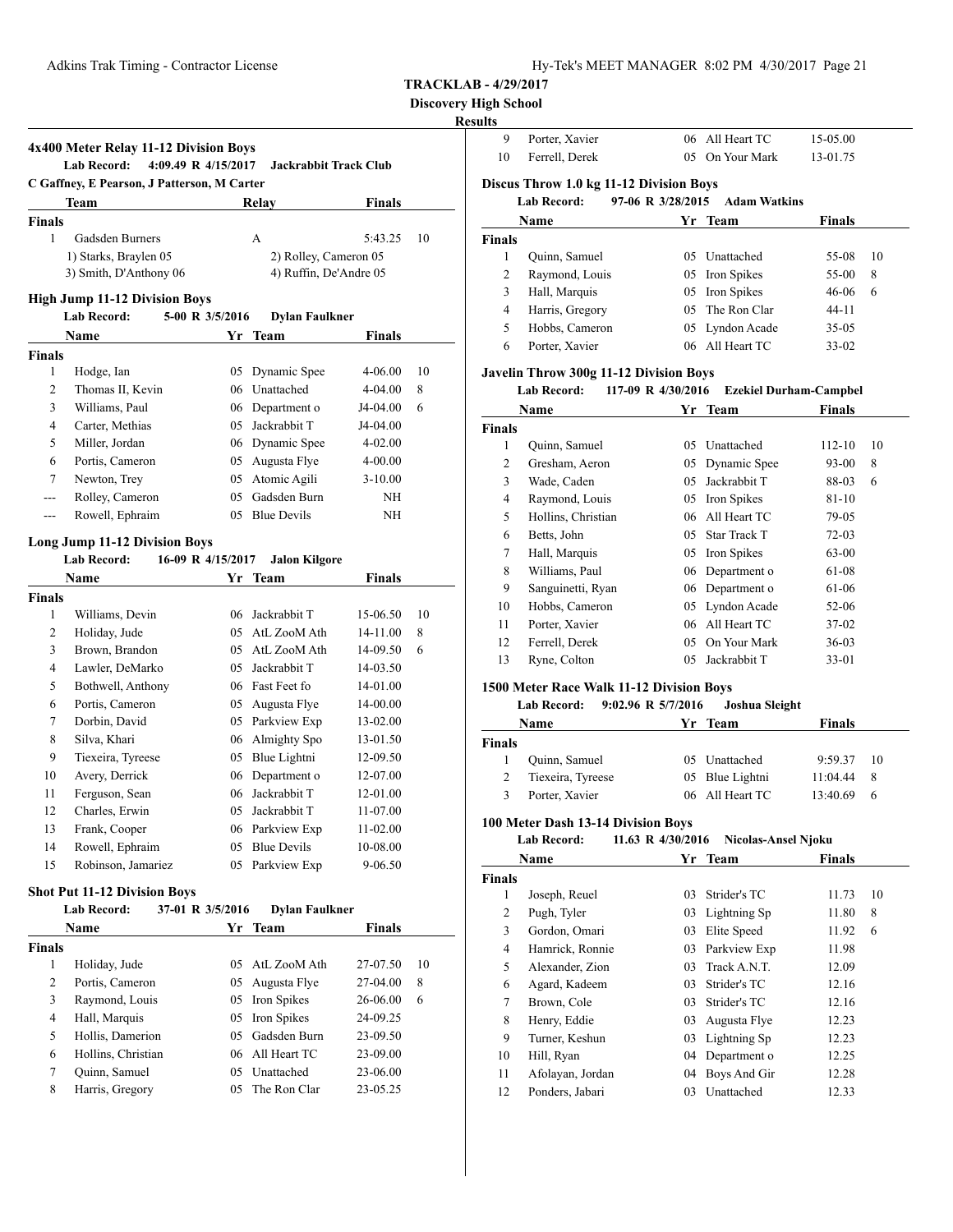**TRACKLAB - 4/29/2017**

**Discovery High School Results**

| Finals  (100 Meter Dash 13-14 Division Boys) |                        |    |              |               |  |
|----------------------------------------------|------------------------|----|--------------|---------------|--|
|                                              | <b>Name</b>            | Yr | <b>Team</b>  | <b>Finals</b> |  |
| 13                                           | Farrow, Zacquon        | 04 | West Georgia | 12.36         |  |
| 14                                           | Morozov, Mark          | 03 | Unattached   | 12.40         |  |
| 15                                           | Foma, Valentino        | 03 | Strider's TC | 12.55         |  |
| 16                                           | Hearst, Gannon         | 03 | Department o | 12.60         |  |
| 16                                           | Ashley, Elijah         | 03 | Jackrabbit T | 12.60         |  |
| 18                                           | Speakman, Dylan        | 03 | Lightning Sp | 12.65         |  |
| 19                                           | Campbell, Mahari       | 04 | On Your Mark | 12.72         |  |
| 20                                           | Busby, Hassan          | 03 | Lightning Sp | 12.75         |  |
| 21                                           | Perkins, Leonard       | 03 | Strider's TC | 12.77         |  |
| 22                                           | Day, Brian             | 03 | Parkview Exp | 12.85         |  |
| 23                                           | Knight, Aidan          | 03 | Jackrabbit T | 12.94         |  |
| 24                                           | Buck, Broderick        | 04 | Strider's TC | 12.95         |  |
| 25                                           | Fisher, Kyle           | 03 | AtL ZooM Ath | 13.02         |  |
| 26                                           | Williams, Antavius     | 03 | All Heart TC | 13.24         |  |
| 27                                           | Forbes, Marlan         | 03 | Lightning Sp | 13.24         |  |
| 28                                           | Wheat, Malcolm         | 04 | Strider's TC | 13.31         |  |
| 29                                           | Buck, Brandon          | 04 | Strider's TC | 13.32         |  |
| 30                                           | Williams, Makai        | 04 | Lightning Sp | 13.38         |  |
| 31                                           | Robinson, De'Andre     | 03 | Strider's TC | 13.41         |  |
| 32                                           | Byers, D'Javi          | 03 | Gadsden Burn | 13.42         |  |
| 33                                           | Jones IV, Henry        | 03 | The Ron Clar | 13.55         |  |
| 34                                           | Wilson, Justin         | 03 | Jackrabbit T | 13.59         |  |
| 35                                           | Logan, Tad             | 03 | Lightning Sp | 13.61         |  |
| 36                                           | Moss, Brandon          | 04 | Department o | 13.63         |  |
| 37                                           | Hubber, Justin         | 03 | Strider's TC | 13.69         |  |
| 38                                           | Oliver, Klark          | 04 | Parkview Exp | 13.83         |  |
| 39                                           | Gilchrist, Tyler       | 03 | Dekalb Yello | 13.84         |  |
| 40                                           | Burdian, Lucas         | 04 | Parkview Exp | 13.90         |  |
| 41                                           | Moore, Brian           | 04 | Georgia Elit | 13.92         |  |
| 42                                           | Senior, Elijah         | 03 | The Ron Clar | 13.93         |  |
| 43                                           | Needham, Alexander     | 04 | Boys And Gir | 15.86         |  |
| 44                                           | Hamrick, Ryan          | 03 | Parkview Exp | 15.87         |  |
| 45                                           | Harrell, Caleb         | 03 | Jackrabbit T | 16.10         |  |
| 46                                           | Rosenbaum, Corey       | 03 | Jackrabbit T | 17.07         |  |
| 47                                           | Cervantes, Maximiliano | 04 | East Cobb Ch | 19.19         |  |

# **200 Meter Dash 13-14 Division Boys**

|        | <b>Lab Record:</b> | 23.72 R 5/7/2016 | <b>Kareem Agostino</b> |        |    |
|--------|--------------------|------------------|------------------------|--------|----|
|        | Name               |                  | Yr Team                | Finals |    |
| Finals |                    |                  |                        |        |    |
| 1      | Pugh, Tyler        | 03               | Lightning Sp           | 23.98  | 10 |
| 2      | Floyd, Emory       | 04               | Boys And Gir           | 24.16  | 8  |
| 3      | Joseph, Reuel      | 03               | Strider's TC           | 24.31  | 6  |
| 4      | Brown, Cole        | 03               | Strider's TC           | 24.73  |    |
| 5      | Alexander, Zion    | 03               | Track A.N.T.           | 24.85  |    |
| 6      | Hamrick, Ronnie    | 03               | Parkview Exp           | 24.99  |    |
| 7      | Farrow, Zacquon    | 04               | West Georgia           | 25.08  |    |
| 8      | Hill, Ryan         | 04               | Department o           | 25.16  |    |
| 9      | Hughes, Tyler      | 03               | Boys And Gir           | 25.19  |    |
| 10     | Turner, Keshun     | 03               | Lightning Sp           | 25.27  |    |
| 11     | Henry, Eddie       | 03               | Augusta Flye           | 25.48  |    |
| 12     | Gordon, Omari      | 03               | Elite Speed            | 25.80  |    |
| 13     | Ponders, Jabari    | 03               | Unattached             | 25.84  |    |
| 14     | Agard, Kadeem      | 03               | Strider's TC           | 25.86  |    |
|        |                    |                  |                        |        |    |

| 15 | Afolayan, Jordan      | 04 | Boys And Gir | 25.88 |
|----|-----------------------|----|--------------|-------|
| 16 | Agard, Sekou          | 03 | Strider's TC | 26.10 |
| 17 | Hearst, Gannon        | 03 | Department o | 26.20 |
| 18 | Speakman, Dylan       | 03 | Lightning Sp | 26.23 |
| 19 | Foma, Valentino       | 03 | Strider's TC | 26.24 |
| 20 | Pitts, Jaquavius      | 03 | Lightning Sp | 26.75 |
| 21 | Wheat, Malcolm        | 04 | Strider's TC | 26.80 |
| 22 | Buck, Broderick       | 04 | Strider's TC | 26.95 |
| 23 | Perkins, Leonard      | 03 | Strider's TC | 27.24 |
| 24 | Ashley, Elijah        | 03 | Jackrabbit T | 27.25 |
| 25 | Scott, Curtis III     | 03 | Parkview Exp | 27.29 |
| 26 | Arnold, Jace          | 04 | Boys And Gir | 27.49 |
| 27 | Calijas, Jeremy       | 03 | Strider's TC | 27.67 |
| 28 | Robinson, De'Andre    | 03 | Strider's TC | 27.78 |
| 29 | Hubber, Justin        | 03 | Strider's TC | 27.80 |
| 30 | Buck, Brandon         | 04 | Strider's TC | 27.87 |
| 31 | Forbes, Marlan        | 03 | Lightning Sp | 27.91 |
| 32 | Moore, Brian          | 04 | Georgia Elit | 28.54 |
| 33 | Logan, Tad            | 03 | Lightning Sp | 28.66 |
| 34 | Holt, Jalyn           | 03 | Lightning Sp | 28.68 |
| 35 | Oliver, Klark         | 04 | Parkview Exp | 28.73 |
| 36 | Gilchrist, Tyler      | 03 | Dekalb Yello | 28.92 |
| 37 | Durden, Maurice       | 04 | Elite Speed  | 29.35 |
| 38 | Moss, Brandon         | 04 | Department o | 29.35 |
| 39 | Taylor, Jackson       | 03 | Elite Speed  | 29.41 |
| 40 | Scott, Josiah         | 03 | Jackrabbit T | 29.56 |
| 41 | Harrell, Caleb        | 03 | Jackrabbit T | 33.19 |
| 42 | Gouldbourne, Lawrence | 03 | Strider's TC | 33.44 |
| 43 | Needham, Alexander    | 04 | Boys And Gir | 33.45 |
| 44 | Rosenbaum, Corey      | 03 | Jackrabbit T | 36.32 |
|    |                       |    |              |       |

# **400 Meter Dash 13-14 Division Boys**

# **Lab Record: 53.92 R 3/25/2017 Emory Floyd**

|                | Name              | Yr | <b>Team</b>  | <b>Finals</b> |    |
|----------------|-------------------|----|--------------|---------------|----|
| <b>Finals</b>  |                   |    |              |               |    |
| 1              | Floyd, Emory      | 04 | Boys And Gir | 54.77         | 10 |
| $\overline{c}$ | Pugh, Tyler       | 03 | Lightning Sp | 55.33         | 8  |
| 3              | Brown, Cole       | 03 | Strider's TC | 55.81         | 6  |
| $\overline{4}$ | Joseph, Reuel     | 03 | Strider's TC | 56.41         |    |
| 5              | Farrow, Zacquon   | 04 | West Georgia | 56.82         |    |
| 6              | Hughes, Tyler     | 03 | Boys And Gir | 57.33         |    |
| 7              | Agard, Kadeem     | 03 | Strider's TC | 58.12         |    |
| 8              | Alexander, Zion   | 03 | Track A.N.T. | 58.19         |    |
| 9              | Fisher, Kyle      | 03 | AtL ZooM Ath | 58.56         |    |
| 10             | Agard, Sekou      | 03 | Strider's TC | 59.02         |    |
| 11             | Young, Eric       | 04 | Unattached   | 59.07         |    |
| 12             | Bond, Isaiah      | 04 | AtL ZooM Ath | 59.10         |    |
| 13             | Sherman, Eddie    | 04 | Unattached   | 59.52         |    |
| 14             | Henry, Eddie      | 03 | Augusta Flye | 59.52         |    |
| 15             | Scott, Curtis III | 03 | Parkview Exp | 59.75         |    |
| 16             | Knight, Aidan     | 03 | Jackrabbit T | 59.91         |    |
| 17             | Farmer, Boyd      | 03 | AtL ZooM Ath | 1:00.13       |    |
| 18             | Ponders, Jabari   | 03 | Unattached   | 1:00.29       |    |
| 19             | Wheat, Malcolm    | 04 | Strider's TC | 1:00.74       |    |
| 20             | Payne, Christian  | 03 | AtL ZooM Ath | 1:00.92       |    |
| 21             | Hearst. Gannon    | 03 | Department o | 1:00.94       |    |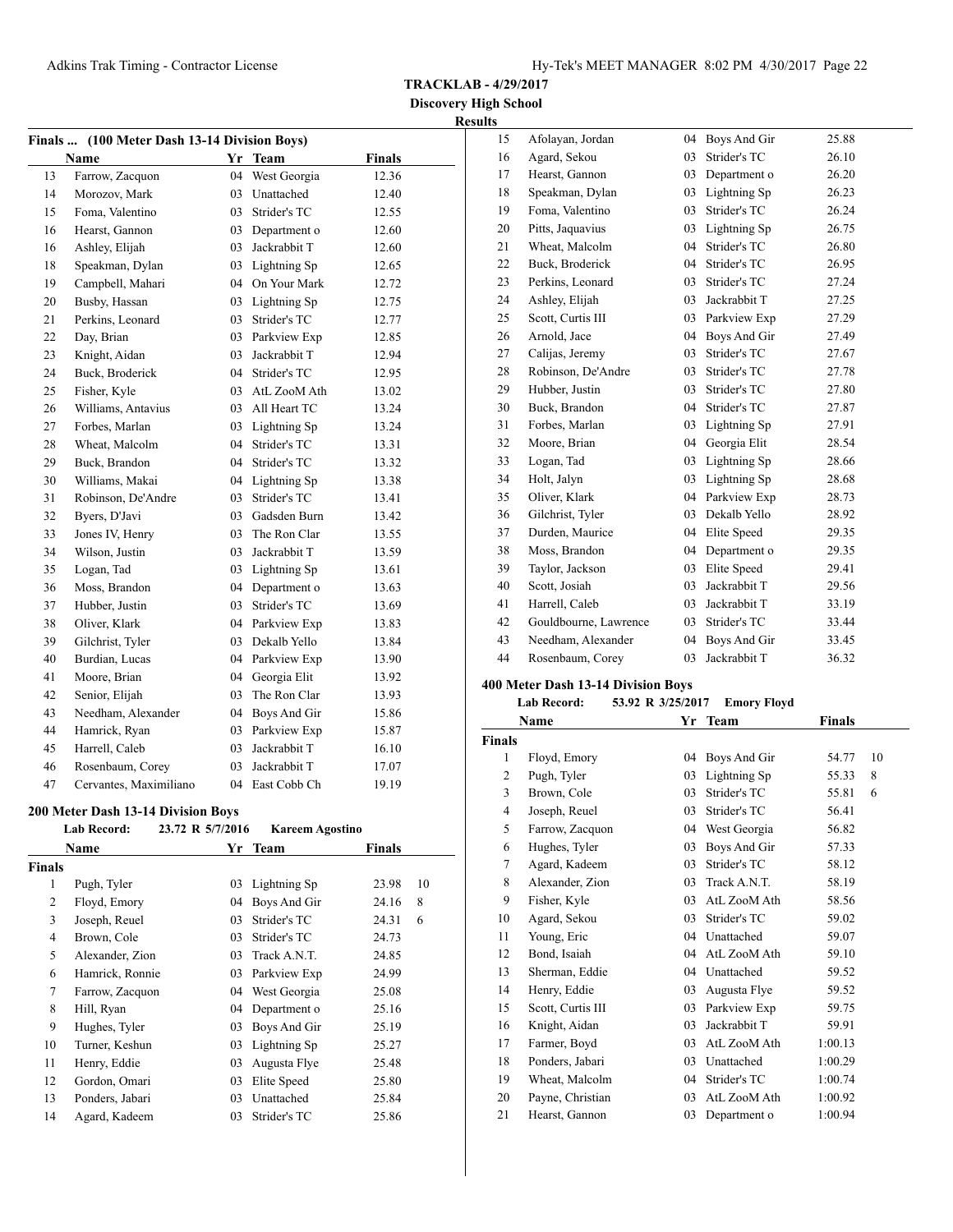$\overline{a}$ 

|  | Hy-Tek's MEET MANAGER 8:02 PM 4/30/2017 Page 23 |  |  |
|--|-------------------------------------------------|--|--|
|  |                                                 |  |  |

**TRACKLAB - 4/29/2017**

**Discovery High School Resu** 

| Finals  (400 Meter Dash 13-14 Division Boys) |                                                                 |                |                 |               |  |  |
|----------------------------------------------|-----------------------------------------------------------------|----------------|-----------------|---------------|--|--|
|                                              | <b>Name</b>                                                     |                | Yr Team         | <b>Finals</b> |  |  |
| 22                                           | Forbes, Marlan                                                  | 03             | Lightning Sp    | 1:01.19       |  |  |
| 23                                           | Hubber, Justin                                                  | 03             | Strider's TC    | 1:01.68       |  |  |
| 24                                           | Calijas, Jeremy                                                 |                | 03 Strider's TC | 1:01.97       |  |  |
| 25                                           | Buck, Broderick                                                 |                | 04 Strider's TC | 1:02.74       |  |  |
| 26                                           | Foma, Valentino                                                 | 0 <sup>3</sup> | Strider's TC    | 1:03.06       |  |  |
| 27                                           | Buck, Brandon                                                   | 04             | Strider's TC    | 1:03.28       |  |  |
| 28                                           | Robinson, De'Andre                                              |                | 03 Strider's TC | 1:03.42       |  |  |
| 29                                           | Arnold, Jace                                                    | 04             | Boys And Gir    | 1:04.02       |  |  |
| 30                                           | Powell, Dorian                                                  | 03             | Strider's TC    | 1:04.81       |  |  |
| 31                                           | Taylor, Xzaviah                                                 | 04             | Elite Speed     | 1:05.16       |  |  |
| 32                                           | Scott, Josiah                                                   | 03             | Jackrabbit T    | 1:05.37       |  |  |
| 33                                           | Perkins, Leonard                                                | 0 <sup>3</sup> | Strider's TC    | 1:05.99       |  |  |
| 34                                           | Gordon, Omari                                                   |                | 03 Elite Speed  | 1:06.75       |  |  |
| 35                                           | Taylor, Jackson                                                 | 03             | Elite Speed     | 1:07.28       |  |  |
| 36                                           | Ashley, Elijah                                                  | 03             | Jackrabbit T    | 1:07.73       |  |  |
| 37                                           | Durden, Maurice                                                 | 04             | Elite Speed     | 1:07.76       |  |  |
| 38                                           | Whitaker, Demetrius                                             | 04             | The Ron Clar    | 1:08.12       |  |  |
| 39                                           | Taylor, Isaiah                                                  | 04             | Elite Speed     | 1:08.16       |  |  |
| 40                                           | Oliver, Klark                                                   |                | 04 Parkview Exp | 1:09.39       |  |  |
| 41                                           | Logan, Tad                                                      | 03             | Lightning Sp    | 1:10.42       |  |  |
| 42                                           | Squires, Hayden                                                 | 04             | Jackrabbit T    | 1:10.93       |  |  |
| 43                                           | Alsobrook, Seth                                                 |                | 04 Parkview Exp | 1:12.61       |  |  |
| 44                                           | Busby, Hassan                                                   | 03             | Lightning Sp    | 1:12.86       |  |  |
| 45                                           | Gouldbourne, Lawrence                                           | 03             | Strider's TC    | 1:20.81       |  |  |
|                                              | 800 Meter Run 13-14 Division Boys                               |                |                 |               |  |  |
|                                              | 2:12.35 R 4/11/2015<br><b>Jared Jones</b><br><b>Lab Record:</b> |                |                 |               |  |  |
|                                              | Name                                                            |                | Yr Team         | <b>Finals</b> |  |  |

| Finals |                       |     |                 |         |    |
|--------|-----------------------|-----|-----------------|---------|----|
| 1      | Smith, Sean           | 03  | Strider's TC    | 2:27.60 | 10 |
| 2      | Payne, Christian      | 03  | AtL ZooM Ath    | 2:30.42 | 8  |
| 3      | Williams, Makai       |     | 04 Lightning Sp | 2:30.77 | 6  |
| 4      | Williams, Antavius    | 03. | All Heart TC    | 2:42.44 |    |
| 5      | Solis, Edwin          |     | 04 Blue Devils  | 2:45.99 |    |
| 6      | Durden, Maurice       |     | 04 Elite Speed  | 2:55.17 |    |
| 7      | Taylor, Jackson       | 03  | Elite Speed     | 2:56.34 |    |
| 8      | Forbes, Marlan        |     | 03 Lightning Sp | 2:56.97 |    |
| 9      | Caldwell, Noah        |     | 04 Fast Feet fo | 2:56.98 |    |
| 10     | Gouldbourne, Lawrence | 03. | Strider's TC    | 3:21.47 |    |
| 11     | Nichols, Jase         |     | 04 The Ron Clar | 3:27.35 |    |
|        |                       |     |                 |         |    |

# **1500 Meter Run 13-14 Division Boys**

|               | <b>Lab Record:</b> | 4:43.21 R 5/7/2016 | <b>Aubrey Lake</b> |               |    |
|---------------|--------------------|--------------------|--------------------|---------------|----|
|               | <b>Name</b>        |                    | Yr Team            | <b>Finals</b> |    |
| <b>Finals</b> |                    |                    |                    |               |    |
| 1             | Hall, Caden        | 03                 | Parkview Exp       | 5:07.59       | 10 |
| 2             | Tesfai, Ben        |                    | 03 Parkview Exp    | 5:13.66       | 8  |
| 3             | Gough, Christian   |                    | 04 Unattached      | 5:17.42       | 6  |
| 4             | Lindsey, Seth      |                    | 03 Parkview Exp    | 5:45.38       |    |
| 5             | Williams, Antavius | 03                 | All Heart TC       | 5:50.31       |    |
| 6             | Alsobrook. Seth    |                    | 04 Parkview Exp    | 5:57.84       |    |
| $\tau$        | Hilemon, Landon    |                    | 03 Lyndon Acade    | 6:02.88       |    |
| 8             | Lamprea, Daniel    | 03                 | Lyndon Acade       | 6:03.69       |    |
| 9             | Wellons, Kody      | 04                 | Ptc Flash          | 6:26.84       |    |

| 10                             | Nichols, Jase                                               |                   | 04 The Ron Clar                            | 6:45.28                            |    |
|--------------------------------|-------------------------------------------------------------|-------------------|--------------------------------------------|------------------------------------|----|
| 11                             | Anastos, Brandon                                            |                   | 04 Lyndon Acade                            | 6:59.59                            |    |
|                                | 3000 Meter Run 13-14 Division Boys                          |                   |                                            |                                    |    |
|                                | Lab Record: 10:24.23 R 3/21/2015                            |                   | <b>John Owens</b>                          |                                    |    |
|                                | Name                                                        | Yr                | Team                                       | <b>Finals</b>                      |    |
| <b>Finals</b>                  |                                                             |                   |                                            |                                    |    |
| 1                              | Hall, Caden                                                 |                   | 03 Parkview Exp                            | 10:53.87                           | 10 |
| 2                              | Squires, Hayden                                             |                   | 04 Jackrabbit T                            | 11:23.82                           | 8  |
| 3                              | Smith, Sean                                                 |                   | 03 Strider's TC                            | 11:54.11                           | 6  |
| 4                              | Tesfai. Ben                                                 |                   | 03 Parkview Exp                            | 11:54.44                           |    |
| 5                              | Solis, Edwin                                                |                   | 04 Blue Devils                             | 12:20.99                           |    |
| 6                              | Wellons, Kody                                               |                   | 04 Ptc Flash                               | 13:22.68                           |    |
| 7                              | Alsobrook, Seth                                             |                   | 04 Parkview Exp                            | 14:09.88                           |    |
|                                |                                                             |                   |                                            |                                    |    |
|                                | 100 Meter Hurdles 13-14 Division Boys                       |                   |                                            |                                    |    |
|                                | <b>Lab Record:</b>                                          | 14.22 R 3/25/2017 | <b>Malik Mixon</b>                         |                                    |    |
|                                | Name                                                        | Yr                | Team                                       | Finals                             |    |
| <b>Finals</b><br>1             | Parker, Chistopher                                          |                   | 03 Jackrabbit T                            | 16.15                              | 10 |
| 2                              | Williams, Makai                                             |                   | 04 Lightning Sp                            | 17.14                              | 8  |
| 3                              | Day, Tyler                                                  |                   | 03 Parkview Exp                            | 17.86                              | 6  |
|                                |                                                             |                   |                                            |                                    |    |
|                                | <b>200 Meter Hurdles 13-14 Division Boys</b>                |                   |                                            |                                    |    |
|                                | <b>Lab Record:</b>                                          | 28.16 R 4/15/2017 | <b>Tauheed Ferguson</b>                    |                                    |    |
|                                | Name                                                        |                   | Yr Team                                    | <b>Finals</b>                      |    |
|                                |                                                             |                   |                                            |                                    |    |
|                                |                                                             |                   |                                            |                                    |    |
| 1                              | Parker, Chistopher                                          |                   | 03 Jackrabbit T                            | 29.12                              | 10 |
| 2                              | Taylor, Xzaviah                                             |                   | 04 Elite Speed                             | 31.40                              | 8  |
| 3                              | Taylor, Isaiah                                              |                   | 04 Elite Speed                             | 32.26                              | 6  |
|                                |                                                             |                   |                                            |                                    |    |
|                                | 4x100 Meter Relay 13-14 Division Boys<br><b>Lab Record:</b> | 47.59 R 3/26/2016 |                                            | <b>Parkview Express Track Club</b> |    |
|                                | C Brown, K WILLIAMS, M Thompson, R Hamrick                  |                   |                                            |                                    |    |
|                                | Team                                                        |                   | Relay                                      | Finals                             |    |
|                                |                                                             |                   |                                            |                                    |    |
| 1                              | Lightning Sp                                                |                   | A                                          | 49.72                              | 10 |
|                                | 1) Speakman, Dylan 03                                       |                   | 2) Holt, Jalyn 03                          |                                    |    |
|                                | 3) Pitts, Jaquavius 03                                      |                   | 4) Turner, Keshun 03                       |                                    |    |
| $\overline{2}$                 | Parkview Exp                                                |                   | А                                          | 50.01                              | 8  |
|                                | 1) Day, Brian 03                                            |                   | 2) Scott, Curtis III 03                    |                                    |    |
|                                | 3) Hamrick, Ronnie 03                                       |                   |                                            |                                    |    |
| 3                              | Boys And Gir                                                |                   | А                                          | 50.29                              | 6  |
|                                | 1) Floyd, Emory 04                                          |                   | 2) Arnold, Jace 04                         |                                    |    |
|                                | 3) Afolayan, Jordan 04                                      |                   | 4) Hughes, Tyler 03                        |                                    |    |
| 4                              | Strider's TC                                                |                   | C                                          | 51.33                              |    |
|                                | 1) Buck, Brandon 04                                         |                   | 2) Calijas, Jeremy 03                      |                                    |    |
| 5                              | 3) Agard, Kadeem 03<br>Strider's TC                         |                   | 4) Perkins, Leonard 03<br>B                | 51.51                              |    |
|                                |                                                             |                   |                                            |                                    |    |
|                                | 1) Buck, Broderick 04                                       |                   | 2) Hubber, Justin 03<br>4) Agard, Sekou 03 |                                    |    |
| 6                              | 3) Wheat, Malcolm 04<br>Parkview Exp                        |                   | B                                          | 54.37                              |    |
| <b>Finals</b><br><b>Finals</b> | 1) Hall, Caden 03                                           |                   | 2) Cameron, Isaiah 04                      |                                    |    |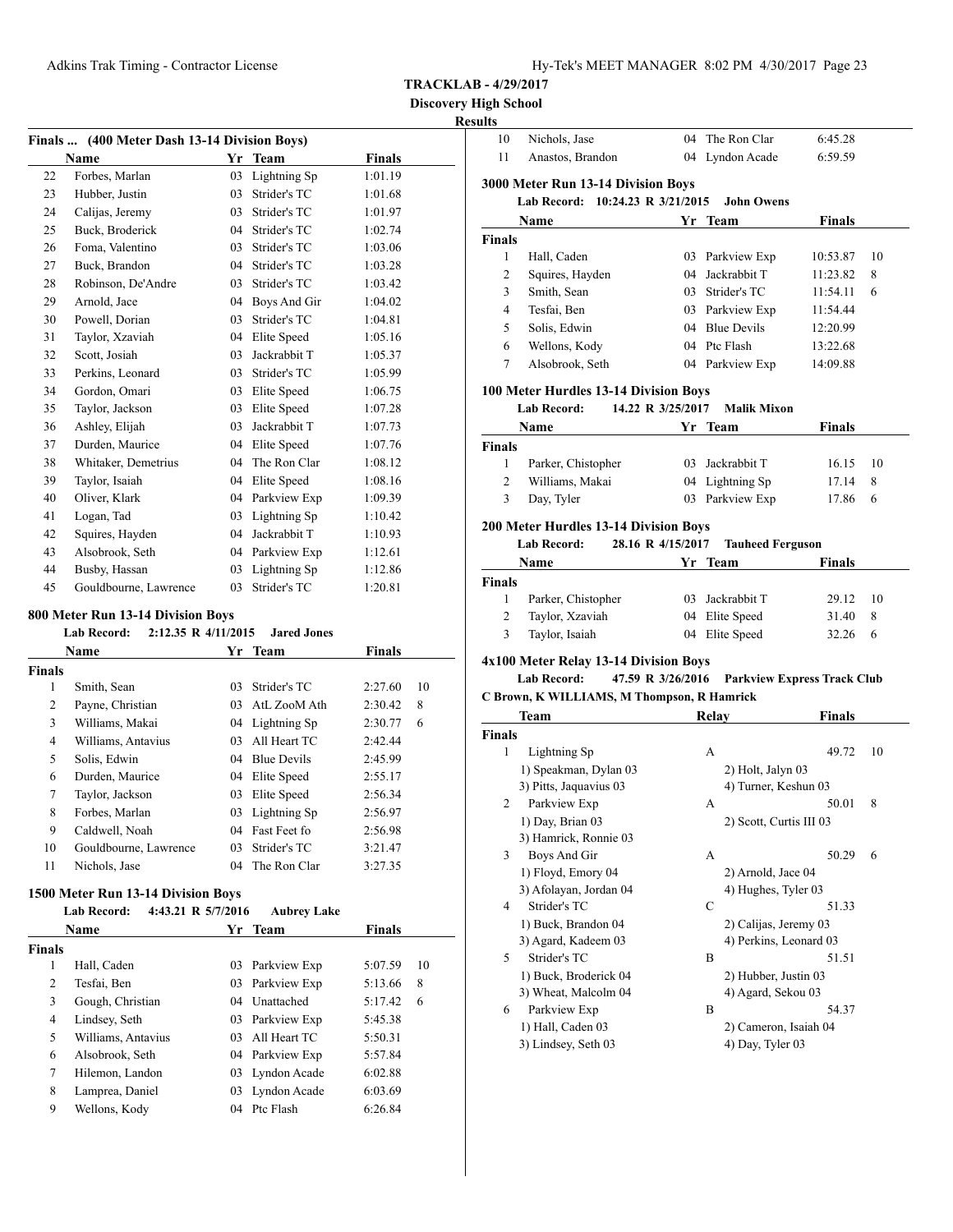| Hy-Tek's MEET MANAGER 8:02 PM 4/30/2017 Page 24 |  |  |  |
|-------------------------------------------------|--|--|--|
|-------------------------------------------------|--|--|--|

# **Discovery High School**

|                 | Finals  (4x100 Meter Relay 13-14 Division Boys) |                                                      |               |    | 7                                              | Needham, Alexander                                      | 04 Boys And Gir                       | 22-03.00       |
|-----------------|-------------------------------------------------|------------------------------------------------------|---------------|----|------------------------------------------------|---------------------------------------------------------|---------------------------------------|----------------|
|                 | Team                                            | Relay                                                | <b>Finals</b> |    | 8<br>Harrell, Caleb                            |                                                         | 03 Jackrabbit T                       | 18-08.00       |
| $7\overline{ }$ | Strider's TC                                    | A                                                    | 58.40         |    |                                                | Discus Throw 1.0 kg 13-14 Division Boys                 |                                       |                |
|                 | 1) Brown, Cole 03                               | 2) Powell, Dorian 03                                 |               |    | Lab Record:                                    |                                                         | 135-11 R 4/15/2017 Adam Watkins       |                |
|                 | 3) Joseph, Reuel 03                             | 4) Foma, Valentino 03                                |               |    | Name                                           |                                                         | Yr Team                               | Finals         |
|                 | 4x400 Meter Relay 13-14 Division Boys           |                                                      |               |    | <b>Finals</b>                                  |                                                         |                                       |                |
|                 | <b>Lab Record:</b>                              | 3:46.93 R 4/16/2016<br><b>Westside Middle School</b> |               |    | 1<br>Quinn, Josiah                             |                                                         | 03 Unattached                         | 127-10         |
|                 | <b>A Andrews, S Cook, R King</b>                |                                                      |               |    | $\mathfrak{2}$<br>Johnson, Zyler               |                                                         | 03 East Cobb Ch                       | 110-11         |
|                 | Team                                            | Relay                                                | <b>Finals</b> |    | 3<br>Brown, Pierce                             |                                                         | 03 Jackrabbit T                       | 97-01          |
| <b>Finals</b>   |                                                 |                                                      |               |    | Campbell, Mahari<br>4                          |                                                         | On Your Mark<br>04                    | 77-00          |
| 1               | Boys And Gir                                    | A                                                    | 4:09.74       | 10 | 5<br>Hardy, Yeshua                             |                                                         | All Heart TC<br>04                    | $64 - 10$      |
|                 | 1) Floyd, Emory 04                              | 2) Arnold, Jace 04                                   |               |    | Hall, Michael<br>6                             |                                                         | The Ron Clar<br>03                    | $60 - 03$      |
|                 | 3) Afolayan, Jordan 04                          | 4) Hughes, Tyler 03                                  |               |    | 7                                              | Needham, Alexander                                      | Boys And Gir<br>04                    | 57-07          |
| 2               | Lightning Sp                                    | A                                                    | 4:33.91       | 8  | 8<br>Hamrick, Ryan                             |                                                         | 03 Parkview Exp                       | 54-08          |
|                 | 1) Speakman, Dylan 03                           | 2) Holt, Jalyn 03                                    |               |    | 9<br>Harrell, Caleb                            |                                                         | 03 Jackrabbit T                       | $32 - 11$      |
|                 | 3) Pitts, Jaquavius 03                          | 4) Turner, Keshun 03                                 |               |    |                                                |                                                         |                                       |                |
|                 | <b>High Jump 13-14 Division Boys</b>            |                                                      |               |    |                                                | <b>Javelin Throw 600g 13-14 Division Boys</b>           |                                       |                |
|                 | <b>Lab Record:</b>                              | 5-08 R 5/7/2016<br><b>Samontrea Townsend</b>         |               |    | Lab Record:                                    | 145-00 R 4/29/2017                                      | <b>Josiah Quinn</b>                   |                |
|                 | Name                                            | Yr Team                                              | Finals        |    | <b>Lab Record:</b>                             | 145-00 R 4/29/2017                                      | <b>Josiah Quinn</b>                   |                |
| <b>Finals</b>   |                                                 |                                                      |               |    | Name                                           |                                                         | Yr Team                               | Finals         |
| 1               | Tesfai, Ben                                     | 03 Parkview Exp                                      | 4-06.00       | 10 | Finals                                         |                                                         |                                       |                |
| $ -$            | Byers, D'Javi                                   | 03 Gadsden Burn                                      | NH            |    | Quinn, Josiah<br>$\mathbf{1}$                  |                                                         | 03 Unattached                         | 145-00         |
|                 |                                                 |                                                      |               |    | $\mathfrak{2}$<br>Brown, Pierce                |                                                         | 03 Jackrabbit T                       | 102-07         |
|                 | <b>Long Jump 13-14 Division Boys</b>            |                                                      |               |    | 3<br>Hughes, Tyler                             |                                                         | 03 Boys And Gir                       | 99-00          |
|                 | <b>Lab Record:</b>                              | 21-10 R 5/7/2016<br><b>Jaden Carter</b>              |               |    | Johnson, Zyler<br>4                            |                                                         | East Cobb Ch<br>03                    | $97 - 10$      |
|                 | Name                                            | Yr Team                                              | <b>Finals</b> |    | 5<br>Rosenbaum, Corey                          |                                                         | Jackrabbit T<br>03                    | 82-05          |
| <b>Finals</b>   |                                                 |                                                      |               |    | Campbell, Mahari<br>6                          |                                                         | 04 On Your Mark                       | 75-04          |
| 1               | Morozov, Mark                                   | Unattached<br>03                                     | 19-03.50      | 10 | 7                                              | Needham, Alexander                                      | 04 Boys And Gir                       | 53-07          |
| $\overline{2}$  | Farrow, Zacquon                                 | 04 West Georgia                                      | 17-08.00      | 8  | 8<br>Hilemon, Landon                           |                                                         | 03 Lyndon Acade                       | 53-06          |
| 3               | Fisher, Kyle                                    | 03 AtL ZooM Ath                                      | 17-04.00      | 6  | 9<br>Lamprea, Daniel                           |                                                         | 03 Lyndon Acade                       | 51-00          |
| $\overline{4}$  | Taylor, Xzaviah                                 | 04 Elite Speed                                       | 14-05.00      |    | Hardy, Yeshua<br>10                            |                                                         | 04 All Heart TC                       | 49-02          |
| 5               | Logan, Tad                                      | Lightning Sp<br>03                                   | 13-04.50      |    | 11                                             | Cervantes, Maximiliano                                  | 04 East Cobb Ch                       | 34-03          |
| 6               | Oliver, Klark                                   | Parkview Exp<br>04                                   | 13-04.00      |    | 12<br>Anastos, Brandon                         |                                                         | 04 Lyndon Acade                       | $23 - 00$      |
| $\tau$          | Whitaker, Demetrius                             | The Ron Clar<br>04                                   | 12-09.00      |    |                                                | 1500 Meter Race Walk 13-14 Division Boys                |                                       |                |
| 8               | Taylor, Isaiah                                  | Elite Speed<br>04                                    | 12-08.50      |    |                                                | Lab Record: 10:06.24 R 4/30/2016 Darnell Stephens       |                                       |                |
| 9               | Solis, Edwin                                    | 04 Blue Devils                                       | 11-04.00      |    | Name                                           |                                                         | Yr Team                               | Finals         |
|                 | <b>Triple Jump 13-14 Division Boys</b>          |                                                      |               |    | Finals                                         |                                                         |                                       |                |
|                 | Lab Record: 39-06.50 R 5/7/2016                 | <b>Jaden Carter</b>                                  |               |    | Hardy, Yeshua<br>1                             |                                                         | 04 All Heart TC                       | 12:54.88       |
|                 | Name                                            | Yr Team                                              | <b>Finals</b> |    |                                                |                                                         |                                       |                |
| <b>Finals</b>   |                                                 |                                                      |               |    | Lab Record:                                    | 100 Meter Dash 15-16 Division Boys<br>11.18 R 4/29/2017 | <b>Andrew Robinson</b>                |                |
| -1              | Morozov, Mark                                   | 03 Unattached                                        | 35-07.00      | 10 | Lab Record:                                    | 11.18 R 4/29/2017                                       | <b>Andrew Robinson</b>                |                |
| $\overline{c}$  | Tesfai, Ben                                     | Parkview Exp<br>03                                   | 31-10.00      | 8  |                                                |                                                         |                                       |                |
| 3               | Parker, Chistopher                              | Jackrabbit T<br>03                                   | 31-09.00      | 6  | Name                                           |                                                         | Yr Team                               | Finals         |
|                 |                                                 |                                                      |               |    | Finals                                         |                                                         |                                       |                |
|                 | <b>Shot Put 13-14 Division Boys</b>             |                                                      |               |    | Robinson, Andrew<br>$\mathbf{1}$               |                                                         | 01 Unattached                         | 11.18          |
|                 | Lab Record: 47-10.50 R 4/15/2017                | <b>Adam Watkins</b>                                  |               |    | $\overline{\mathbf{c}}$<br>Carter, Jaden       |                                                         | 02 Georgia Elit                       | 11.31          |
|                 | Name                                            | Yr Team                                              | <b>Finals</b> |    | Lowe, Jonovan<br>3                             |                                                         | 01 Georgia Elit                       | 11.71          |
|                 |                                                 |                                                      |               |    | alleyne, noah<br>4                             |                                                         | 02 Unattached                         | 11.74          |
| <b>Finals</b>   |                                                 |                                                      | 37-02.25      | 10 | Brown, Cody<br>5                               |                                                         | 02 Parkview Exp                       | 11.75          |
| $\mathbf{1}$    | Quinn, Josiah                                   | 03 Unattached                                        |               |    |                                                |                                                         |                                       | 11.77          |
| $\overline{c}$  | Brown, Pierce                                   | Jackrabbit T<br>03                                   | 35-01.75      | 8  | Polk, Nile<br>6                                |                                                         | 01 Sprint Athle                       |                |
| 3               | Johnson, Zyler                                  | East Cobb Ch<br>03                                   | 31-05.00      | 6  | 7                                              | Mitchell III, William                                   | 02 Parkview Exp                       | 11.86          |
| 4               | Hardy, Yeshua                                   | All Heart TC<br>04                                   | 26-00.25      |    | 8<br>Bishop, Montel                            |                                                         | Strider's TC<br>01                    | 11.94          |
| 5               | Hall, Michael                                   | The Ron Clar<br>03                                   | 24-00.75      |    | 9<br>Wiley, Trentavious<br>Vidal, Kimani<br>10 |                                                         | Elite Speed<br>01<br>Unattached<br>01 | 11.95<br>12.00 |

|                             | Harrell, Caleb                           | 03                   | Jackrabbit T                    | 18-08.00               |    |
|-----------------------------|------------------------------------------|----------------------|---------------------------------|------------------------|----|
|                             | Discus Throw 1.0 kg 13-14 Division Boys  |                      |                                 |                        |    |
|                             | <b>Lab Record:</b>                       |                      | 135-11 R 4/15/2017 Adam Watkins |                        |    |
|                             | Name                                     |                      | Yr Team                         | Finals                 |    |
| Finals                      |                                          |                      |                                 |                        |    |
| 1                           | Quinn, Josiah                            |                      | 03 Unattached                   | 127-10                 | 10 |
| 2                           | Johnson, Zyler                           |                      | 03 East Cobb Ch                 | 110-11                 | 8  |
| 3                           | Brown, Pierce                            |                      | 03 Jackrabbit T                 | 97-01                  | 6  |
| $\overline{4}$              | Campbell, Mahari                         |                      | 04 On Your Mark                 | 77-00                  |    |
| 5                           | Hardy, Yeshua                            |                      | 04 All Heart TC                 | $64-10$                |    |
| 6                           | Hall, Michael                            |                      | 03 The Ron Clar                 | $60 - 03$              |    |
| 7                           | Needham, Alexander                       |                      | 04 Boys And Gir                 | 57-07                  |    |
| 8                           | Hamrick, Ryan                            |                      | 03 Parkview Exp                 | 54-08                  |    |
| 9                           | Harrell, Caleb                           | 03                   | Jackrabbit T                    | 32-11                  |    |
|                             |                                          |                      |                                 |                        |    |
|                             | Javelin Throw 600g 13-14 Division Boys   |                      |                                 |                        |    |
|                             | <b>Lab Record:</b>                       | 145-00 R 4/29/2017   | <b>Josiah Quinn</b>             |                        |    |
|                             | <b>Lab Record:</b>                       | 145-00 R 4/29/2017   | <b>Josiah Quinn</b>             |                        |    |
|                             | Name                                     |                      | Yr Team                         | Finals                 |    |
| Finals                      |                                          |                      |                                 |                        |    |
| 1                           | Quinn, Josiah                            |                      | 03 Unattached                   | 145-00R 10             |    |
| 2                           | Brown, Pierce                            |                      | 03 Jackrabbit T                 | 102-07                 | 8  |
| 3                           | Hughes, Tyler                            |                      | 03 Boys And Gir                 | 99-00                  | 6  |
| 4                           | Johnson, Zyler                           |                      | 03 East Cobb Ch                 | 97-10                  |    |
| 5                           | Rosenbaum, Corey                         |                      | 03 Jackrabbit T                 | 82-05                  |    |
| 6                           | Campbell, Mahari                         |                      | 04 On Your Mark                 | 75-04                  |    |
| 7                           | Needham, Alexander                       |                      | 04 Boys And Gir                 | 53-07                  |    |
| 8                           | Hilemon, Landon                          |                      | 03 Lyndon Acade                 | 53-06                  |    |
| 9                           | Lamprea, Daniel                          |                      | 03 Lyndon Acade                 | 51-00                  |    |
|                             |                                          |                      |                                 |                        |    |
| 10                          | Hardy, Yeshua                            |                      | 04 All Heart TC                 | 49-02                  |    |
| 11                          | Cervantes, Maximiliano                   |                      | 04 East Cobb Ch                 | 34-03                  |    |
| 12                          | Anastos, Brandon                         |                      | 04 Lyndon Acade                 | 23-00                  |    |
|                             | 1500 Meter Race Walk 13-14 Division Boys |                      |                                 |                        |    |
|                             | <b>Lab Record:</b>                       | 10:06.24 R 4/30/2016 | <b>Darnell Stephens</b>         |                        |    |
|                             | Name                                     | Yr                   | Team                            | Finals                 |    |
|                             |                                          |                      |                                 |                        |    |
| 1                           | Hardy, Yeshua                            |                      | 04 All Heart TC                 | 12:54.88               | 10 |
|                             |                                          |                      |                                 |                        |    |
|                             | 100 Meter Dash 15-16 Division Boys       |                      |                                 |                        |    |
|                             | Lab Record:                              | 11.18 R 4/29/2017    | <b>Andrew Robinson</b>          |                        |    |
|                             | <b>Lab Record:</b>                       | 11.18 R 4/29/2017    |                                 | <b>Andrew Robinson</b> |    |
|                             | Name                                     |                      | Yr Team                         | Finals                 |    |
|                             |                                          |                      |                                 |                        |    |
| $\mathbf{1}$                | Robinson, Andrew                         | 01                   | Unattached                      | 11.18R 10              |    |
| 2                           | Carter, Jaden                            | 02                   | Georgia Elit                    | 11.31                  | 8  |
| 3                           | Lowe, Jonovan                            | 01                   | Georgia Elit                    | 11.71                  | 6  |
| $\overline{4}$              | alleyne, noah                            | 02                   | Unattached                      | 11.74                  |    |
| 5                           | Brown, Cody                              |                      | 02 Parkview Exp                 | 11.75                  |    |
| 6                           | Polk, Nile                               | 01                   | Sprint Athle                    | 11.77                  |    |
| 7                           | Mitchell III, William                    |                      | 02 Parkview Exp                 | 11.86                  |    |
| 8                           | Bishop, Montel                           | 01                   | Strider's TC                    | 11.94                  |    |
| Finals<br>Finals<br>9<br>10 | Wiley, Trentavious<br>Vidal, Kimani      | 01<br>01             | Elite Speed<br>Unattached       | 11.95<br>12.00         |    |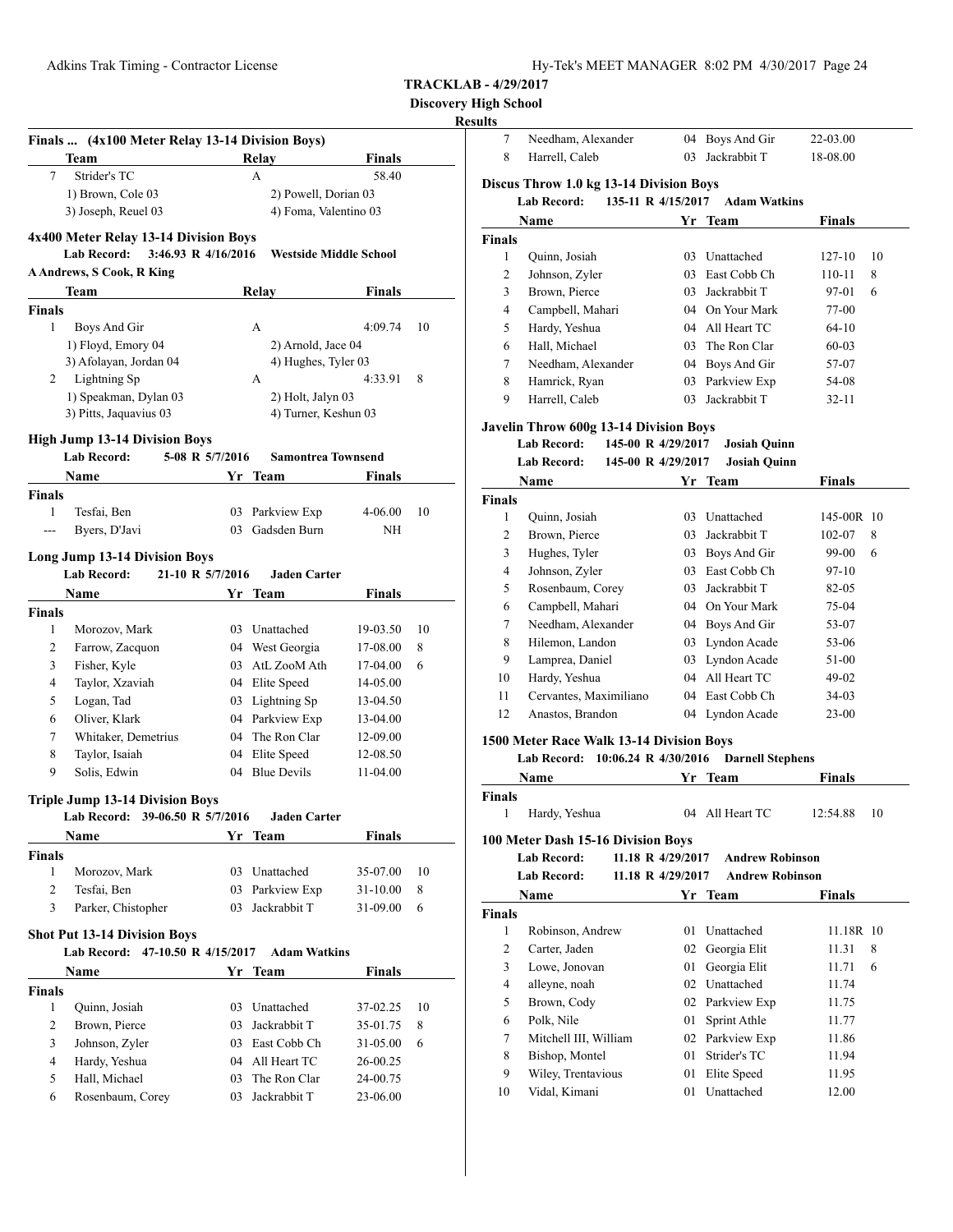**Discovery High School**

# **Results**

|    | Finals  (100 Meter Dash 15-16 Division Boys) |    |                     |        |
|----|----------------------------------------------|----|---------------------|--------|
|    | Name                                         | Yr | Team                | Finals |
| 11 | McCrary, Jackson                             | 02 | Lightning Sp        | 12.17  |
| 12 | Belin, Jacob                                 | 01 | Track A.N.T.        | 12.19  |
| 13 | Hussey, Nigel                                | 02 | Elite Speed         | 12.19  |
| 14 | Curtis, Tyler                                | 02 | Parkview Exp        | 12.22  |
| 15 | Peters, Rodney                               | 01 | Georgia Elit        | 12.24  |
| 16 | Harrington, Khalif                           | 02 | Lightning Sp        | 12.28  |
| 17 | Henry, Nathaniel                             | 02 | Lightning Sp        | 12.41  |
| 18 | Cook, Dorian                                 | 01 | Jackrabbit T        | 12.48  |
| 19 | Smith, Drew                                  | 02 | The Ron Clar        | 12.49  |
| 20 | Clowers, Christian                           | 02 | Elite Speed         | 12.63  |
| 21 | Wright, Ean                                  | 01 | Fast Feet fo        | 12.68  |
| 22 | Mccollum, Joshua                             | 02 | Georgia Elit        | 12.72  |
| 23 | Spearman, Dontavious                         | 01 | Georgia Elit        | 12.78  |
| 24 | Berry, Tobias                                | 02 | Elite Speed         | 13.18  |
| 25 | Burden, Chuntney                             | 02 | <b>Quarter Hors</b> | 13.28  |
| 26 | Tyson, Jalen                                 | 02 | Jackrabbit T        | 13.29  |
| 27 | Wise, Nafi                                   | 02 | Parkview Exp        | 13.67  |
| 28 | Garrett, Christian                           | 02 | Lightning Sp        | 14.68  |
|    |                                              |    |                     |        |

# **200 Meter Dash 15-16 Division Boys**

| <b>Lab Record:</b> | 22.72 R 4/29/2017 | Andrew Robinson        |
|--------------------|-------------------|------------------------|
| Lab Record:        | 22.72 R 4/29/2017 | <b>Andrew Robinson</b> |

|                | Name                  | Yr | Team                | <b>Finals</b> |
|----------------|-----------------------|----|---------------------|---------------|
| Finals         |                       |    |                     |               |
| $\mathbf{1}$   | Robinson, Andrew      | 01 | Unattached          | 22.72R 10     |
| 2              | Lowe, Jonovan         | 01 | Georgia Elit        | 22.98<br>8    |
| 3              | Carter, Jaden         | 02 | Georgia Elit        | 22.98<br>6    |
| $\overline{4}$ | Polk, Nile            | 01 | Sprint Athle        | 23.78         |
| 5              | alleyne, noah         | 02 | Unattached          | 23.90         |
| 6              | Williams, Colin       | 02 | AtL ZooM Ath        | 23.91         |
| 7              | Bishop, Montel        | 01 | Strider's TC        | 23.97         |
| 8              | Hussey, Nigel         | 02 | Elite Speed         | 24.41         |
| 9              | Felton, Reese         | 02 | Unattached          | 24.46         |
| 10             | Wiley, Trentavious    | 01 | Elite Speed         | 24.50         |
| 11             | Burton, Darryl        | 02 | Elite Speed         | 24.57         |
| 12             | Peters, Rodney        | 01 | Georgia Elit        | 24.57         |
| 13             | Brown, Cody           | 02 | Parkview Exp        | 24.69         |
| 14             | Mitchell III, William | 02 | Parkview Exp        | 25.10         |
| 15             | Harrington, Khalif    | 02 | Lightning Sp        | 25.31         |
| 16             | Wright, Ean           | 01 | Fast Feet fo        | 25.76         |
| 17             | Williams, Aaron       | 02 | <b>Star Track T</b> | 26.03         |
| 18             | Mccollum, Joshua      | 02 | Georgia Elit        | 26.07         |
| 19             | Clowers, Christian    | 02 | Elite Speed         | 26.09         |
| 20             | Spearman, Dontavious  | 01 | Georgia Elit        | 26.36         |
| 21             | Cook, Dorian          | 01 | Jackrabbit T        | 26.56         |
| 22             | Richardson, Austin    | 02 | AtL ZooM Ath        | 26.94         |
| 23             | Tyson, Jalen          | 02 | Jackrabbit T        | 27.24         |
| 24             | Burden, Chuntney      | 02 | Quarter Hors        | 27.49         |
| 25             | Wise, Nafi            | 02 | Parkview Exp        | 27.89         |
| 26             | Garrett, Christian    | 02 | Lightning Sp        | 29.93         |
|                |                       |    |                     |               |

| 400 Meter Dash 15-16 Division Boys |                    |                   |                     |               |    |
|------------------------------------|--------------------|-------------------|---------------------|---------------|----|
|                                    | <b>Lab Record:</b> | 52.18 R 4/30/2016 | <b>Devan Hart</b>   |               |    |
|                                    | Name               | Yr                | <b>Team</b>         | <b>Finals</b> |    |
| <b>Finals</b>                      |                    |                   |                     |               |    |
| 1                                  | alleyne, noah      | 02                | Unattached          | 53.10         | 10 |
| $\overline{c}$                     | Williams, Colin    | 02                | AtL ZooM Ath        | 53.62         | 8  |
| 3                                  | Bishop, Montel     | 01                | Strider's TC        | 53.74         | 6  |
| 4                                  | Burton, Darryl     | 02                | Elite Speed         | 55.07         |    |
| 5                                  | Harrington, Khalif | 02                | Lightning Sp        | 56.51         |    |
| 6                                  | Harrison, Warren   | 02                | Jackrabbit T        | 57.24         |    |
| 7                                  | Clowers, Christian | 02                | Elite Speed         | 57.28         |    |
| 8                                  | Polk, Nile         | 01                | Sprint Athle        | 57.39         |    |
| 9                                  | Hussey, Nigel      | 02                | Elite Speed         | 57.39         |    |
| 10                                 | Wright, Ean        | 01                | Fast Feet fo        | 57.99         |    |
| 11                                 | Cook, Dorian       | 01                | Jackrabbit T        | 59.38         |    |
| 12                                 | Walkes, Malcolm    | 02                | Lightning Sp        | 59.42         |    |
| 13                                 | Wiley, Trentavious | 01                | Elite Speed         | 59.69         |    |
| 14                                 | Burden, Chuntney   | 02                | <b>Quarter Hors</b> | 1:00.25       |    |
| 15                                 | Richardson, Austin | 02                | AtL ZooM Ath        | 1:00.78       |    |
| 16                                 | McCrary, Jackson   | 02                | Lightning Sp        | 1:02.34       |    |
| 17                                 | Phan, Michael      | 01                | Strider's TC        | 1:02.37       |    |
| 18                                 | Brown, William     | 02                | Unattached          | 1:02.92       |    |
| 19                                 | Sells, Marcellus   | 02                | Lightning Sp        | 1:03.15       |    |
| 20                                 | Berry, Tobias      | 02                | Elite Speed         | 1:03.49       |    |
| 21                                 | Garrett, Christian | 02                | Lightning Sp        | 1:10.03       |    |

# **800 Meter Run 15-16 Division Boys**

**Lab Record: 2:08.22 R 5/7/2016 Justyn Seivright**

| Name          |                  | Yr | Team            | Finals  |    |
|---------------|------------------|----|-----------------|---------|----|
| <b>Finals</b> |                  |    |                 |         |    |
| 1             | Bishop, Montel   | 01 | Strider's TC    | 2:23.29 | 10 |
| 2             | Burton, Darryl   |    | 02 Elite Speed  | 2:24.22 | 8  |
| 3             | Harrison, Warren | 02 | Jackrabbit T    | 2:25.20 | 6  |
| 4             | Gipson, Noah     | 01 | Blue Lightni    | 2:26.04 |    |
| 5             | Baker, Olubade   | 02 | Parkview Exp    | 2:27.87 |    |
| 6             | Phan, Michael    | 01 | Strider's TC    | 2:32.78 |    |
| 7             | Todd, Andrew     |    | 02 Parkview Exp | 2:32.86 |    |
| 8             | Roachford, David |    | 02 NewRoc Rocke | 2:34.11 |    |
| 9             | Sells, Marcellus |    | 02 Lightning Sp | 2:35.38 |    |
| 10            | Sewell, Brandon  |    | 02 Celerity Tra | 2:41.50 |    |
| 11            | Walkes, Malcolm  |    | 02 Lightning Sp | 2:41.73 |    |
| 12            | Raney, Steven    |    | 02 Parkview Exp | 2:53.15 |    |
|               |                  |    |                 |         |    |

# **1500 Meter Run 15-16 Division Boys**

|               | <b>Lab Record:</b> | 4:31.86 R 5/7/2016 | <b>Jonathan Schulz</b> |         |    |
|---------------|--------------------|--------------------|------------------------|---------|----|
|               | <b>Name</b>        |                    | Yr Team                | Finals  |    |
| <b>Finals</b> |                    |                    |                        |         |    |
|               | Dechamplain, David |                    | 02 Unattached          | 4:33.97 | 10 |
| 2             | Gipson, Noah       | 01                 | Blue Lightni           | 5:07.48 | 8  |
| 3             | Portis, Quellan    |                    | 02 Augusta Flye        | 5:13.92 | 6  |
| 4             | Shears, Quann      |                    | 02 Augusta Flye        | 5:17.07 |    |
| 5             | Baker, Olubade     |                    | 02 Parkview Exp        | 5:21.72 |    |
| 6             | Starnes, Thomas    |                    | 02 Lyndon Acade        | 5:26.80 |    |
| 7             | Sewell, Brandon    |                    | 02 Celerity Tra        | 5:29.28 |    |
| 8             | Phan, Michael      | 01                 | Strider's TC           | 5:31.44 |    |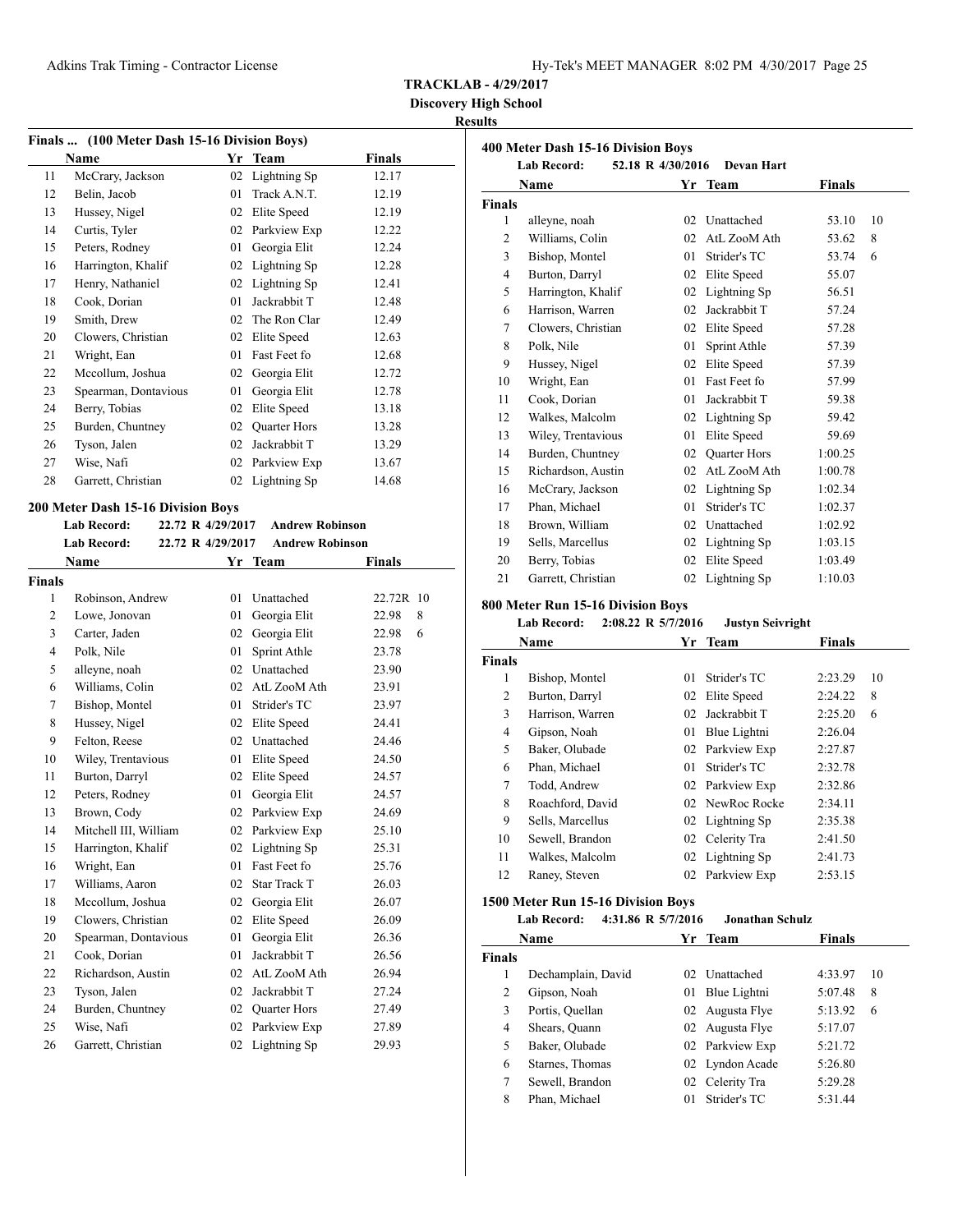Adkins Trak Timing - Contractor License

| Hy-Tek's MEET MANAGER 8:02 PM 4/30/2017 Page 26 |  |  |  |
|-------------------------------------------------|--|--|--|
|-------------------------------------------------|--|--|--|

**TRACKLAB - 4/29/2017**

**Discovery High School**

|                         | 3000 Meter Run 15-16 Division Boys<br><b>Lab Record:</b>                         |                  |                                               |                      |    |
|-------------------------|----------------------------------------------------------------------------------|------------------|-----------------------------------------------|----------------------|----|
|                         | 9:47.45 R 4/29/2017<br><b>Lab Record:</b><br>9:47.45 R 4/29/2017                 |                  | David Dechamplain<br><b>David Dechamplain</b> |                      |    |
|                         |                                                                                  |                  |                                               |                      |    |
|                         | Name                                                                             |                  | Yr Team                                       | <b>Finals</b>        |    |
| <b>Finals</b><br>1      | Dechamplain, David                                                               |                  | 02 Unattached                                 | 9:47.45R 10          |    |
| $\overline{c}$          | Todd, Andrew                                                                     |                  | 02 Parkview Exp                               |                      | 8  |
| 3                       | Sewell, Brandon                                                                  |                  | 02 Celerity Tra                               | 11:29.77             | 6  |
| 4                       | Sells, Marcellus                                                                 |                  | 02 Lightning Sp                               | 11:34.81<br>11:53.78 |    |
|                         |                                                                                  |                  |                                               |                      |    |
|                         | 110 Meter Hurdles 15-16 Division Boys<br><b>Lab Record:</b><br>14.70 R 4/15/2017 |                  | <b>Austin Wood</b>                            |                      |    |
|                         | Name                                                                             |                  | Yr Team                                       | <b>Finals</b>        |    |
|                         |                                                                                  |                  |                                               |                      |    |
| <b>Finals</b><br>1      |                                                                                  |                  |                                               |                      | 10 |
|                         | Harrington, Khalif                                                               |                  | 02 Lightning Sp                               | 16.67                |    |
| $\overline{2}$<br>3     | Shears, Quann<br>Belin, Jacob                                                    |                  | 02 Augusta Flye<br>01 Track A.N.T.            | 17.64<br>17.75       | 8  |
|                         |                                                                                  |                  | 02 Unattached                                 |                      | 6  |
| 4                       | Felton, Reese                                                                    |                  |                                               | 17.88                |    |
| 5                       | Smith, Drew<br>Mccollum, Joshua                                                  |                  | 02 The Ron Clar                               | 18.54                |    |
| 6                       |                                                                                  |                  | 02 Georgia Elit                               | 24.99                |    |
|                         | 400 Meter Hurdles 15-16 Division Boys                                            |                  |                                               |                      |    |
|                         | 1:03.15 R 5/7/2016<br>Lab Record:                                                |                  | <b>Justyn Seivright</b>                       |                      |    |
|                         | <b>Name</b>                                                                      |                  | Yr Team                                       | <b>Finals</b>        |    |
| Finals                  |                                                                                  |                  |                                               |                      |    |
| 1                       | Harrison, Warren                                                                 |                  | 02 Jackrabbit T                               | 1:04.81              | 10 |
| $\overline{c}$          | Belin, Jacob                                                                     | 01               | Track A.N.T.                                  | 1:05.37              | 8  |
| 3                       | Burden, Chuntney                                                                 |                  | 02 Quarter Hors                               | 1:14.17              | 6  |
|                         | Curtis, Tyler                                                                    |                  | 02 Parkview Exp                               | 1:19.56              |    |
| $\overline{4}$          |                                                                                  |                  |                                               |                      |    |
|                         | 4x100 Meter Relay 15-16 Division Boys                                            |                  |                                               |                      |    |
|                         | <b>Lab Record:</b><br>45.15 R 4/15/2017                                          |                  | <b>Intensity Athletics</b>                    |                      |    |
|                         | D Danner, E Pitts II, E Reynolds, S Lindsey                                      |                  |                                               |                      |    |
|                         | Team                                                                             |                  | Relay                                         | <b>Finals</b>        |    |
|                         |                                                                                  |                  |                                               |                      |    |
| 1                       | Parkview Exp                                                                     |                  | B                                             | 48.03                |    |
|                         | 1) Todd, Andrew 02                                                               |                  | 2) Wise, Nafi 02                              |                      |    |
|                         | 3) Baker, Olubade 02                                                             |                  | 4) Stokes, Tristan 02                         |                      |    |
| 2                       | Parkview Exp                                                                     |                  | А                                             | 49.32                | 8  |
|                         | 1) Brown, Cody 02                                                                |                  | 2) Curtis, Tyler 02                           |                      |    |
|                         | 3) Mitchell III, William 02                                                      |                  |                                               |                      | 10 |
|                         | Georgia Elit                                                                     |                  | А                                             | DQ                   |    |
|                         | <b>High Jump 15-16 Division Boys</b>                                             |                  |                                               |                      |    |
|                         | Lab Record:                                                                      | 5-06 R 4/15/2017 | Jordan-Michael Jenkins                        |                      |    |
|                         | Name                                                                             |                  | Yr Team                                       | <b>Finals</b>        |    |
|                         |                                                                                  |                  |                                               |                      |    |
| 1                       | Shears, Quann                                                                    | 02               | Augusta Flye                                  | 5-02.00              | 10 |
| $\overline{2}$          | Sells, Marcellus                                                                 | 02               | Lightning Sp                                  | 4-06.00              | 8  |
| <b>Finals</b><br>Finals | Curtis, Tyler                                                                    | 02               | Parkview Exp                                  | ΝH                   |    |
| ---                     | Mitchell III, William                                                            | 02               |                                               | NH                   |    |
|                         | Portis, Quellan                                                                  | 02               | Parkview Exp<br>Augusta Flye                  | NH                   |    |

|              | <b>Pole Vault 15-16 Division Boys</b>                        |                    |                           |               |    |
|--------------|--------------------------------------------------------------|--------------------|---------------------------|---------------|----|
|              |                                                              |                    |                           |               |    |
|              | <b>Lab Record:</b>                                           | 10-06 R 4/8/2017   | <b>Stephen Smith</b>      |               |    |
|              | Lab Record:                                                  | 10-06 R 3/25/2017  | <b>Stephen Smith</b>      |               |    |
|              | Name                                                         |                    | Yr Team                   | <b>Finals</b> |    |
| Finals       |                                                              |                    |                           |               |    |
| 1            | Thurman, Andrew                                              | 01                 | Unattached                | 7-06.00       | 10 |
|              | <b>Long Jump 15-16 Division Boys</b>                         |                    |                           |               |    |
|              | Lab Record:                                                  | 21-00 R 5/7/2016   | <b>Freddie Allen</b>      |               |    |
|              | Name                                                         | Yr                 | Team                      | Finals        |    |
| Finals       |                                                              |                    |                           |               |    |
| 1            | Williams, Colin                                              |                    | 02 AtL ZooM Ath           | 18-08.00      | 10 |
| 2            | Shears, Quann                                                |                    | 02 Augusta Flye           | 18-01.50      | 8  |
| 3            | Raymond, Nykolis                                             |                    | 02 Iron Spikes            | 14-07.50      | 6  |
|              |                                                              |                    |                           |               |    |
|              | <b>Triple Jump 15-16 Division Boys</b>                       |                    |                           |               |    |
|              | <b>Lab Record:</b>                                           | 40-04 R 5/7/2016   | <b>Tredarius Lassiter</b> |               |    |
|              | Name                                                         |                    | Yr Team                   | Finals        |    |
| Finals<br>1  | Carter, Jaden                                                |                    | 02 Georgia Elit           | 39-08.00      | 10 |
|              |                                                              |                    |                           |               |    |
|              | <b>Shot Put 15-16 Division Boys</b>                          |                    |                           |               |    |
|              | <b>Lab Record:</b>                                           | 41-09 R 3/25/2017  | <b>Kendall Raymond</b>    |               |    |
|              | Name                                                         |                    | Yr Team                   | Finals        |    |
| Finals       |                                                              |                    |                           |               |    |
| 1            | Raymond, Kendall                                             |                    | 01 Iron Spikes            | 41-04.00      | 10 |
| 2            | Brown, Cody                                                  |                    | 02 Parkview Exp           | 37-07.00      | 8  |
| 3            | Huff, Keithan                                                |                    | 01 Augusta Flye           | 31-02.00      | 6  |
| 4            | Shears, Quann                                                |                    | 02 Augusta Flye           | 30-05.75      |    |
| 5            | Raymond, Nykolis                                             |                    | 02 Iron Spikes            | 29-01.50      |    |
| 6            | Harrington, Khalif                                           |                    | 02 Lightning Sp           | 28-02.50      |    |
| 7            | Portis, Quellan                                              |                    | 02 Augusta Flye           | 26-07.00      |    |
|              |                                                              |                    | 02 The Ron Clar           | 26-04.50      |    |
| 8            | Warrior, Ethan                                               |                    |                           |               |    |
| 9            | Wise, Nafi                                                   |                    | 02 Parkview Exp           | 25-07.00      |    |
| 10           | Sands, Jaelon                                                |                    | 02 Elite Speed            | 23-10.75      |    |
|              | Discus Throw 1.6 kg 15-16 Division Boys                      |                    |                           |               |    |
|              | <b>Lab Record:</b>                                           | 107-04 R 4/8/2017  | <b>Nykolis Raymond</b>    |               |    |
|              | Name                                                         | Yr                 | Team                      | Finals        |    |
| Finals       |                                                              |                    |                           |               |    |
| $\mathbf{1}$ | Raymond, Kendall                                             | 01                 | Iron Spikes               | 91-02         | 10 |
| $\mathbf{2}$ | Brown, Cody                                                  | 02                 | Parkview Exp              | 80-10         | 8  |
| 3            | Shears, Quann                                                |                    | 02 Augusta Flye           | 76-00         | 6  |
| 4            | Warrior, Ethan                                               |                    | 02 The Ron Clar           | 71-05         |    |
| 5            | Wise, Nafi                                                   |                    | 02 Parkview Exp           | 70-08         |    |
| 6            | Portis, Quellan                                              |                    | 02 Augusta Flye           | 63-09         |    |
| 7            | Huff, Keithan                                                | 01                 | Augusta Flye              | 62-00         |    |
| 8            | Sands, Jaelon                                                | 02                 | Elite Speed               | 58-00         |    |
| 9            | Curtis, Tyler                                                |                    | 02 Parkview Exp           | 53-05         |    |
|              |                                                              |                    |                           |               |    |
|              | Javelin Throw 800g 15-16 Division Boys<br><b>Lab Record:</b> | 159-08 R 4/29/2017 | <b>Quann Shears</b>       |               |    |
|              | Lab Record:                                                  | 159-08 R 4/29/2017 | <b>Quann Shears</b>       |               |    |
|              | Name                                                         |                    |                           |               |    |
| Finals       |                                                              |                    | Yr Team                   | <b>Finals</b> |    |
| $\mathbf{1}$ | Shears, Quann                                                | 02                 | Augusta Flye              | 159-08R 10    |    |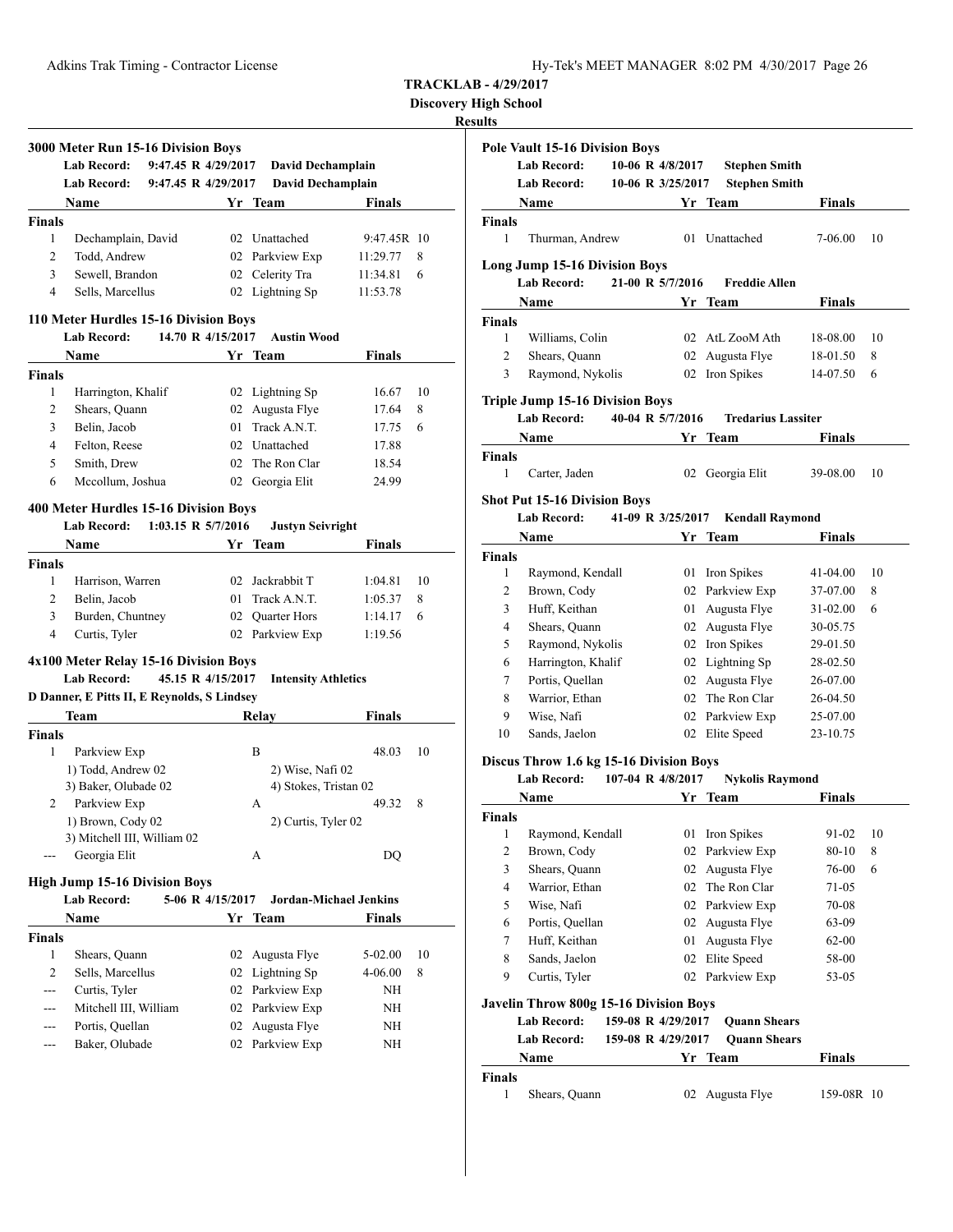**Discovery High School**

# **Results**

|                | Finals  (Javelin Throw 800g 15-16 Division Boys) |                   |                         |               |    |
|----------------|--------------------------------------------------|-------------------|-------------------------|---------------|----|
|                | Name                                             |                   | Yr Team                 | <b>Finals</b> |    |
| 2              | Raymond, Kendall                                 |                   | 01 Iron Spikes          | 110-07        | 8  |
| 3              | Portis, Quellan                                  |                   | 02 Augusta Flye         | 80-00         | 6  |
| $\overline{4}$ | Huff, Keithan                                    |                   | 01 Augusta Flye         | 79-08         |    |
| 5              | Starnes, Thomas                                  |                   | 02 Lyndon Acade         | 76-06         |    |
|                | 400 Meter Hurdles 17-18 Division Boys            |                   |                         |               |    |
|                | <b>Lab Record:</b>                               | 59.71 R 4/15/2017 | <b>Latrell Murray</b>   |               |    |
|                | Name                                             |                   | Yr Team                 | <b>Finals</b> |    |
| <b>Finals</b>  |                                                  |                   |                         |               |    |
| 1              | Williams, Rahmere                                | 99.               | Augusta Flye            | 1:17.17       | 10 |
| $\overline{2}$ | Harris, Patrick                                  |                   | 99 Unattached           | 1:18.63       | 8  |
|                |                                                  |                   |                         |               |    |
|                | <b>Triple Jump 17-18 Division Boys</b>           |                   |                         |               |    |
|                | <b>Lab Record:</b>                               | 39-03 R 4/29/2017 | <b>Patrick Harris</b>   |               |    |
|                | <b>Lab Record:</b>                               | 39-03 R 4/29/2017 | <b>Patrick Harris</b>   |               |    |
|                | Name                                             |                   | Yr Team                 | Finals        |    |
| <b>Finals</b>  |                                                  |                   |                         |               |    |
| 1              | Harris, Patrick                                  |                   | 99 Unattached           | 39-03.00R 10  |    |
|                | 100 Meter Dash 6 & Under Boys                    |                   |                         |               |    |
|                | <b>Lab Record:</b>                               | 16.43 R 3/25/2017 | <b>Taurean Ellinger</b> |               |    |
|                | Name                                             |                   | Yr Team                 | Finals        |    |
| <b>Finals</b>  |                                                  |                   |                         |               |    |
| 1              | Ellinger, Taurean                                |                   | 11 Athletic Max         | 16.88         | 10 |
| 2              | Palmore, Randarian                               |                   | 11 Dekalb Yello         | 17.43         | 8  |
| 3              | Edwards, Avery                                   |                   | 12 Athletic Max         | 17.77         | 6  |
| 4              | Hinton, King                                     |                   | 11 West Georgia         | 17.89         |    |
| 5              | Lewis, Mason                                     |                   | 11 Unattached           | 18.35         |    |
| 6              | Hill III, Daniel                                 | 11 -              | West Georgia            | 18.65         |    |
| 7              | Brook, DeMarcus                                  | 11 -              | Quick Feet E            | 18.85         |    |
| 8              | Reid, Kyndall                                    |                   | 12 Quick Feet E         | 20.45         |    |
| 9              | Bryant, Ahmir                                    |                   | 11 West Georgia         | 20.69         |    |
| 10             | Mahone, Tyrese                                   | 11                | West Georgia            | 21.34         |    |
| 11             | Dinkins, tristian                                | 11                | Department o            | 21.56         |    |
| 12             | Williams, Anthony                                |                   | 12 Ouick Feet E         | 21.72         |    |
| 13             | Zambino, Lorenzo                                 | 11                | Jackrabbit T            | 23.38         |    |
| 14             | Edwards, Cameron                                 | 11                | Athletic Max            | 23.78         |    |
|                | 200 Meter Dash 6 & Under Boys                    |                   |                         |               |    |
|                | <b>Lab Record:</b>                               | 35.46 R 4/15/2017 | <b>Taurean Ellinger</b> |               |    |
|                | Name                                             |                   | Yr Team                 | <b>Finals</b> |    |
| <b>Finals</b>  |                                                  |                   |                         |               |    |
| 1              | Ellinger, Taurean                                | 11                | Athletic Max            | 35.73         | 10 |
|                | Hinton, King                                     | 11                | West Georgia            | 37.84         | 8  |
| 2              |                                                  | 11                | Quick Feet E            | 38.37         | 6  |
| 3              | Lindsey, Zayvion                                 |                   |                         |               |    |
| 4              |                                                  | 12                | Athletic Max            | 43.30         |    |
| 5              | Pope, Maurice<br>Hill III, Daniel                | 11                | West Georgia            | 43.45         |    |
| 6              | Reid, Kyndall                                    | 12                | Quick Feet E            | 43.80         |    |
| 7              | Brook, DeMarcus                                  | 11                | Quick Feet E            | 45.84         |    |
| 8              |                                                  | 11                | West Georgia            | 45.97         |    |
| 9              | Bryant, Ahmir<br>Mahone, Tyrese                  | 11                | West Georgia            | 46.85         |    |
| 10             | Dinkins, tristian                                | 11                | Department o            | 49.73         |    |
| 11             | Edwards, Avery                                   | 12                | Athletic Max            | 51.22         |    |

| 1:20.00 R 4/15/2017<br>Lab Record:<br>Taurean Ellinger |                  |    |                 |         |    |
|--------------------------------------------------------|------------------|----|-----------------|---------|----|
|                                                        | Name             |    | Yr Team         | Finals  |    |
| <b>Finals</b>                                          |                  |    |                 |         |    |
|                                                        | Hinton, King     | 11 | West Georgia    | 1:23.83 | 10 |
| 2                                                      | Lewis, Mason     | 11 | Unattached      | 1:32.79 | 8  |
| 3                                                      | Hill III, Daniel | 11 | West Georgia    | 1:32.79 | 6  |
| 4                                                      | Pope, Maurice    |    | 12 Athletic Max | 1:33.33 |    |
| 5                                                      | Mahone, Tyrese   | 11 | West Georgia    | 2:09.00 |    |

# **Long Jump 6 & Under Boys**

# **Lab Record: 9-09.50 R 4/15/2017 Daniel Hill III**

|        | Name             | Yr Team         | <b>Finals</b> |    |
|--------|------------------|-----------------|---------------|----|
| Finals |                  |                 |               |    |
|        | Hinton, King     | 11 West Georgia | 8-08.00       | 10 |
|        | Hill III, Daniel | 11 West Georgia | 5-06.00       | 8  |
| 3      | Edwards, Cameron | Athletic Max    | $4 - 11.00$   | 6  |
| 4      | Bryant, Ahmir    | West Georgia    | 4-09.00       |    |

# **100 Meter Dash 17-18 Division Men**

# **Lab Record: 10.84 R 3/25/2017 Kuune Mini**

| Name          |                    | Yr | Team         | Finals |    |
|---------------|--------------------|----|--------------|--------|----|
| <b>Finals</b> |                    |    |              |        |    |
| 1             | Mini, Kuune        | 99 | Unattached   | 10.86  | 10 |
| 2             | Richardson, Keviin | 99 | Track A.N.T. | 11.25  | 8  |
| 3             | White, Quashawn    | 00 | AtL ZooM Ath | 11.54  | 6  |
| 4             | Gordon, Tariq      | 00 | Elite Speed  | 11.87  |    |
| 5             | Butler, Josiah     | 99 | AtL ZooM Ath | 12.15  |    |
| 6             | Miles, Roderick    | 99 | Georgia Elit | 12.32  |    |
| 7             | Coggins, Montez    | 99 | Elite Speed  | 12.74  |    |
| 8             | Peters, Antonio    | 00 | Unattached   | 12.81  |    |
| 9             | Harris, Patrick    | 99 | Unattached   | 12.82  |    |
| 10            | Mitchell, Fredrick | 00 | Unattached   | 13.40  |    |

# **200 Meter Dash 17-18 Division Men**

#### **Lab Record: 21.77 R 4/29/2017 Kuune Mini Lab Record: 21.77 R 4/29/2017 Kuune Mini**

|               | Lab Record:        | 21.77 K 4/29/2017 | Kuune Mini      |            |
|---------------|--------------------|-------------------|-----------------|------------|
|               | Name               |                   | Yr Team         | Finals     |
| <b>Finals</b> |                    |                   |                 |            |
| 1             | Mini, Kuune        | 99                | Unattached      | 21.77R 10  |
| 2             | Richardson, Keviin | 99.               | Track A.N.T.    | 22.83<br>8 |
| 3             | Stafford, Marquis  | 00 <sup>2</sup>   | Unattached      | 23.57<br>6 |
| 4             | White, Quashawn    | (0()              | AtL ZooM Ath    | 24.20      |
| 5             | Butler, Josiah     |                   | 99 AtL ZooM Ath | 24.37      |
| 6             | Gordon, Tariq      | 00                | Elite Speed     | 24.57      |
| 7             | Miles, Roderick    | 99.               | Georgia Elit    | 24.96      |
| 8             | Coggins, Montez    | 99                | Elite Speed     | 25.96      |
| 9             | Peters, Antonio    | 00 <sup>2</sup>   | Unattached      | 26.50      |
| 10            | Mitchell, Fredrick | 00                | Unattached      | 27.18      |
|               |                    |                   |                 |            |

#### **400 Meter Dash 17-18 Division Men**

# **Lab Record: 50.09 R 4/30/2016 Gerald Mitchell**

| Name          |                    | Yr Team         | <b>Finals</b> |     |
|---------------|--------------------|-----------------|---------------|-----|
| <b>Finals</b> |                    |                 |               |     |
|               | Stafford, Marquis  | 00 Unattached   | 51.81         | 10  |
| 2             | Richardson, Keviin | 99 Track A.N.T. | 55.28         | - 8 |